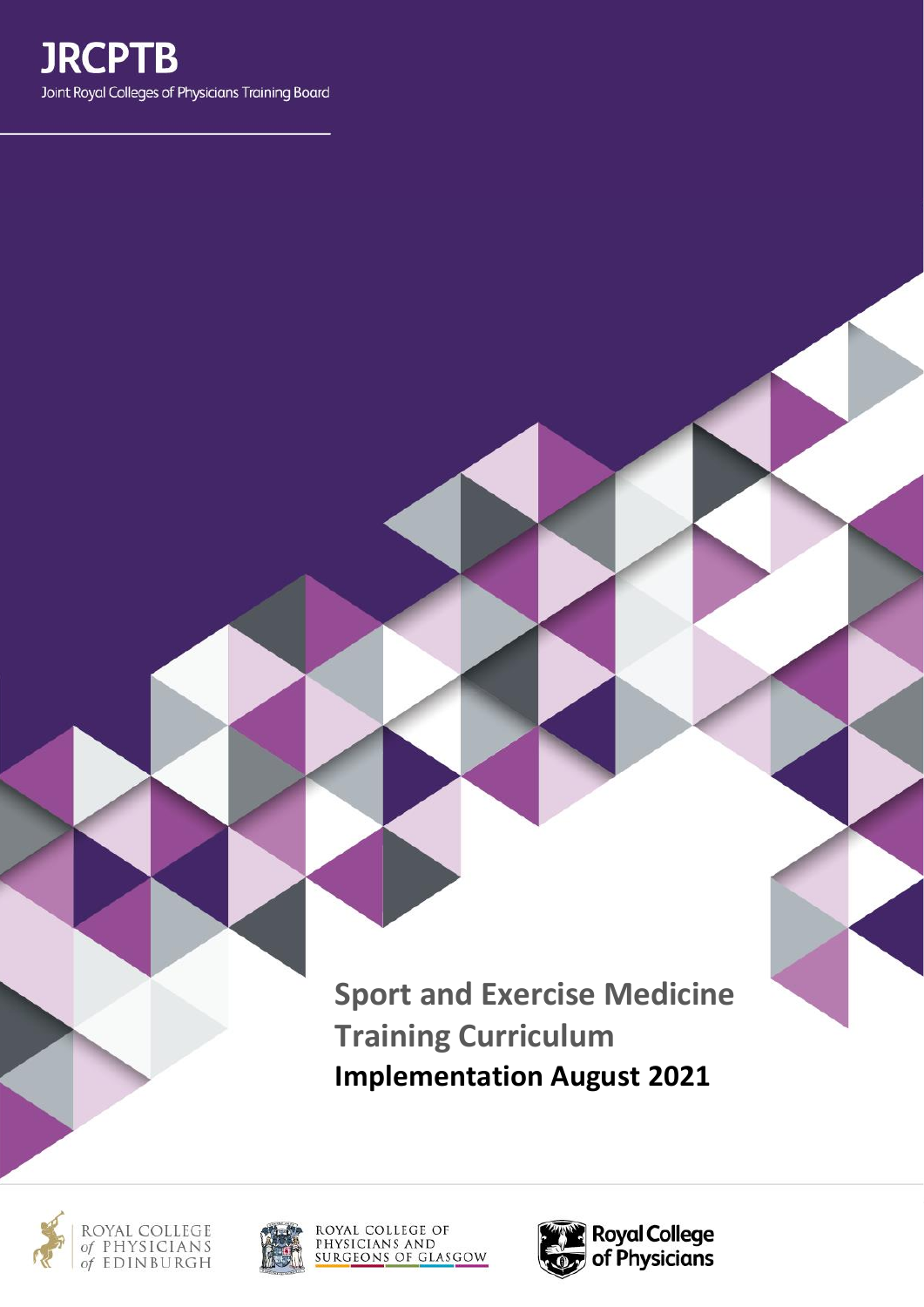## **Contents**

| 1.             |     |                                                                 |  |
|----------------|-----|-----------------------------------------------------------------|--|
| 2.             |     |                                                                 |  |
|                | 2.1 |                                                                 |  |
|                |     |                                                                 |  |
|                | 2.3 |                                                                 |  |
|                | 2.4 |                                                                 |  |
|                |     |                                                                 |  |
|                | 2.5 | Generic Professional Capabilities and Good Medical Practice  11 |  |
| $\overline{3}$ |     |                                                                 |  |
|                | 3.3 |                                                                 |  |
|                | 3.4 |                                                                 |  |
|                | 3.5 |                                                                 |  |
|                | 3.6 |                                                                 |  |
|                | 3.7 |                                                                 |  |
| $\overline{4}$ |     |                                                                 |  |
|                | 4.1 |                                                                 |  |
|                | 4.2 |                                                                 |  |
|                | 4.3 |                                                                 |  |
|                | 4.4 |                                                                 |  |
|                | 4.5 |                                                                 |  |
| 5              |     |                                                                 |  |
|                | 5.1 |                                                                 |  |
|                | 5.2 |                                                                 |  |
|                | 5.3 |                                                                 |  |
|                | 5.4 |                                                                 |  |
|                |     |                                                                 |  |
|                |     |                                                                 |  |
|                |     |                                                                 |  |
| 6              |     |                                                                 |  |
|                | 6.1 |                                                                 |  |
|                | 6.2 |                                                                 |  |
| 7              |     |                                                                 |  |
| 8              |     |                                                                 |  |
| 9              |     |                                                                 |  |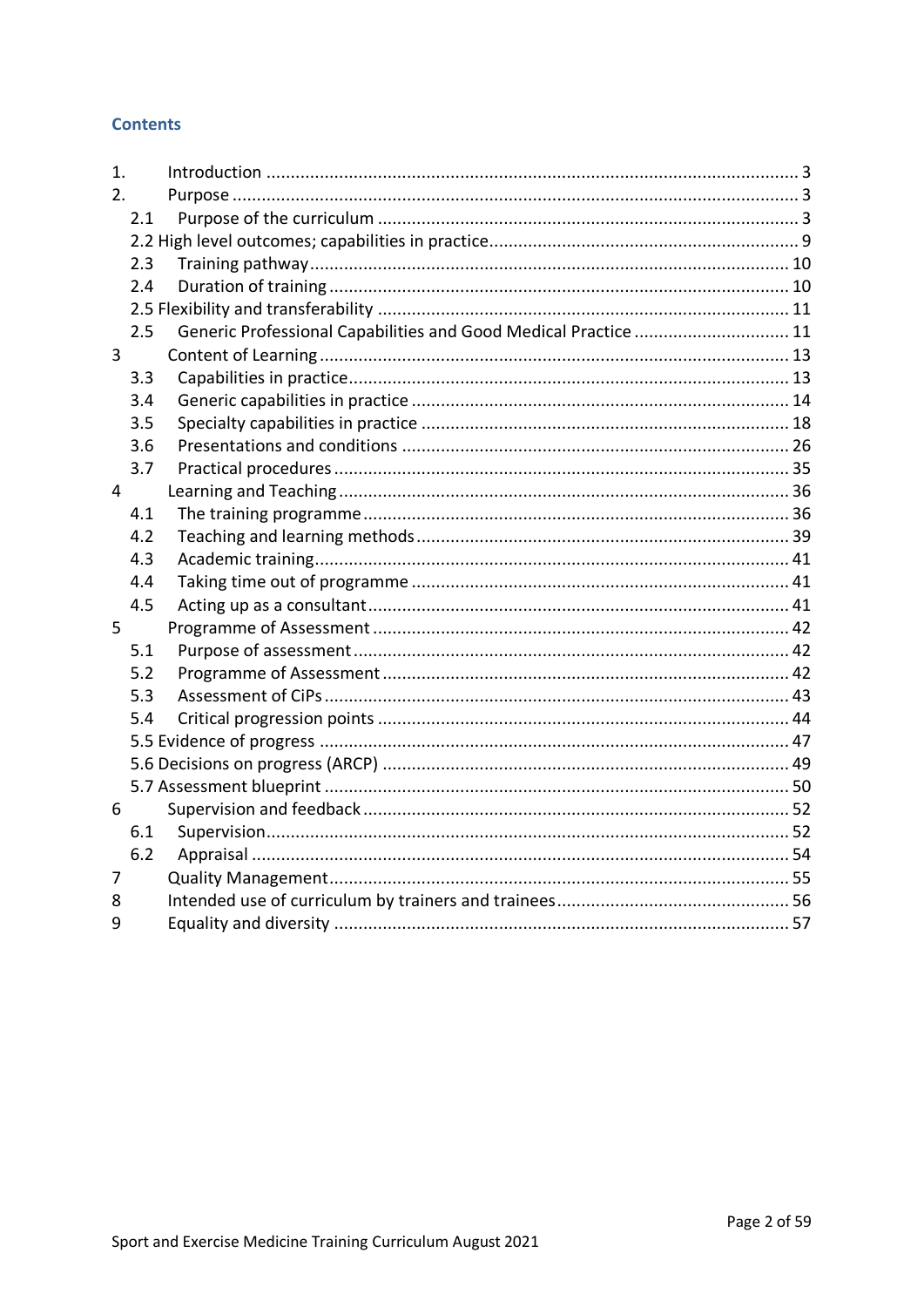## <span id="page-2-0"></span>**1. Introduction**

The purpose of the Sport and Exercise Medicine (SEM) curriculum is to produce doctors with the generic professional and specialty specific capabilities in two major priority healthcare domains. Firstly, specialists in SEM will lead and deliver comprehensive musculoskeletal (MSK) services, managing school aged children, adults and older adults, including those with additional co-morbidities and a chronic disease burden.

Secondly, SEM consultants will have the knowledge and the understanding of the practical application of exercise medicine in chronic disease at an individual and population level. Once they have completed specialist training, SEM consultants will work in community and/or hospital based environments for MSK medicine and lead on embedding exercise medicine and physical activity within clinical pathways for the prevention and management of chronic disease. The curriculum needs to have sufficient flexibility to train doctors entering the programme following training in internal medicine, general practice and ACCS.

The curriculum for SEM has been developed with input of trainees, consultants actively involved in delivering teaching and training across the UK, service representatives, the Faculty of Sport and Exercise Medicine (FSEM) and SAC lay persons. This has been through the work of JRCPTB, the SEM Specialist Advisory Committee and the FSEM.

We are an expanding speciality, due to the increasing evidence that demonstrates SEM specialists leading community and intermediary MSK teams improves patient experiences, reduces variation of care and improves cost effectiveness aligning with Getting it Right First Time (GIRFT) principles and outcomes.

The need to embed exercise medicine in community and secondary care settings, again led by SEM specialists is increasing annually. This curriculum will train a future workforce with the generalist skills and competencies to lead and develop the teams required to deliver the increasing demand for both MSK and exercise medicine.

This purpose statement has been endorsed by the GMC's Curriculum Oversight Group and confirmed as meeting the needs of the health services of the countries of the UK.

## <span id="page-2-1"></span>**2. Purpose**

## <span id="page-2-2"></span>**2.1 Purpose of the curriculum**

The Shape of Training (SoT) review was a catalyst for reform of postgraduate training of all doctors to ensure it is more patient focused, more general (especially in the early years) and with more flexibility of career structure. For physician training, the views and recommendations of SoT were similar to those of the Future Hospital Commission and the Francis report. With an ageing population, elderly patients exhibit co-morbidities and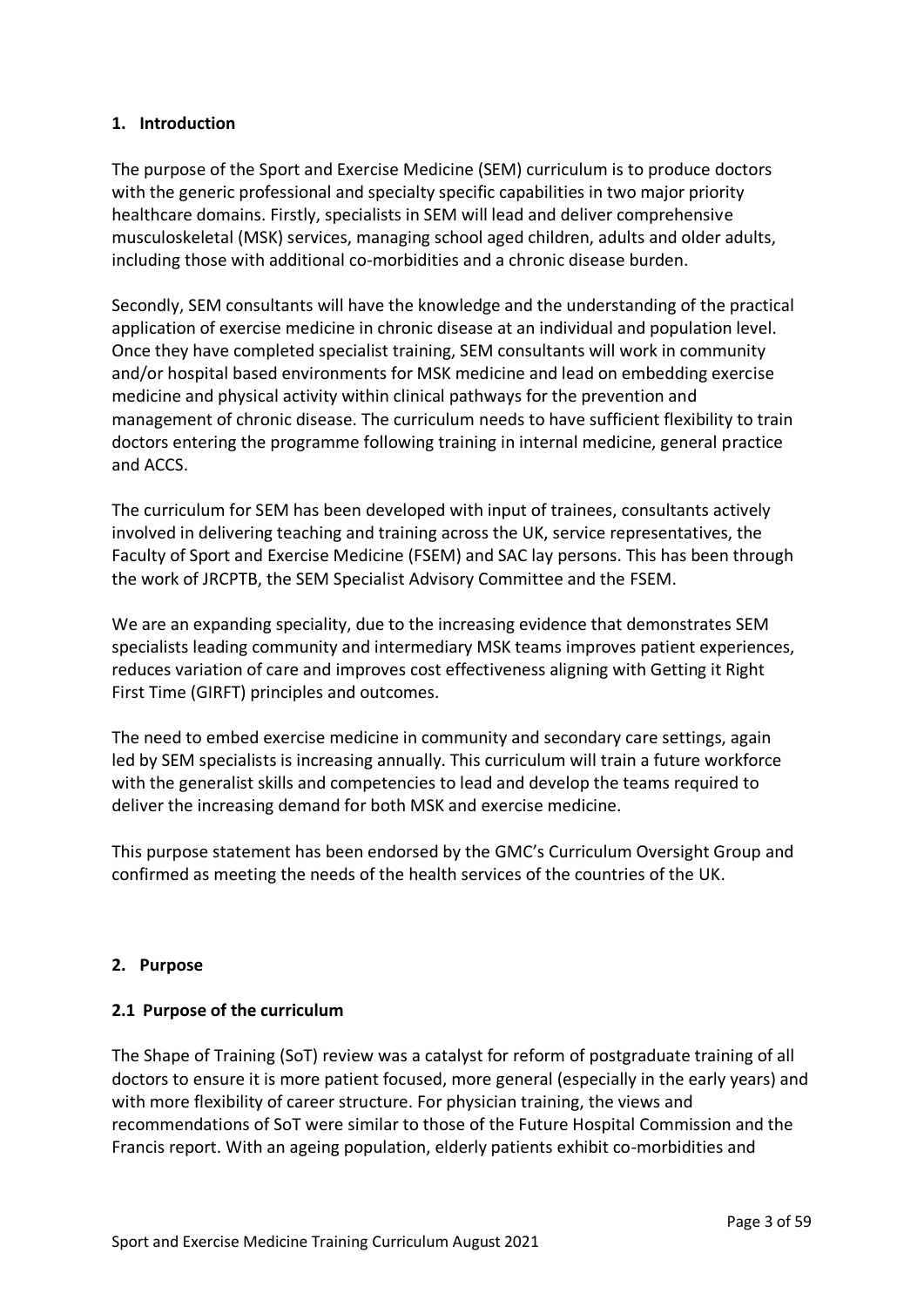increasing complexity so acute medical and palliative medicine services need a revised approach to training the physician of the future in order to meet these needs.

A further driver for change was the GMC review of the curricula and assessment standards and introduction of the GPC framework. From May 2017, all postgraduate curricula should be based on higher level learning outcomes and must incorporate the generic professional capabilities. A fundamental component of the GPCs is ensuring that the patient is at the centre of any consultation and decision making.

The new Sport and Exercise curriculum will define explicitly what a consultant can do within an NHS or military setting. After completing training, it will be possible for a consultant to be employed anywhere within the 4 nations.

The new curriculum will give a more clearly defined role for a newly qualified specialist, it has been recognised that the old curriculum was not focused, so consultants had less purpose or identity. The opportunity to re-write the curriculum has been seen to be an excellent opportunity to clearly state how a new consultant will fit into the NHS as a whole, and the speciality welcomes this.

There is overwhelming evidence that a physically inactive population creates a high burden on health services (1). MSK conditions are a leading cause of inability to work, accounting for 9.5 million working days lost and a cost to society of £7.4 billion annually (2). Approximately 30% of GP consultations relate to MSK disorders. An MSK physician is able to manage 90% of patients without onward referral to orthopaedic surgeons or rheumatologists (3). An SEM trained doctor is the ideal person to lead and govern a multidisciplinary team (MDT) providing MSK Medicine services within the NHS, helping to manage patients in the community and secondary care, and enabling patients to return to work earlier (3). As our population ages, and patients live longer, the prevalence and burden of symptomatic osteoarthritis can be expected to rise. These patients can be effectively managed by an MSK multidisciplinary team (MDT). Latest NICE guidelines suggest that patients who have traditionally required certain procedures performed by orthopaedic surgeons in a hospital setting, such as knee arthroscopy and spinal injections, may be better managed using a non-interventional approach, again ideal for a community MSK service setting. This also ties in with the Getting it Right First Time (GIRFT) project, to ensure patients see the correct specialist to manage their problem (4).

Consultants in SEM will help to underpin other agencies and health care professionals that provide care to patients, such as hospital and community physiotherapists, podiatrists and General Practitioners working in MSK clinics. It is recognised that the population burden of MSK conditions and chronic disease is so large it cannot be delivered purely by specialists. The expanding roles of allied health professionals provide a large workforce. SEM consultants will be trained to provide the structure for leadership, training and governance required to support the workforce delivering diagnostic and treatment services to the patients. This would involve SEM consultants leading and working alongside the wider team comprising doctors in training from SEM, rehabilitation and rheumatology, General Practitioners who have developed a special interest in MSK medicine, other health care professionals who have the diagnostic and treatment skills to work as independent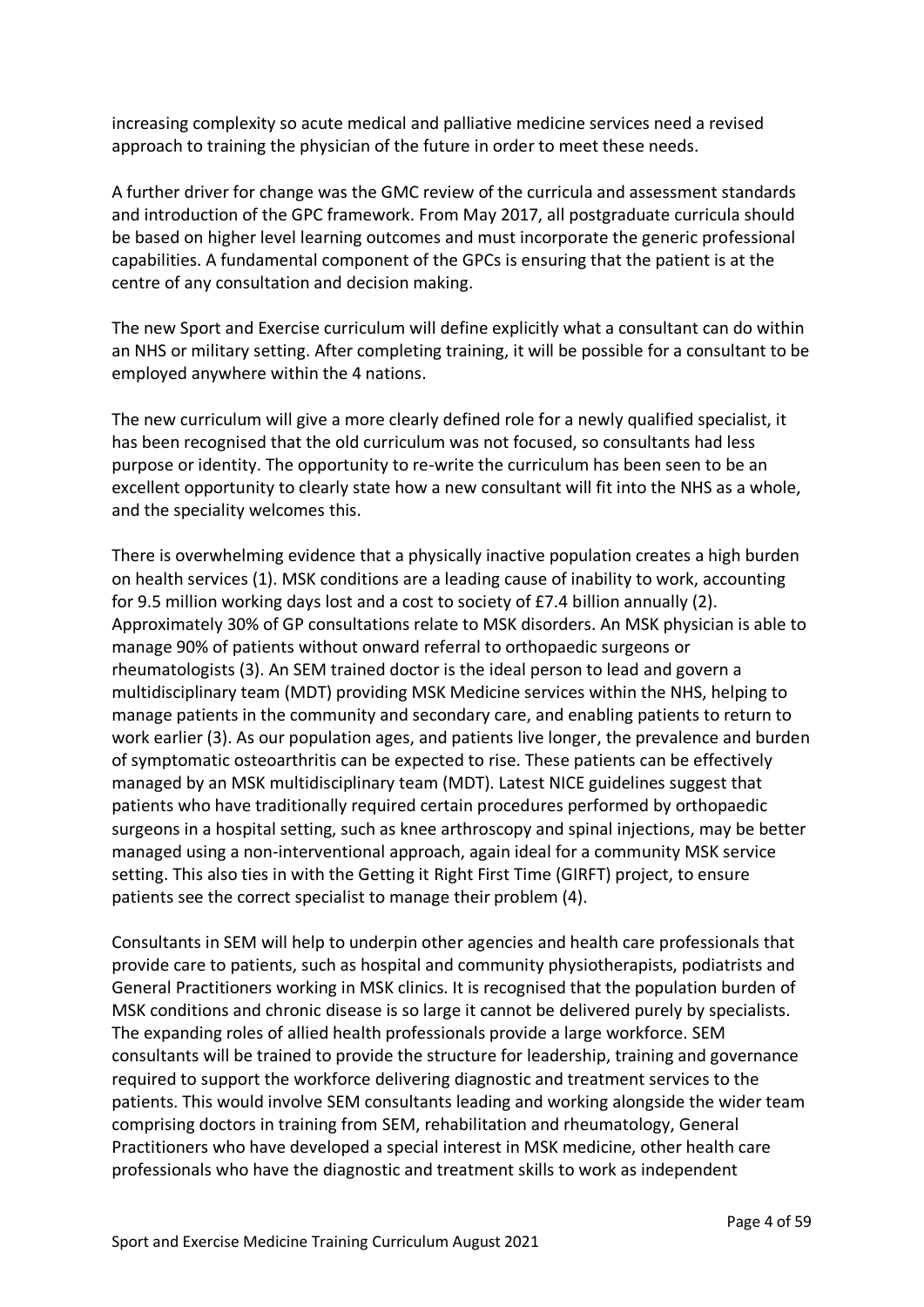practitioners, including Extended Scope Physiotherapists and Specialist Nurse Practitioners. The experiential learning of the SEM consultant curriculum will provide both the professional skills of leadership, management, governance, Quality Improvement and service development that are not routinely delivered in the training programmes of these allied professionals with the unique combination of clinical skills covering the breadth of MSK and exercise medicine required by a holistic service.

Physical activity is a powerful tool in the prevention and treatment of disease. In the United Kingdom 30% of the population are classified as being physically inactive and thus at risk of developing a non-communicable disease (5). Heart disease, diabetes, stroke, obesity, osteoporosis, frailty, dementia, certain cancers, osteoarthritis and low back pain are some of the most recognisable conditions for which there is a link to physical inactivity, and as the population continues to age these problems are becoming more prevalent. The curriculum aims to enable SEM doctors to work with specialists in other clinical areas to help manage chronic disease and to work with non-medical agencies to improve the physical environment and access to physical activity programmes in order to help the United Kingdom meet the WHO goals for increased physical activity (1). SEM does not need to be delivered in a traditional secondary care model.

SEM specialist care can be provided closer to patient's homes, responding to patient needs, and helping the NHS to deliver the 5 year forward view, which has a focus on helping with diabetes prevention, preventing childhood obesity and managing patients with cancer, all of which can be achieved through exercise promotion. Working closely with Public Health England, SEM specialists have led on the development of sustainable pathways embedding physical activity to improve patients' outcomes (6). This curriculum will provide a workforce to lead and deliver the future increased needs across the population.

This curriculum will ensure that the trainee develops the full range of generic professional capabilities and underlying knowledge and skills, specifically focusing on their application in the practice of SEM. This will require additional development of some of the generic capabilities than is needed in other specialities due to the fact that extensive multidisciplinary work will occur across multiple settings.

The objectives of the curriculum are:

- To outline a range of specific professional capabilities that encompass all knowledge, skills and activities needed to practice SEM at consultant level.
- To set expected standards of knowledge and performance of professional skills and activities at each stage.
- To suggest indicative training times and experiences needed to achieve the required standards.

SEM consultants will support the medical specialties in the use of exercise medicine in the management of chronic disease and in the accurate diagnosis and timely management of common and disabling MSK disease. The scope of SEM requires diagnostic reasoning and the ability to manage uncertainty, deal with comorbidities and recognise when further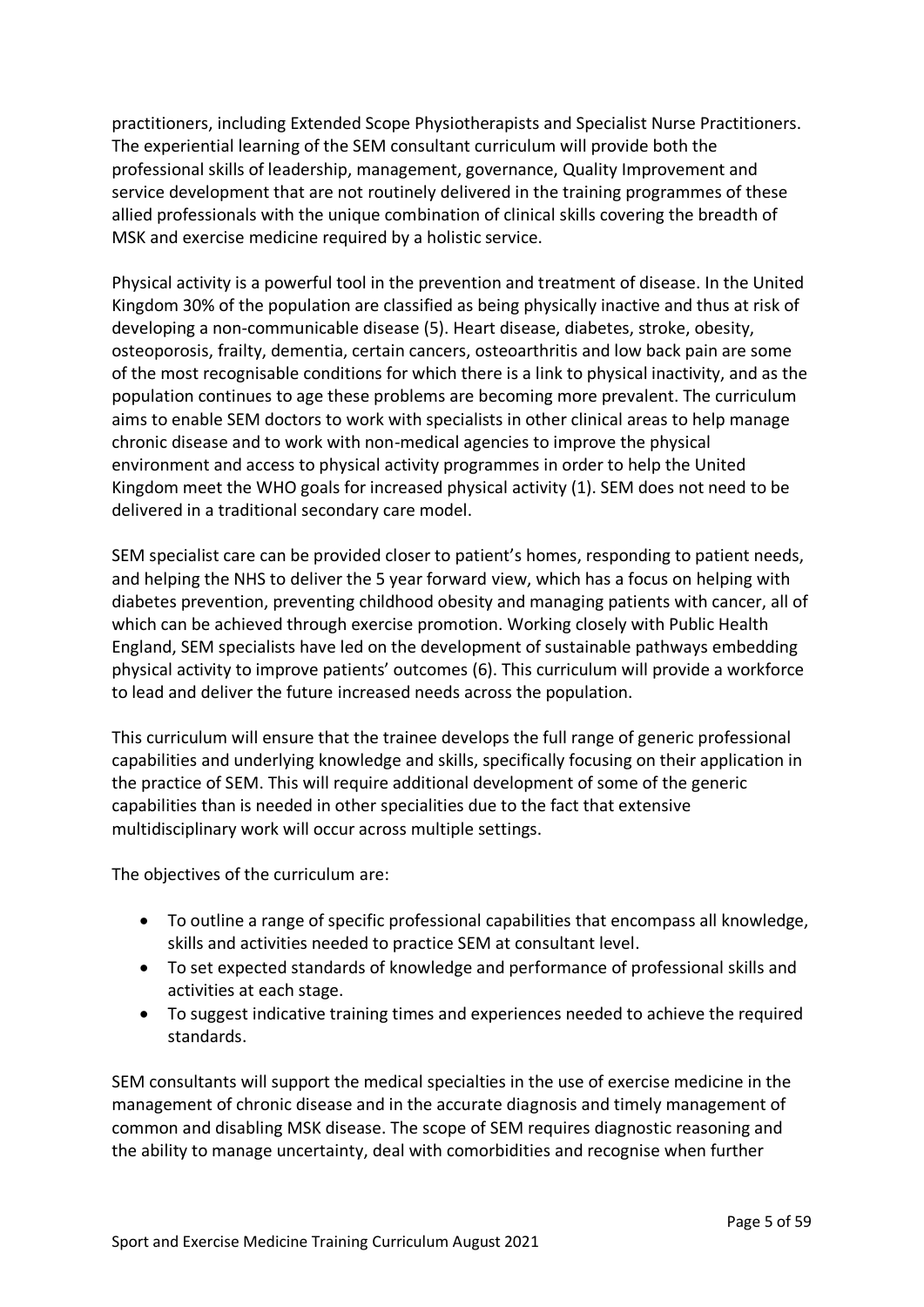investigation is required. The GMC's Generic Professional Capability framework will be embedded within the curriculum.

## **Scope of practice**

The scope of SEM covers MSK medicine and exercise medicine at a population and individual level. SEM requires diagnostic reasoning and the ability to manage uncertainty, deal with comorbidities and recognise when speciality opinion or care is required from other colleagues within SEM, or from other specialities.

SEM doctors need the ability to work within, and be leaders of, MDTs and systems involving other healthcare professionals, including physiotherapists, exercise therapists, physiologists, psychologists, rehabilitation practitioners and podiatrists, to effectively provide optimal patient care. These groups of patients include, but are not limited to, people with disability, veterans, military personnel, athletes and children. It is expected that SEM doctors will be able to provide care in a military setting, which is where a proportion of existing SEM doctors are working currently.

It is noted that a proportion of SEM doctors also work in a sporting environment. Achieving the high level outcomes within this curriculum will provide the competencies required to work in sports' teams and event medicine settings which encompass disabled and able bodied populations and across all age groups.

SEM specialists will support and promote both population and individual person health through physical activity. SEM specialists will work alongside Public Health specialists to assess and deliver population needs.

SEM need not work primarily in a hospital setting but can work closer to the patient in the community alongside community based primary care colleagues. Demonstration of involvement with multidisciplinary and multi-professional working throughout training will therefore be required.

Doctors in training will learn in a variety of settings using a range of methods, including workplace based experiential learning, formal postgraduate teaching and simulation-based education.

All aspects of the curriculum can be adapted to facilitate less than full time (LTFT) training.

The future SEM consultant will not have any notable exclusions to their practise.

## **Output**

It is anticipated that, when fully trained, the doctor will be:

• Safe and competent to manage patients of all ages with both acute and long-term MSK conditions.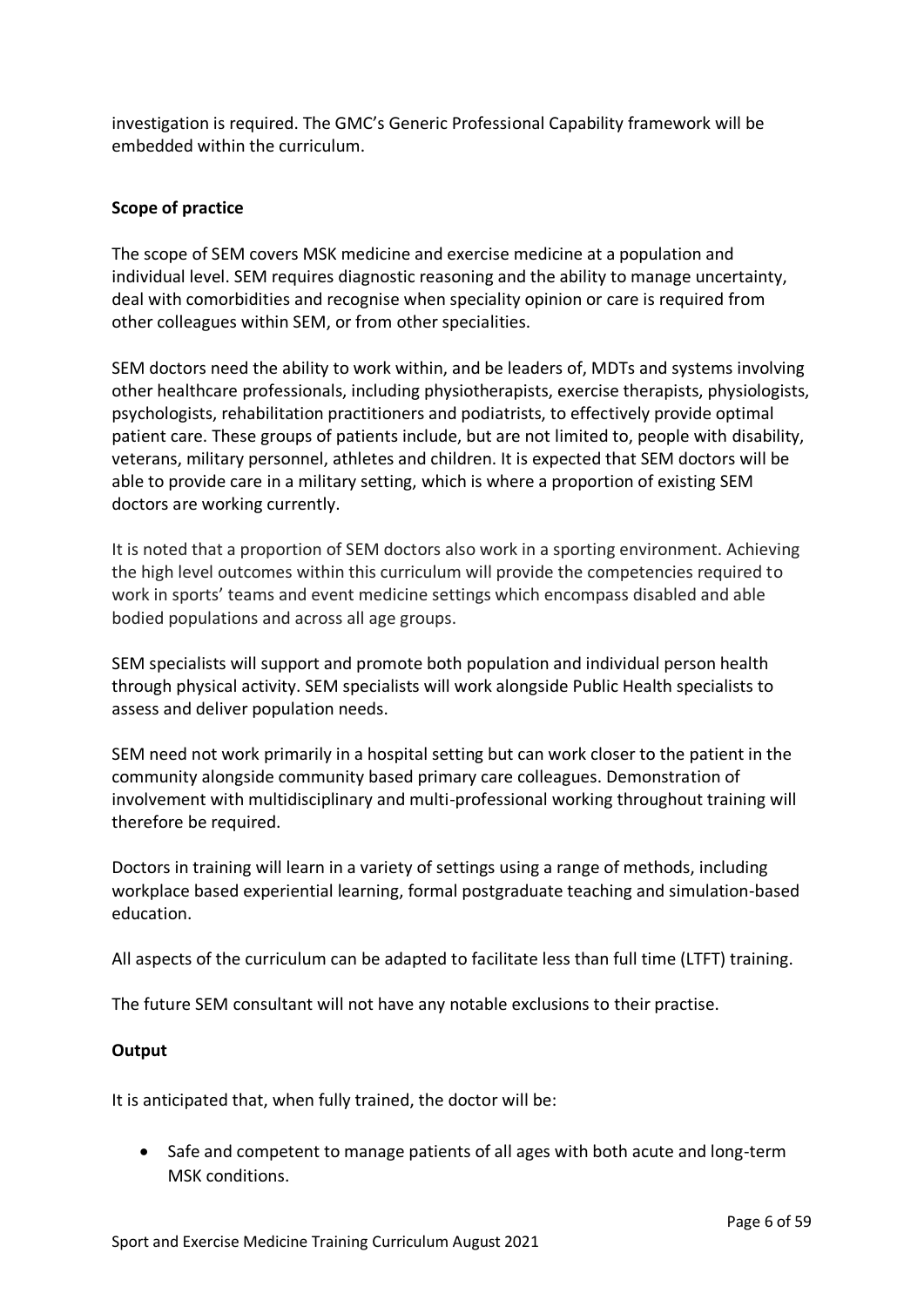- Safe and competent to lead on the delivery of exercise medicine to patients of all ages with a wide variety of chronic and long-term conditions.
- Able to work constructively with a wide range of other medical specialities, a wide range of different professions, and a wide range of other related organisations and agencies, particularly being able to set priorities and to encourage shared responsibility.
- Able to practice in the clinical specialist area associated with the post to which she or he is appointed with an appropriate level of additional knowledge and skill.
- Able to maintain professional knowledge and skills, and able to learn to practice in new clinical areas if or when the need arises.
- Able to contribute effectively to the management and education of members of any teams and services he or she works with, this may include other SEM specialists, GP's with a special interest in MSK or exercise medicine and allied health professionals including, but not limited to, physiotherapists, podiatrists and exercise rehabilitation therapists.
- Able to contribute effectively to wider NHS quality control, service development and quality improvement activities and also broadly linking with local statutory and non-statutory organisations.
- Demonstrate all the attributes of professionalism, particularly recognition of the primacy of patient welfare that is required for safe and effective care of those with both acute and long-term conditions, ensuring patients views are central to all decision making.
- Continue personal professional development and help to train and educate not only doctors and medical students, but also students and staff from allied health care professionals.

## **Interdependencies**

Many patients with a MSK disorder are likely to have a number of comorbid conditions, so the diversity of the training curriculum in SEM needs to reflect this. Equally, patients requiring input and advice on exercise as a preventative and treatment intervention will almost always have significant comorbidity, such as cardiovascular disease or diabetes.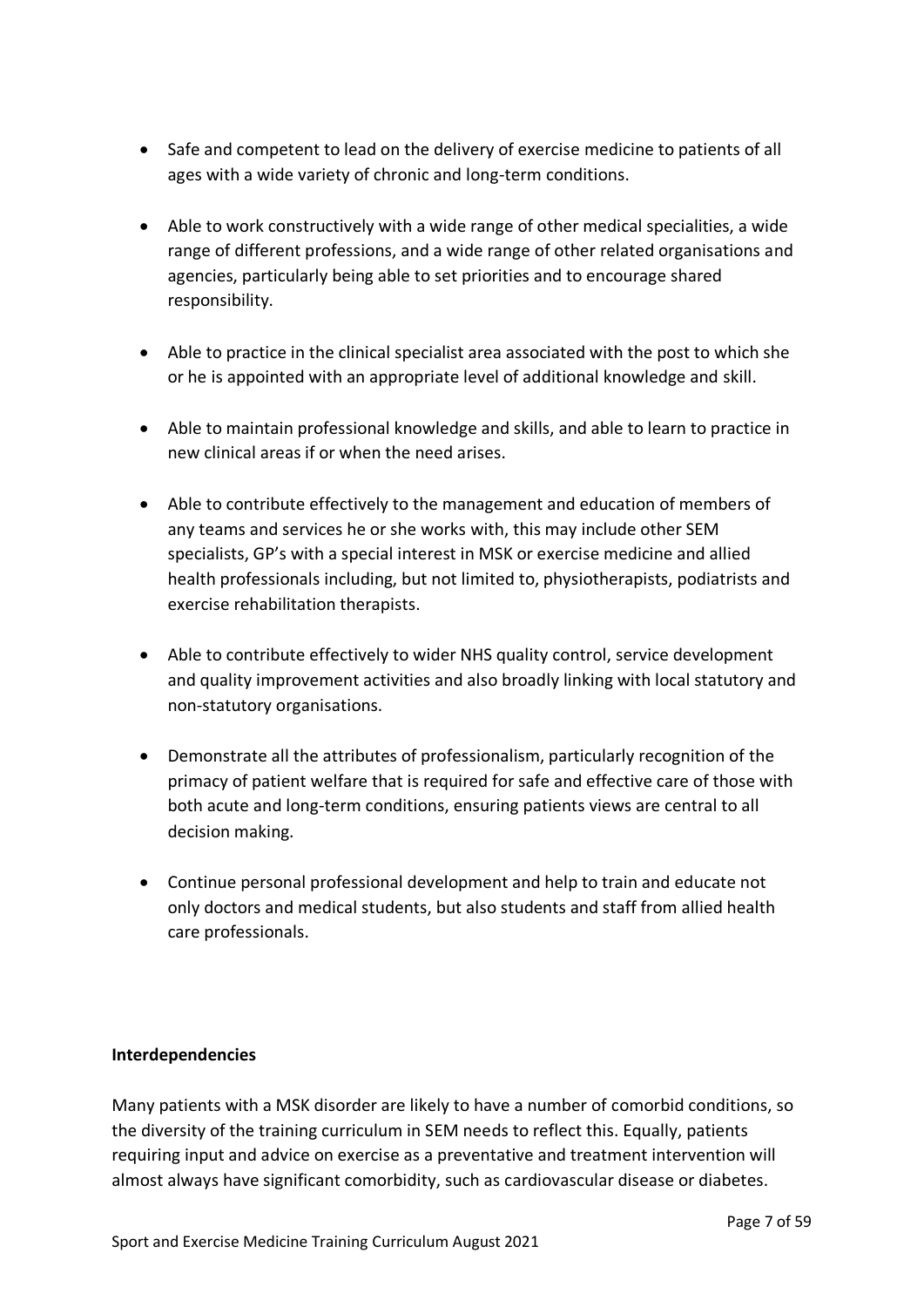There is an inevitable clinical interdependency; patients may need input from a disease specialist and a SEM specialist at the same time. Some existing curricula, such as Rheumatology and Rehabilitation Medicine, will cover some of the principles and practice of SEM. Conversely, some of the SEM curriculum will be transferable to those specialities and others.

The diverse range of entry criteria means that trainees will come with different core training backgrounds. Trainees from General Practice will have more experience in community MSK problems and chronic disease management, whereas those from internal medicine will have more experience of acute medical conditions and may need additional training in MSK medicine. A trainee coming from general practice will still require the indicative 4 years of training to develop skills and competencies across the full breadth of the curriculum. It is a competency-based curriculum so all trainees could theoretically complete in an accelerated time and assessment of this will be at the annual review.

Some flexibility in tailoring training based on prior experience should be possible within the wider training scheme. Trainees from almost all specialities may have gained some transferable knowledge and skills, and those most likely to be significant include:

- Rheumatology
- Rehabilitation Medicine
- General Practice
- Public Health Medicine
- Orthopaedic Surgery
- Accident and Emergency Medicine
- General Medicine
- Paediatrics
- Geriatric Medicine
- Neurology
- Radiology

It is our ambition to facilitate flexibility through encouraging transfers when requested by a trainee. Initially the level of transferable experience will be judged on a case-by-case basis, and each trainee would be assessed in terms of actual training received and capabilities achieved up to that point. There will be generic competencies from all specialist curricula that would be potentially transferable. In addition, there are specific clinical components of the curriculum developed with shared language and assessments to facilitate any transfer of competencies, notably with rehabilitation and rheumatology.

The curriculum for SEM incorporates and emphasises the importance of the generic professional capabilities. Common capabilities will promote flexibility in postgraduate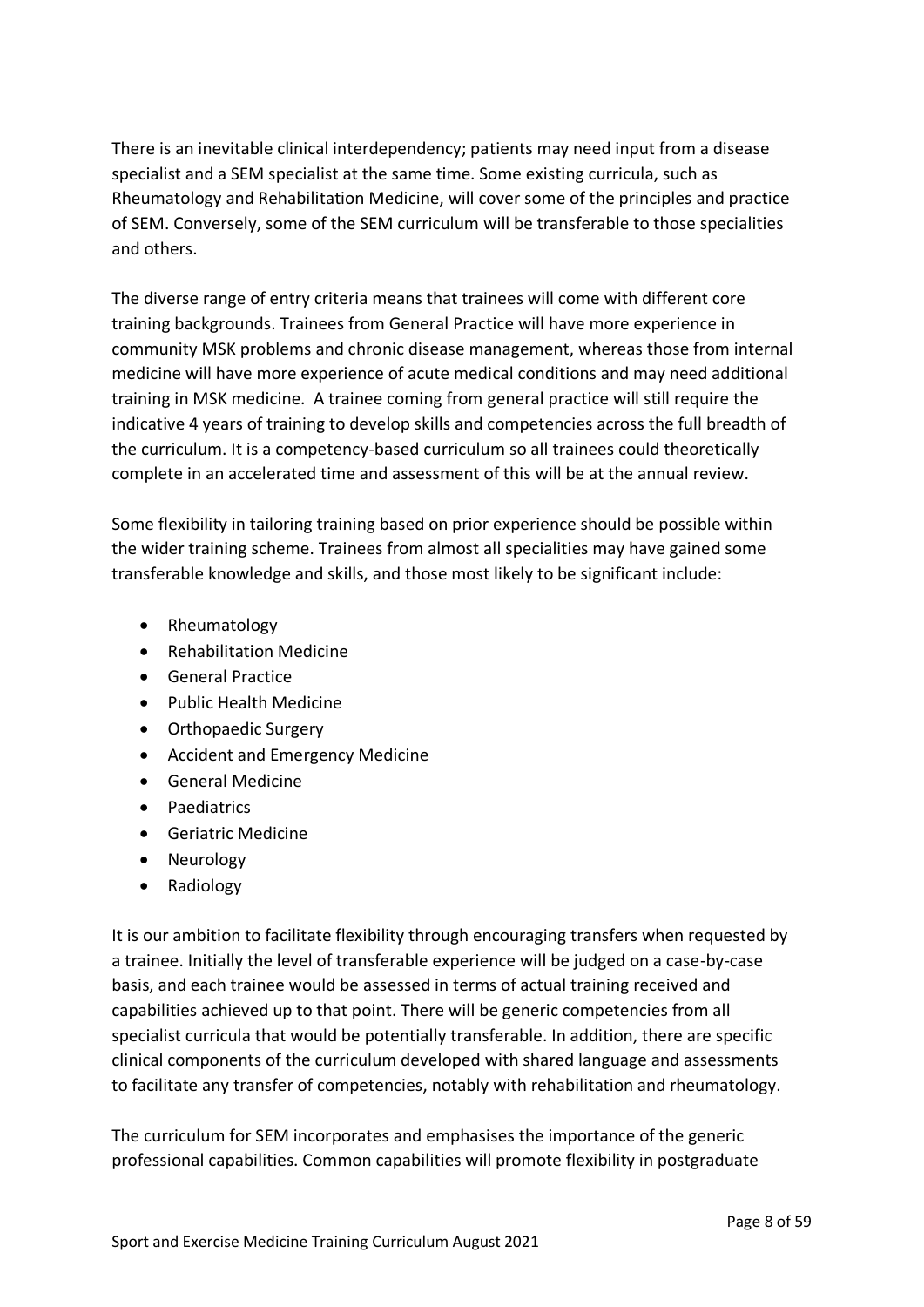training in line with the recommendations set out in the GMC's report to the four UK governments. We believe a flexible approach is essential to deliver a sustainable model for physician training agile enough to respond to evolving patient need.

## <span id="page-8-0"></span>**2.2 High level outcomes; capabilities in practice**

The SEM capabilities in practice (CiPs) describe the professional tasks or work within the scope of SEM. Each CiP has a set of descriptors associated with that activity or task. Descriptors are intended to help trainees and trainers recognise the minimum level of knowledge, skills and behaviours which should be demonstrated for an entrustment decision to be made. By the completion of training and award of a CCT, the doctor must demonstrate that they are capable of unsupervised practice in all CiPs.

The CiPs have been mapped to the GPC domains and subsections to reflect the professional generic capabilities required to undertake the clinical tasks. Satisfactory sign off requires demonstration that, for each of the CiPs, the doctor in training's performance meets or exceeds the minimum expected level for completion of training, as defined in the curriculum.

The SEM CiPs comprise six generic CiPs shared across all physician specialties and seven specialty CiPs. This will produce specialists with broad generalist skills across the curriculum.

|    | Learning outcomes - capabilities in practice (CiPs)                                                                                                                      |  |  |
|----|--------------------------------------------------------------------------------------------------------------------------------------------------------------------------|--|--|
|    | <b>Generic CiPs</b>                                                                                                                                                      |  |  |
| 1. | Able to successfully function within NHS organisational and management systems                                                                                           |  |  |
| 2. | Able to deal with ethical and legal issues related to clinical practice                                                                                                  |  |  |
| 3. | Communicates effectively and is able to share decision making, while maintaining appropriate<br>situational awareness, professional behaviour and professional judgement |  |  |
| 4. | Is focused on patient safety and delivers effective quality improvement in patient care                                                                                  |  |  |
| 5. | Carrying out research and managing data appropriately                                                                                                                    |  |  |
| 6. | Acting as a clinical teacher and clinical supervisor                                                                                                                     |  |  |
|    | <b>Specialty CiPs</b>                                                                                                                                                    |  |  |
| 1. | Leading and managing a multidisciplinary team                                                                                                                            |  |  |
| 2. | Ability to develop, lead and deliver a comprehensive musculoskeletal service that spans<br>community and hospital settings for adults                                    |  |  |
| 3. | Ability to develop, lead and deliver a comprehensive musculoskeletal service that spans<br>community and hospital settings for adolescents and school aged children      |  |  |
| 4. | Ability to deliver exercise medicine services for adults, encompassing both prevention and<br>management of chronic disease                                              |  |  |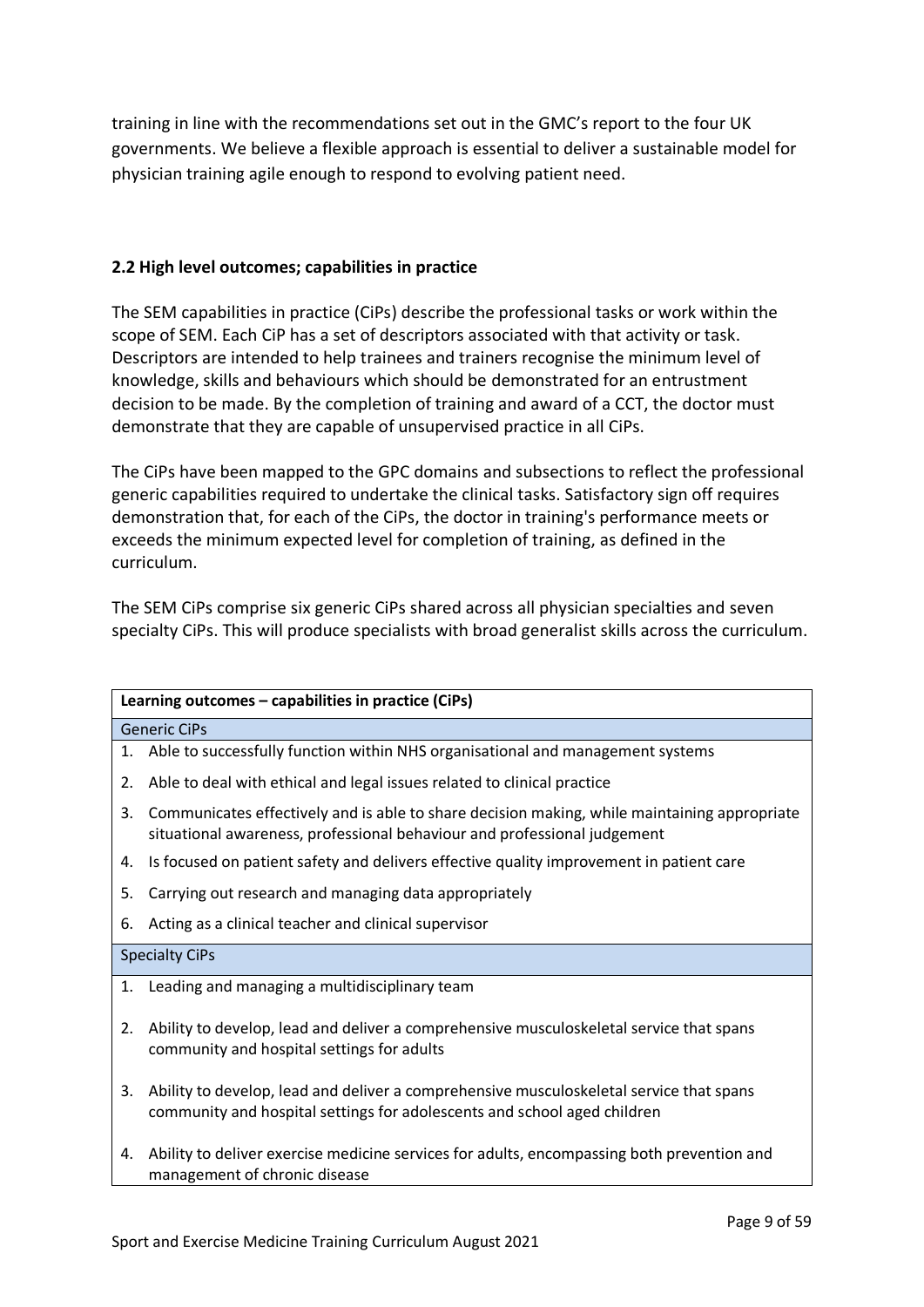- 5. Ability to deliver exercise medicine services for adolescents and school aged children, encompassing both prevention and management of chronic disease
- 6. The ability to promote and support population health through physical activity
- 7. Delivering effective resuscitation and early management of the acutely injured and unwell patient in the pre-hospital and hospital environments, including sports related mild traumatic brain injury

## <span id="page-9-0"></span>**2.3 Training pathway**

Sports and Exercise medicine is a group 2 specialty and is entered at ST3 on completion of two years of Internal Medicine (IM) stage 1, 3 years of General Practice training or 3 years of Acute Care Common Stem Emergency Medicine/ Internal Medicine (ACCSEM/IM). Trainees will take an indicative four year higher specialist training programme and complete the Membership exam of the Faculty of Sport and Exercise Medicine (MFSEM).



## <span id="page-9-1"></span>**2.4 Duration of training**

SEM training will be an indicative fouryear training programme, with trainees accepted following completion of two years of the Internal Medicine stage 1 curriculum (with full MRCP(UK)). Alternative core programmes will also include completion of General Practice training, or following completion of ACCS training. This flexibility of entry is a key strength of SEM training which requires broad and extensive skills across primary and secondary care and population health. Those currently on the SEM training programme come from all of these specialities, with approximately one third of trainees from each programme (national recruitment data).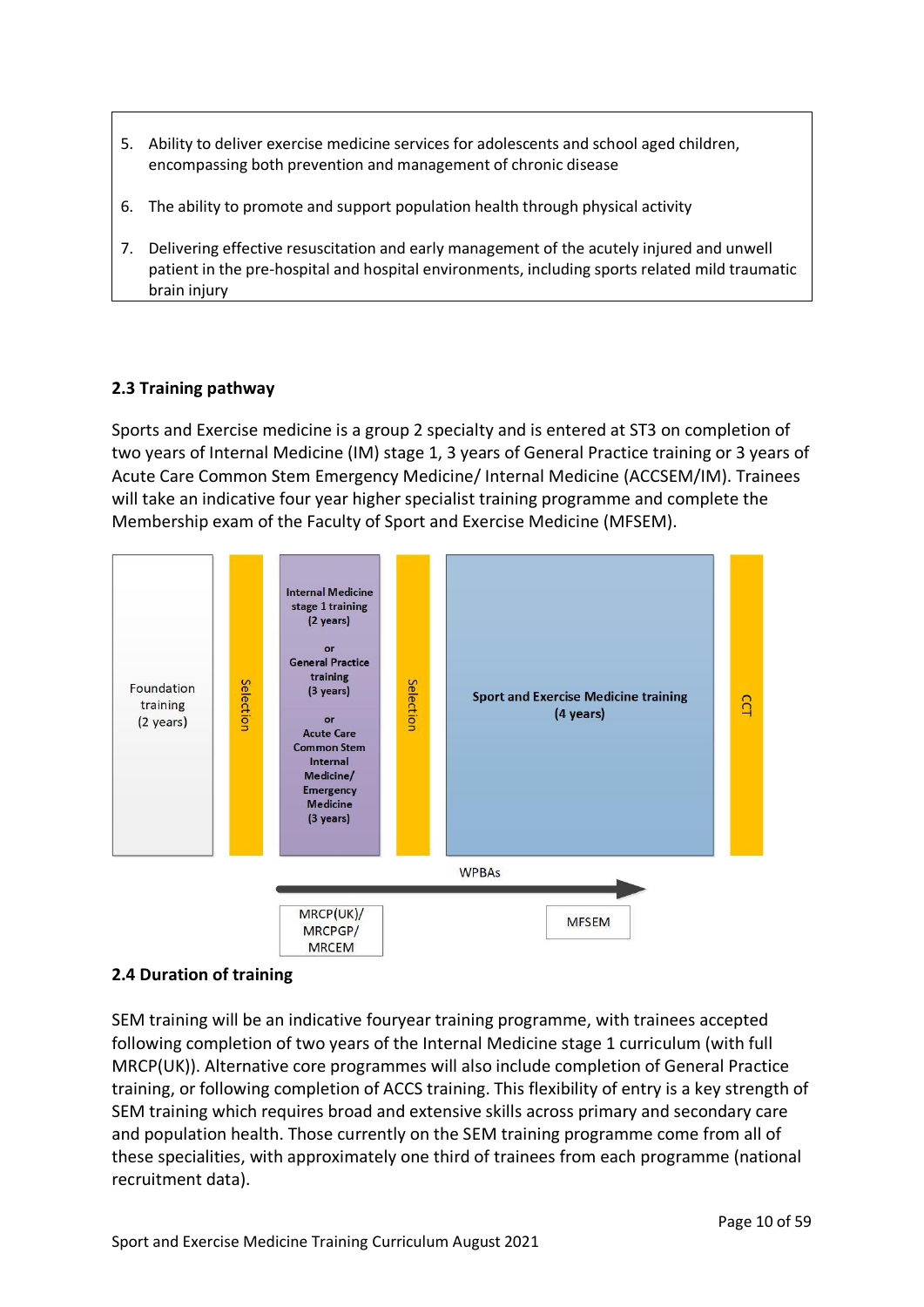There will be a single critical progression point at completion of the fourth year of training (ST6) where trainees will be expected to meet all curriculum requirements and be able to practise independently as a consultant in SEM.

During training, adequate progression will be assessed at the Annual Review (ARCP) and will include passing the requisite exams to demonstrate knowledge and skills that underpin clinical competencies.

There will be options for those trainees who demonstrate exceptionally rapid development and acquisition of capabilities to complete training faster than the current indicative time although it is recognised that clinical experience is a fundamental aspect of development as a good physician (guidance on completing training early will be available on the JRCPTB [website\)](http://www.jrcptb.org.uk/). There may also be a small number of trainees who develop more slowly and will require an extension of training in line the Reference Guide for Postgraduate Specialty Training in the UK (The Gold Guide)<sup>1</sup>.

## <span id="page-10-0"></span>**2.5 Flexibility and transferability**

The curriculum incorporates and emphasises the importance of the generic professional capabilities (GPCs). GPCs will promote flexibility in postgraduate training as these common capabilities can be transferred from specialty to specialty. In addition, supporting flexibility for trainees to move between these specialties without needing to repeat aspects of training. The curriculum supports the accreditation of transferable competencies (using the Academy framework).

## **2.6 Less than full time training**

Trainees are entitled to opt for less than full time training programmes. Less than full time trainees should undertake a pro rata share of the out-of-hours duties (including on-call and other out-of-hours commitments) required of their full-time colleagues in the same programme and at the equivalent stage.

Less than full time trainees should assume that their clinical training will be of a duration pro-rata with the time indicated/recommended, but this should be reviewed in accordance with the Gold Guide.

This purpose statement has been endorsed by the GMC's Curriculum Oversight Group and confirmed as meeting the needs of the health services of the countries of the UK.

## <span id="page-10-1"></span>**2.5 Generic Professional Capabilities and Good Medical Practice**

<sup>&</sup>lt;sup>1</sup> [A Reference Guide for Postgraduate Specialty Training in the UK](https://www.copmed.org.uk/publications/the-gold-guide)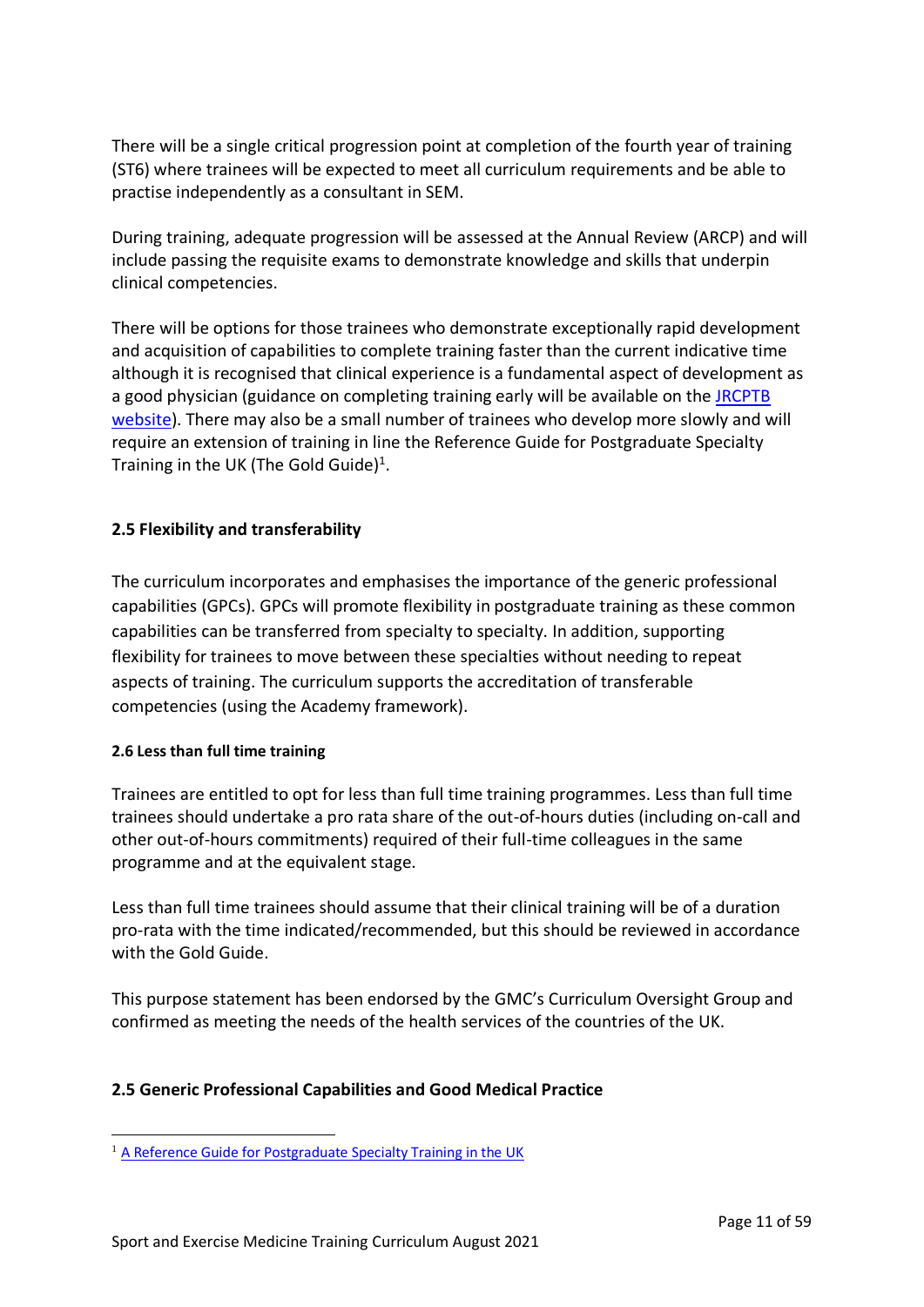The GMC has developed the Generic professional capabilities (GPC) framework<sup>2</sup> with the Academy of Medical Royal Colleges (AoMRC) to describe the fundamental, career-long, generic capabilities required of every doctor. The framework describes the requirement to develop and maintain key professional values and behaviours, knowledge, and skills, using a common language. GPCs also represent a system-wide, regulatory response to the most common contemporary concerns about patient safety and fitness to practise within the medical profession. The framework will be relevant at all stages of medical education, training and practice.



#### The nine domains of the GMC's Generic Professional Capabilities

Good medical practice (GMP)<sup>3</sup> is embedded at the heart of the GPC framework. In describing the principles, duties and responsibilities of doctors the GPC framework articulates GMP as a series of achievable educational outcomes to enable curriculum design and assessment.

The GPC framework describes nine domains with associated descriptor outlining the 'minimum common regulatory requirement' of performance and professional behaviour for those completing a CCT or its equivalent. These attributes are common, minimum and generic standards expected of all medical practitioners achieving a CCT or its equivalent.

<sup>2</sup> [Generic professional capabilities framework](http://www.gmc-uk.org/education/postgraduate/GPC.asp)

<sup>3</sup> [Good Medical Practice](http://www.gmc-uk.org/guidance/good_medical_practice.asp)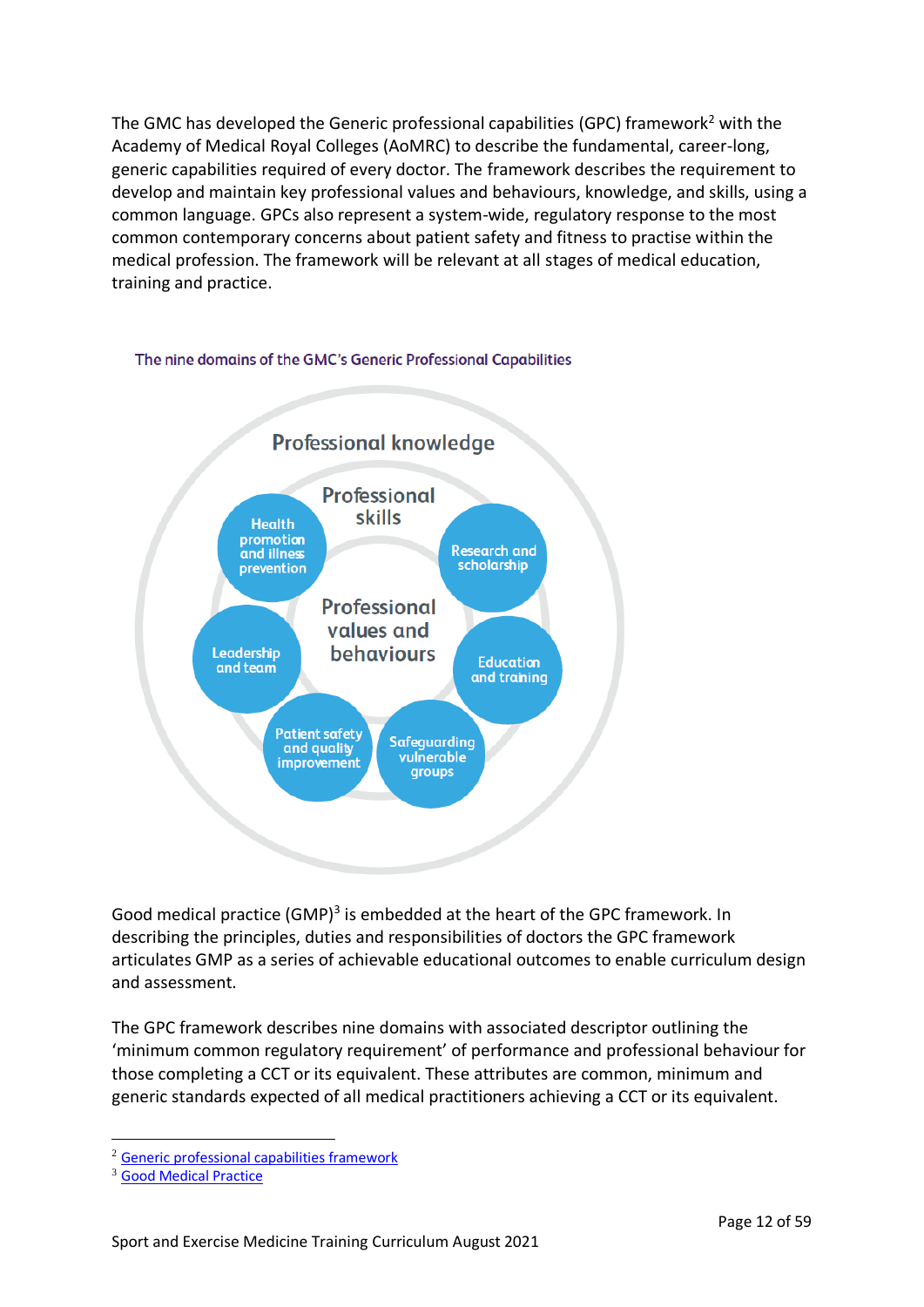The nine domains and subsections of the GPC framework are directly identifiable in the curriculum. They are mapped to each of the generic and specialty CiPs, which are in turn mapped to the assessment blueprints. This is to emphasise those core professional capabilities that are essential to safe clinical practice and that they must be demonstrated at every stage of training as part of the holistic development of responsible professionals.

This approach will allow early detection of issues most likely to be associated with fitness to practise and to minimise the possibility that any deficit is identified during the final phases of training.

# <span id="page-12-0"></span>**3 Content of Learning**

The practice of SEM requires both the generic and the speciality knowledge, attitudes and assessment skills needed to manage patients presenting in two main areas. The first is patients presenting with a wide range of different musculoskeletal conditions encompassing a wide range of causation, injury and underlying disease processes. These conditions are set in a broad range of social, cultural and physical settings. The second is the ability and knowledge to promote exercise as a health tool and treatment modality to adults, adolescents and children, both with or without underlying medical conditions, and to understand the barriers and motivators to exercise.

Practice in SEM has a particular emphasis on clinical reasoning, managing complex multifactorial problems, recognising appropriately both the limits of and the need for medical investigations and treatments, identifying when other medical specialities and/or health and social care professions and/or organisations need to be involved, and how to liaise most effectively with other teams.

The curriculum is recursive, and topics and themes will be revisited to expand understanding and expertise. The level of entrustment for CiPs will increase as an individual progresses from needing direct supervision to being entrusted to act unsupervised.

# <span id="page-12-1"></span>**3.3 Capabilities in practice**

CiPs describe the professional tasks or work within the scope of the specialty. CiPs are based on the concept of entrustable professional activities<sup>4</sup> which use the professional judgement of appropriately trained, expert assessors as a defensible way of forming global judgements of professional performance.

Each CiP has a set of descriptors associated with that activity or task. Descriptors are intended to help trainees and trainers recognise the knowledge, skills and attitudes which should be demonstrated. Doctors in training may use these capabilities to provide evidence of how their performance meets or exceeds the minimum expected level of performance

<sup>4</sup> [Nuts and bolts of entrustable professional activities](https://www.ncbi.nlm.nih.gov/pmc/articles/PMC3613304/)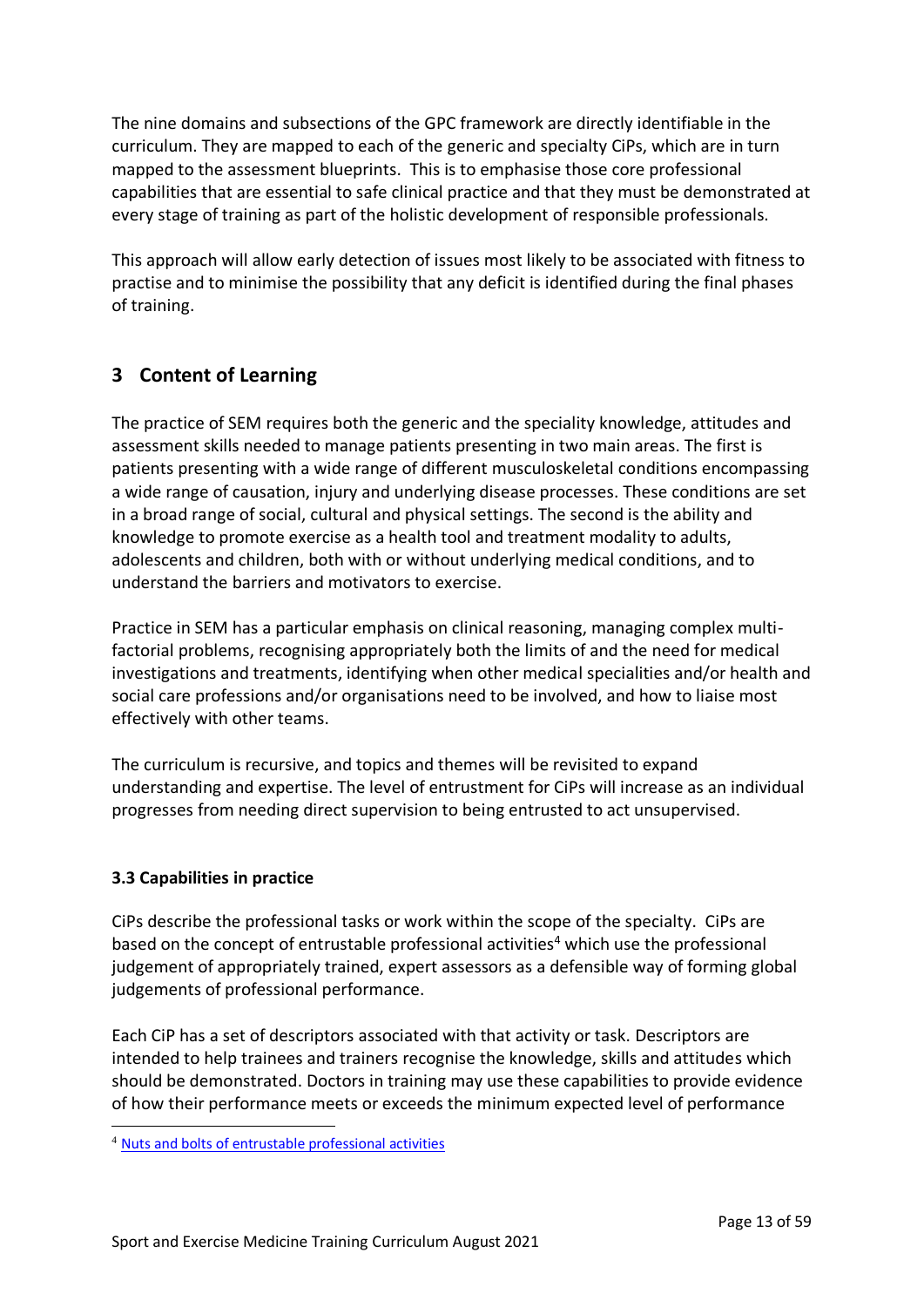for their year of training. The descriptors are not a comprehensive list and there are many more examples that would provide equally valid evidence of performance.

Many of the CiP descriptors refer to patient centred care and shared decision making. This is to emphasise the importance of patients being at the centre of decisions about their own treatment and care, by exploring care or treatment options and their risks and benefits and discussing choices available.

Additionally, the CiPs repeatedly refer to the need to demonstrate professional behaviour with regard to patients, carers, colleagues and others. Good doctors work in partnership with patients and respect their rights to privacy and dignity. They treat each patient as an individual. They do their best to make sure all patients receive good care and treatment that will support them to live as well as possible, whatever their illness or disability. Appropriate professional behaviour should reflect the principles of GMP and the GPC framework.

In order to complete training and be recommended to the GMC for the award of CCT and entry to the specialist register, the doctor must demonstrate that they are capable of unsupervised practice in all generic and specialty CiPs. Once a trainee has achieved level 4 sign off for a CiP it will not be necessary to repeat assessment of that CiP if capability is maintained (in line with standard professional conduct).

This section of the curriculum details the six generic CiPs and seven of specialty CiPs for SEM. The expected levels of performance, mapping to relevant GPCs and the evidence that may be used to make an entrustment decision are given for each CiP. The list of evidence for each CiP is not prescriptive and other types of evidence may be equally valid for that CiP.

## <span id="page-13-0"></span>**3.4 Generic capabilities in practice**

The six generic CiPs cover the universal requirements of all specialties as described in GMP and the GPC framework. Assessment of the generic CiPs will be underpinned by the descriptors for the nine GPC domains and evidenced against the performance and behaviour expected at that stage of training. Satisfactory sign off will indicate that there are no concerns. It will not be necessary to assign a level of supervision for these non-clinical CiPs.

In order to ensure consistency and transferability, the generic CiPs have been grouped under the GMP-aligned categories used in the Foundation Programme curriculum plus an additional category for wider professional practice:

- Professional behaviour and trust.
- Communication, team-working and leadership.
- Safety and quality.
- Wider professional practice.

For each generic CiP there is a set of descriptors of the observable skills and behaviours which would demonstrate that a trainee has met the minimum level expected. The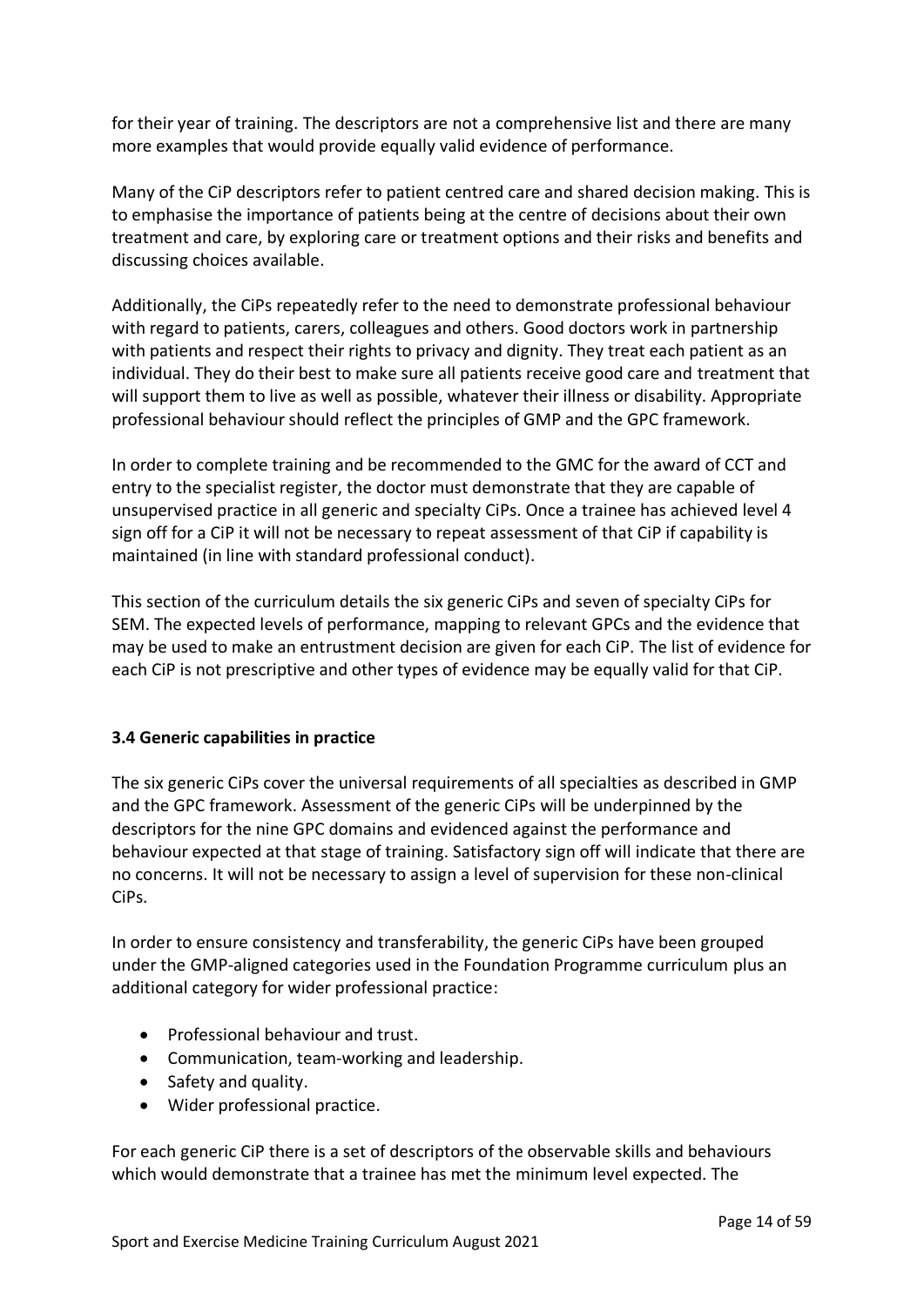descriptors are not a comprehensive list and there may be more examples that would provide equally valid evidence of performance.

| <b>KEY</b>   |                               |             |                                         |
|--------------|-------------------------------|-------------|-----------------------------------------|
| <b>ACAT</b>  | Acute care assessment tool    | <b>ALS</b>  | <b>Advanced Life Support</b>            |
| CbD          | Case-based discussion         | <b>DOPS</b> | Direct observation of procedural skills |
| <b>GCP</b>   | <b>Good Clinical Practice</b> | <b>MCR</b>  | Multiple consultant report              |
| Mini-CEX     | Mini-clinical evaluation      | <b>PS</b>   | Patient survey                          |
|              | exercise                      |             |                                         |
| <b>MSF</b>   | Multi source feedback         | TO          | Teaching observation                    |
| <b>QIPAT</b> | Quality improvement project   |             |                                         |
|              | assessment tool               |             |                                         |

| <b>Generic capabilities in practice (CiPs)</b>                             |                                                                                                                                                                                                                                                                                                                                                                                                                                                                                                                                                                                                          |  |  |  |
|----------------------------------------------------------------------------|----------------------------------------------------------------------------------------------------------------------------------------------------------------------------------------------------------------------------------------------------------------------------------------------------------------------------------------------------------------------------------------------------------------------------------------------------------------------------------------------------------------------------------------------------------------------------------------------------------|--|--|--|
| <b>Category 1: Professional behaviour and trust</b>                        |                                                                                                                                                                                                                                                                                                                                                                                                                                                                                                                                                                                                          |  |  |  |
|                                                                            | 1. Able to function successfully within NHS organisational and management systems                                                                                                                                                                                                                                                                                                                                                                                                                                                                                                                        |  |  |  |
| <b>Descriptors</b>                                                         | • Aware of and adheres to the GMC professional requirements<br>• Aware of public health issues including population health, social detriments<br>of health and global health perspectives<br>• Demonstrates effective clinical leadership<br>• Demonstrates promotion of an open and transparent culture<br>• Keeps practice up to date through learning and teaching<br>• Demonstrates engagement in career planning<br>• Demonstrates capabilities in dealing with complexity and uncertainty<br>• Aware of the role of and processes for commissioning<br>• Aware of the need to use resources wisely |  |  |  |
| <b>GPCs</b>                                                                | Domain 1: Professional values and behaviours<br>Domain 3: Professional knowledge<br>professional requirements<br>$\bullet$<br>national legislative requirements<br>$\bullet$<br>the health service and healthcare systems in the four countries<br>$\bullet$<br>Domain 9: Capabilities in research and scholarship                                                                                                                                                                                                                                                                                       |  |  |  |
| <b>Evidence to</b>                                                         | <b>MCR</b>                                                                                                                                                                                                                                                                                                                                                                                                                                                                                                                                                                                               |  |  |  |
| inform<br>decision                                                         | <b>MSF</b>                                                                                                                                                                                                                                                                                                                                                                                                                                                                                                                                                                                               |  |  |  |
|                                                                            | Active role in governance structures<br>Management course                                                                                                                                                                                                                                                                                                                                                                                                                                                                                                                                                |  |  |  |
|                                                                            | End of placement reports                                                                                                                                                                                                                                                                                                                                                                                                                                                                                                                                                                                 |  |  |  |
| 2. Able to deal with ethical and legal issues related to clinical practice |                                                                                                                                                                                                                                                                                                                                                                                                                                                                                                                                                                                                          |  |  |  |
|                                                                            |                                                                                                                                                                                                                                                                                                                                                                                                                                                                                                                                                                                                          |  |  |  |
| <b>Descriptors</b>                                                         | • Aware of national legislation and legal responsibilities, including safeguarding<br>vulnerable groups<br>• Behaves in accordance with ethical and legal requirements<br>• Demonstrates ability to offer apology or explanation when appropriate<br>• Demonstrates ability to lead the clinical team in ensuring that medical<br>legal factors are considered openly and consistently                                                                                                                                                                                                                   |  |  |  |
| <b>GPCs</b>                                                                | Domain 3: Professional knowledge<br>professional requirements<br>$\bullet$                                                                                                                                                                                                                                                                                                                                                                                                                                                                                                                               |  |  |  |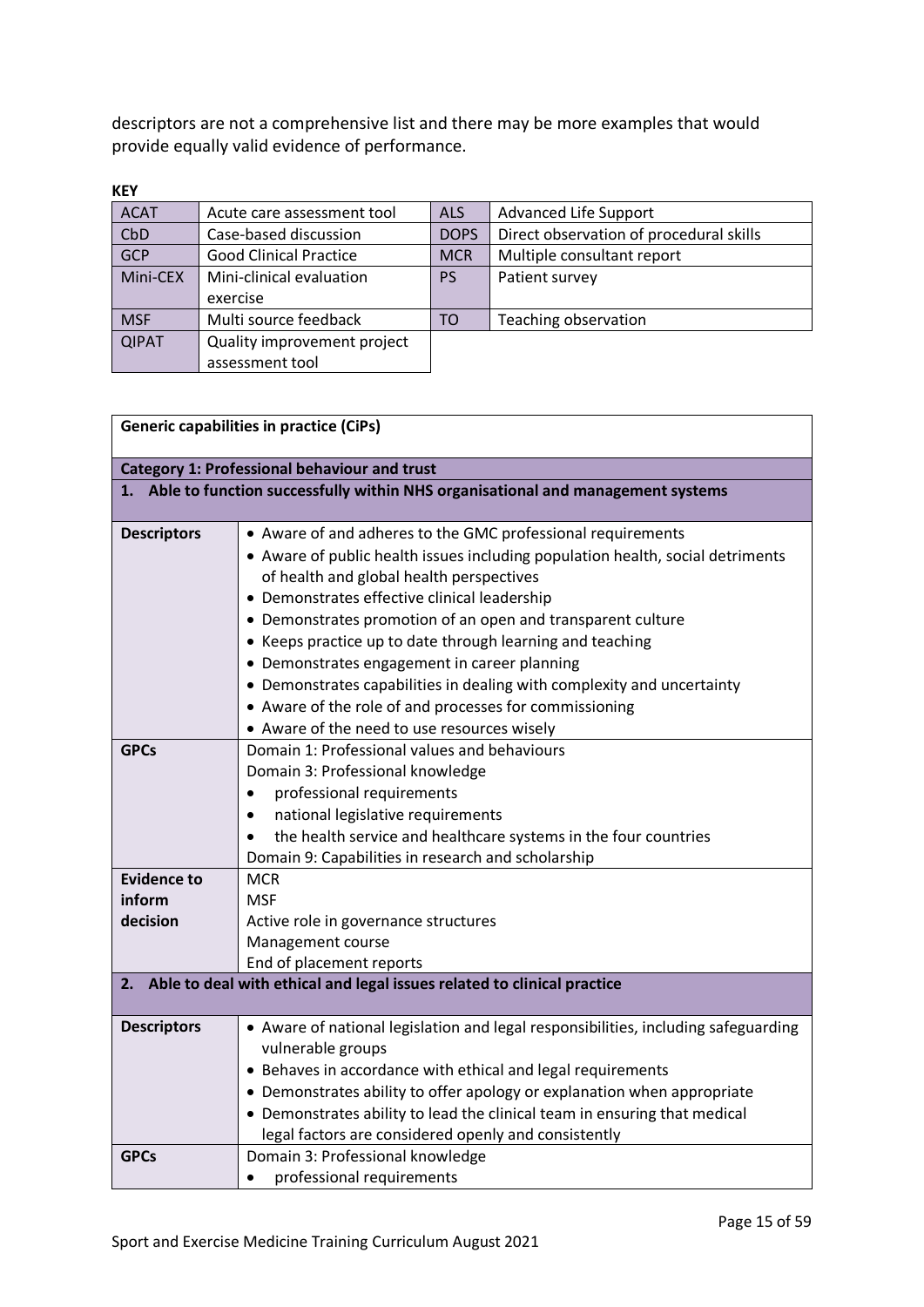|                                       | national legislative requirements<br>٠                                                  |
|---------------------------------------|-----------------------------------------------------------------------------------------|
|                                       | the health service and healthcare systems in the four countries                         |
|                                       | Domain 4: Capabilities in health promotion and illness prevention                       |
|                                       | Domain 7: Capabilities in safeguarding vulnerable groups                                |
|                                       | Domain 8: Capabilities in education and training                                        |
|                                       | Domain 9: Capabilities in research and scholarship                                      |
| <b>Evidence to</b>                    | <b>MCR</b>                                                                              |
| inform                                | <b>MSF</b>                                                                              |
| decision                              | CbD                                                                                     |
|                                       | <b>DOPS</b>                                                                             |
|                                       | Mini-CEX                                                                                |
|                                       | MRCP(UK)                                                                                |
|                                       | ALS certificate                                                                         |
|                                       | End of life care and capacity assessment                                                |
|                                       | End of placement reports                                                                |
|                                       | <b>Category 2: Communication, teamworking and leadership</b>                            |
|                                       | 3. Communicates effectively and is able to share decision making, while maintaining     |
|                                       | appropriate situational awareness, professional behaviour and professional judgement    |
| <b>Descriptors</b>                    | • Communicates clearly with patients and carers in a variety of settings                |
|                                       | • Communicates effectively with clinical and other professional colleagues              |
|                                       | • Identifies and manages barriers to communication (eg cognitive impairment,            |
|                                       | speech and hearing problems, capacity issues)                                           |
|                                       | • Demonstrates effective consultation skills including effective verbal and             |
|                                       | nonverbal interpersonal skills                                                          |
|                                       | • Shared decision making by informing the patient, prioritising the patient's           |
|                                       | wishes, and respecting the patient's beliefs, concerns and expectations                 |
|                                       | • Shared decision making with children and young people                                 |
|                                       | • Applies management and team working skills appropriately, including                   |
|                                       | influencing, negotiating, re-assessing priorities and effectively managing              |
|                                       | complex, dynamic situations                                                             |
| <b>GPCs</b>                           | Domain 2: Professional skills                                                           |
|                                       | practical skills                                                                        |
|                                       | communication and interpersonal skills                                                  |
|                                       | dealing with complexity and uncertainty                                                 |
|                                       | clinical skills (history taking, diagnosis and medical management;                      |
|                                       | consent humane interventions; prescribing medicines safely; using                       |
|                                       | medical devices safely; infection control and communicable disease)                     |
|                                       | Domain 5: Capabilities in leadership and teamworking                                    |
| <b>Evidence to</b>                    | <b>MCR</b>                                                                              |
| inform                                | <b>MSF</b>                                                                              |
| decision                              | PS                                                                                      |
|                                       | End of placement reports                                                                |
| <b>Category 3: Safety and quality</b> |                                                                                         |
| 4.                                    | Is focused on patient safety and delivers effective quality improvement in patient care |
| <b>Descriptors</b>                    | • Makes patient safety a priority in clinical practice                                  |
|                                       | • Raises and escalates concerns where there is an issue with patient safety or          |
|                                       | quality of care                                                                         |
|                                       | • Demonstrates commitment to learning from patient safety investigations and            |
|                                       | complaints                                                                              |
|                                       | • Shares good practice appropriately                                                    |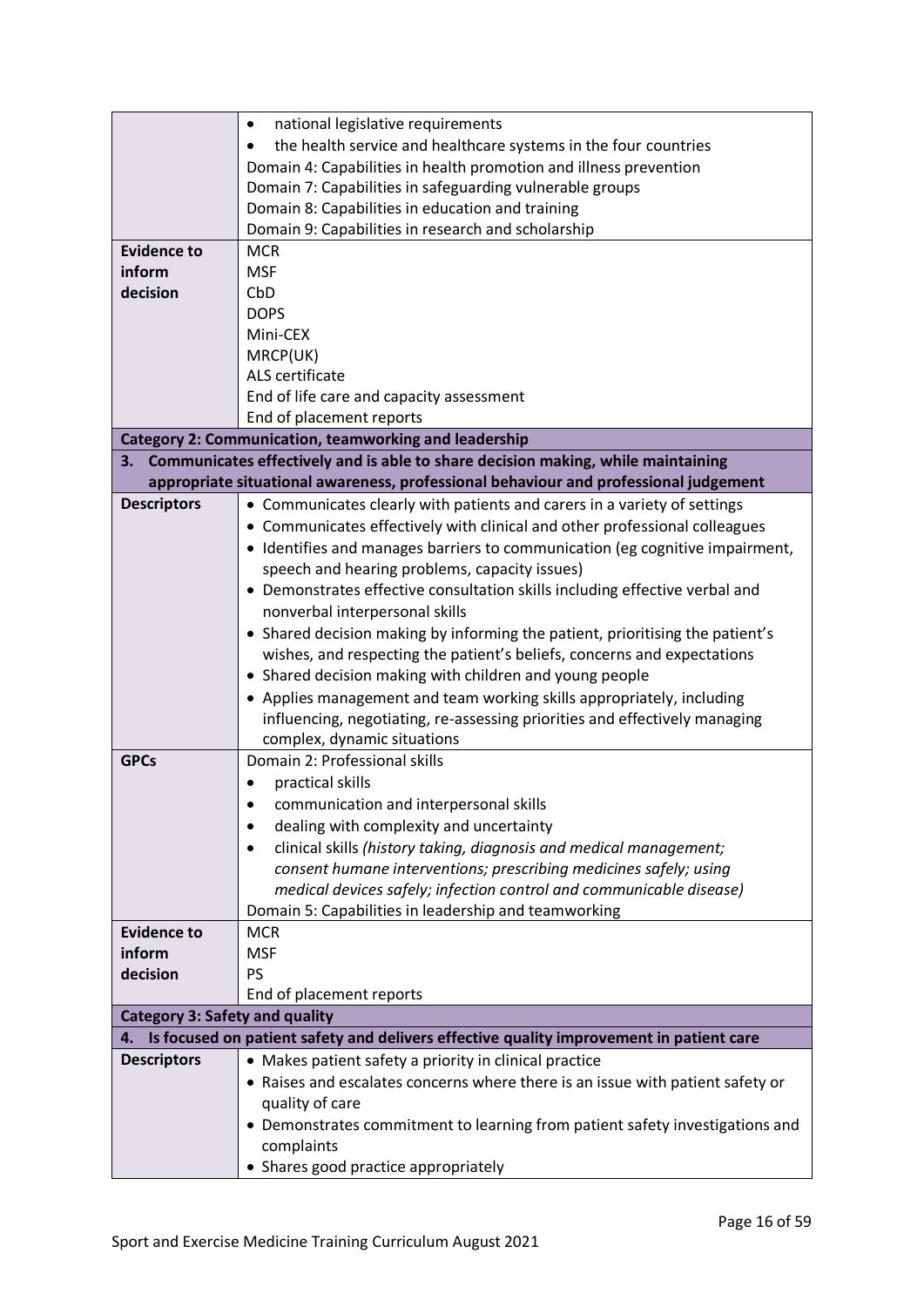|                    | • Contributes to and delivers quality improvement                                                                         |
|--------------------|---------------------------------------------------------------------------------------------------------------------------|
|                    | • Understands basic Human Factors principles and practice at individual, team,                                            |
|                    | organisational and system levels                                                                                          |
|                    | • Understands the importance of non-technical skills and crisis resource                                                  |
|                    | management                                                                                                                |
|                    | • Recognises and works within limit of personal competence                                                                |
|                    | • Avoids organising unnecessary investigations or prescribing poorly evidenced                                            |
|                    | treatments                                                                                                                |
| <b>GPCs</b>        | Domain 1: Professional values and behaviours                                                                              |
|                    | Domain 2: Professional skills                                                                                             |
|                    | practical skills<br>$\bullet$                                                                                             |
|                    | communication and interpersonal skills                                                                                    |
|                    | dealing with complexity and uncertainty                                                                                   |
|                    | clinical skills (history taking, diagnosis and medical management;                                                        |
|                    | consent; humane interventions; prescribing medicines safely; using                                                        |
|                    | medical devices safely; infection control and communicable disease)                                                       |
|                    | Domain 3: Professional knowledge                                                                                          |
|                    | professional requirements<br>$\bullet$                                                                                    |
|                    | national legislative requirements                                                                                         |
|                    | the health service and healthcare systems in the four countries                                                           |
|                    | Domain 4: Capabilities in health promotion and illness prevention                                                         |
|                    | Domain 5: Capabilities in leadership and teamworking                                                                      |
|                    | Domain 6: Capabilities in patient safety and quality improvement                                                          |
|                    | patient safety                                                                                                            |
|                    | quality improvement                                                                                                       |
| <b>Evidence to</b> | <b>MCR</b>                                                                                                                |
| inform             | <b>MSF</b>                                                                                                                |
| decision           |                                                                                                                           |
|                    | <b>QIPAT</b>                                                                                                              |
|                    | End of placement reports                                                                                                  |
|                    | <b>Category 4: Wider professional practice</b>                                                                            |
| 5.                 | Carrying out research and managing data appropriately                                                                     |
|                    |                                                                                                                           |
| <b>Descriptors</b> | Manages clinical information/data appropriately                                                                           |
|                    | • Understands principles of research and academic writing                                                                 |
|                    | • Demonstrates ability to carry out critical appraisal of the literature                                                  |
|                    | • Understands the role of evidence in clinical practice and demonstrates shared                                           |
|                    | decision making with patients                                                                                             |
|                    | • Demonstrates appropriate knowledge of research methods, including                                                       |
|                    | qualitative and quantitative approaches in scientific enquiry                                                             |
|                    | • Demonstrates appropriate knowledge of research principles and concepts<br>and the translation of research into practice |
|                    | • Follows guidelines on ethical conduct in research and consent for research                                              |
|                    | • Understands public health epidemiology and global health patterns                                                       |
|                    | • Recognises potential of applied informatics, genomics, stratified risk and                                              |
|                    | personalised medicine and seeks advice for patient benefit when appropriate                                               |
| <b>GPCs</b>        | Domain 3: Professional knowledge                                                                                          |
|                    | professional requirements<br>$\bullet$                                                                                    |
|                    | national legislative requirements                                                                                         |
|                    | the health service and healthcare systems in the four countries                                                           |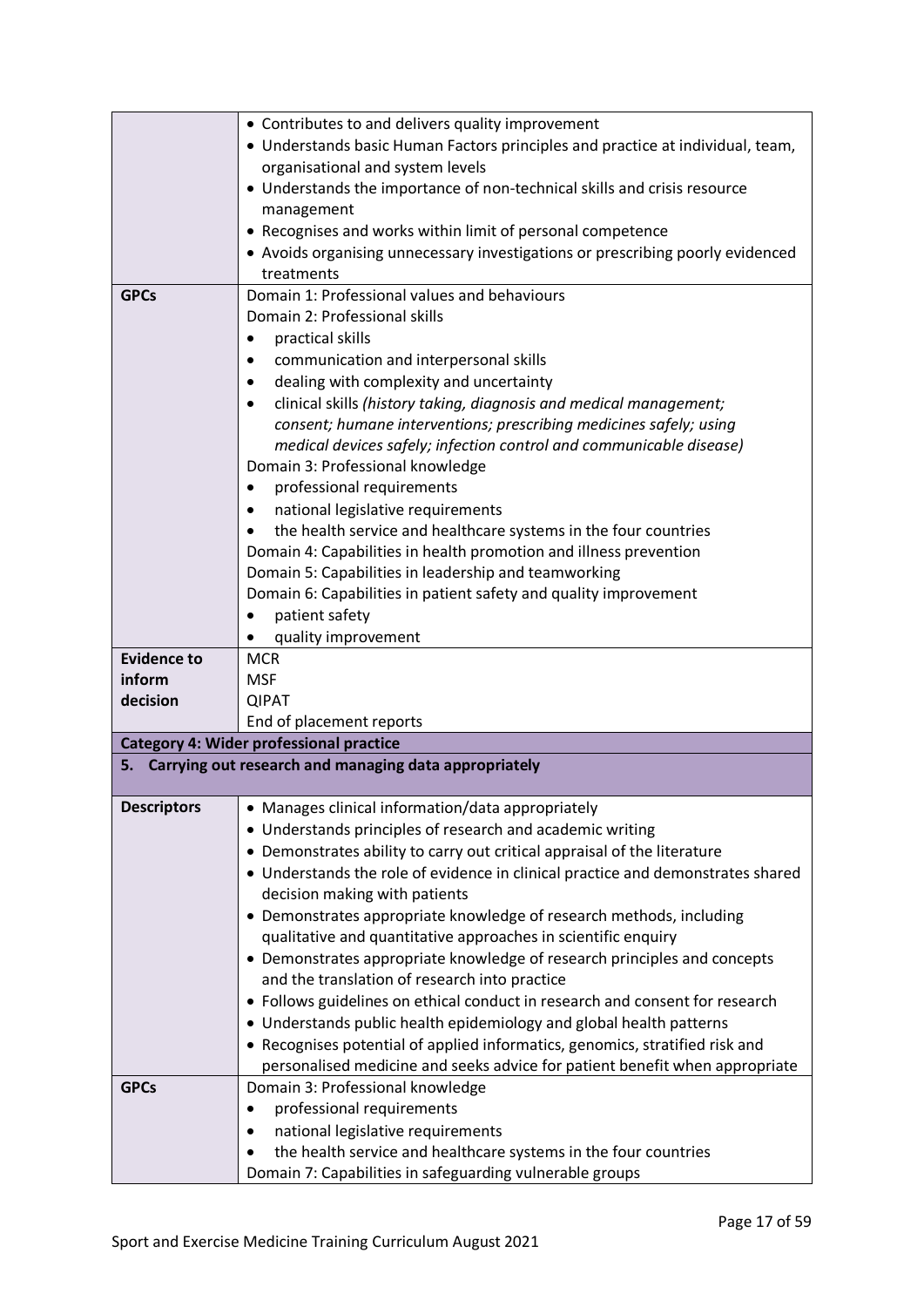|                            | Domain 9: Capabilities in research and scholarship                             |  |
|----------------------------|--------------------------------------------------------------------------------|--|
| <b>Evidence to</b>         | <b>MCR</b>                                                                     |  |
| inform                     | <b>MSF</b>                                                                     |  |
| decision                   | GCP certificate (if involved in clinical research)                             |  |
|                            | Evidence of literature search and critical appraisal of research               |  |
| Use of clinical guidelines |                                                                                |  |
|                            | Quality improvement and audit                                                  |  |
|                            | Evidence of research activity                                                  |  |
|                            | End of placement reports                                                       |  |
|                            | 6. Acting as a clinical teacher and clinical supervisor                        |  |
|                            |                                                                                |  |
| <b>Descriptors</b>         | • Delivers effective teaching and training to medical students, junior doctors |  |
|                            | and other health care professionals                                            |  |
|                            | • Delivers effective feedback with action plan                                 |  |
|                            | • Able to supervise less experienced trainees in their clinical assessment and |  |
|                            | management of patients                                                         |  |
|                            | • Able to supervise less experienced trainees in carrying out appropriate      |  |
|                            | practical procedures                                                           |  |
|                            | • Able to act a clinical supervisor to doctors in earlier stages of training   |  |
| <b>GPCs</b>                | Domain 1: Professional values and behaviours                                   |  |
|                            | Domain 8: Capabilities in education and training                               |  |
| <b>Evidence to</b>         | <b>MCR</b>                                                                     |  |
| inform                     | <b>MSF</b>                                                                     |  |
| decision                   | TO.                                                                            |  |
|                            | Relevant training course                                                       |  |
|                            | End of placement reports                                                       |  |

## <span id="page-17-0"></span>**3.5 Specialty capabilities in practice**

 $k$ EY

The specialty CiPs describe the clinical tasks or activities which are essential to the practice of SEM. The CiPs have been mapped to the nine GPC domains to reflect the professional generic capabilities required to undertake the clinical tasks.

Satisfactory sign off will require ESs to make entrustment decisions on the level of supervision required for each CiP and if this is satisfactory for the stage of training, the trainee can progress. More detail is provided in the programme of assessment section of the curriculum.

| INL I        |                               |             |                                         |  |
|--------------|-------------------------------|-------------|-----------------------------------------|--|
| CbD          | Case-based discussion         | <b>ALS</b>  | <b>Advanced Life Support</b>            |  |
| GCP          | <b>Good Clinical Practice</b> | <b>DOPS</b> | Direct observation of procedural skills |  |
| Mini-CEX     | Mini-clinical evaluation      | <b>MCR</b>  | Multiple consultant report              |  |
|              | exercise                      |             |                                         |  |
| <b>MSF</b>   | Multi source feedback         | <b>PS</b>   | Patient survey                          |  |
| <b>QIPAT</b> | Quality improvement project   | <b>TO</b>   | Teaching observation                    |  |
|              | assessment tool               |             |                                         |  |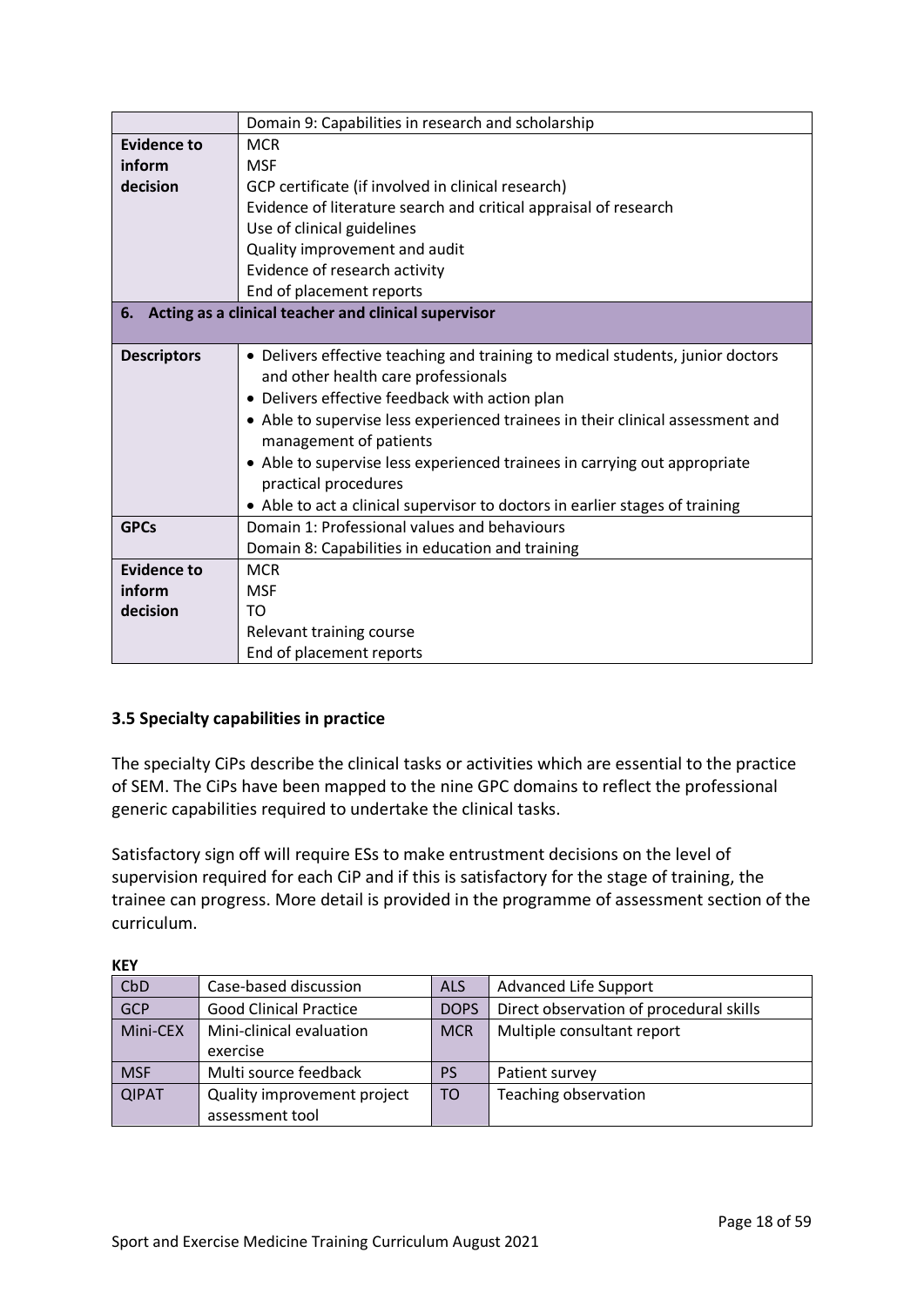| <b>Specialty CiPs</b>                                                                                                                     |                                                                                                                                                                                                                                                                                                                                                                                                                                                                                                                                                                                                                                                                                                                                                                                                                                                                                                                                                                                                                                                                                                                                                                                                                                                                                                                                                                                 |  |
|-------------------------------------------------------------------------------------------------------------------------------------------|---------------------------------------------------------------------------------------------------------------------------------------------------------------------------------------------------------------------------------------------------------------------------------------------------------------------------------------------------------------------------------------------------------------------------------------------------------------------------------------------------------------------------------------------------------------------------------------------------------------------------------------------------------------------------------------------------------------------------------------------------------------------------------------------------------------------------------------------------------------------------------------------------------------------------------------------------------------------------------------------------------------------------------------------------------------------------------------------------------------------------------------------------------------------------------------------------------------------------------------------------------------------------------------------------------------------------------------------------------------------------------|--|
|                                                                                                                                           | 1. Leading and managing a multidisciplinary team.                                                                                                                                                                                                                                                                                                                                                                                                                                                                                                                                                                                                                                                                                                                                                                                                                                                                                                                                                                                                                                                                                                                                                                                                                                                                                                                               |  |
| <b>Descriptors</b>                                                                                                                        | Understands the features of good team dynamics<br>$\bullet$<br>Understands the principles of, and uses, effective inter-professional<br>$\bullet$<br>collaboration to optimise patient and population care across all care<br>settings<br>Demonstrates flexible and adaptable leadership styles to optimise team<br>$\bullet$<br>cohesion and productivity<br>Understands personal and team resilience and its impact on team<br>٠<br>effectiveness<br>Supports an open and transparent approach to incident and complaint<br>٠<br>investigation, management and resolution<br>Demonstrates ability to synthesise complex clinical and psychosocial<br>$\bullet$<br>information leading to patient centred clinical decision making in all<br>settings including NHS, sport, military and community environments<br>Demonstrates ability to support, educate, influence and develop<br>٠<br>members of the wider multi-professional team to deliver high quality<br>sport and exercise medicine care across all care settings for all patients<br>Shows an ability to coordinate care across multiple agencies to address<br>٠<br>physical, psychological and social needs in community, secondary care,<br>recreational and sporting environments and across all healthcare<br>settings<br>Demonstrates attitudes and behaviours that assist dissemination of<br>good practice |  |
| <b>GPCs</b>                                                                                                                               | Domain 1: Professional values and behaviours<br>Domain 2: Professional skills<br>• communication and interpersonal skills<br>• dealing with complexity and uncertainty<br>Domain 3: Professional knowledge<br>• professional requirements<br>• national legislative requirements<br>the health service and healthcare systems in the four countries<br>Domain 4: Capabilities in health promotion and illness prevention Domain 5:<br>Capabilities in leadership and teamworking<br>Domain 6: Capabilities in patient safety and quality improvement Domain 8:<br>Capabilities in education and training                                                                                                                                                                                                                                                                                                                                                                                                                                                                                                                                                                                                                                                                                                                                                                        |  |
| <b>Evidence to</b>                                                                                                                        | CbD                                                                                                                                                                                                                                                                                                                                                                                                                                                                                                                                                                                                                                                                                                                                                                                                                                                                                                                                                                                                                                                                                                                                                                                                                                                                                                                                                                             |  |
| inform<br>decision                                                                                                                        | Mini-CEX<br><b>MCR</b>                                                                                                                                                                                                                                                                                                                                                                                                                                                                                                                                                                                                                                                                                                                                                                                                                                                                                                                                                                                                                                                                                                                                                                                                                                                                                                                                                          |  |
|                                                                                                                                           | PS<br>Reflection<br><b>MSF</b><br>Letters and clinical notes                                                                                                                                                                                                                                                                                                                                                                                                                                                                                                                                                                                                                                                                                                                                                                                                                                                                                                                                                                                                                                                                                                                                                                                                                                                                                                                    |  |
| 2. Ability to develop, lead and deliver a comprehensive musculoskeletal service that<br>spans community and hospital settings for adults. |                                                                                                                                                                                                                                                                                                                                                                                                                                                                                                                                                                                                                                                                                                                                                                                                                                                                                                                                                                                                                                                                                                                                                                                                                                                                                                                                                                                 |  |
|                                                                                                                                           |                                                                                                                                                                                                                                                                                                                                                                                                                                                                                                                                                                                                                                                                                                                                                                                                                                                                                                                                                                                                                                                                                                                                                                                                                                                                                                                                                                                 |  |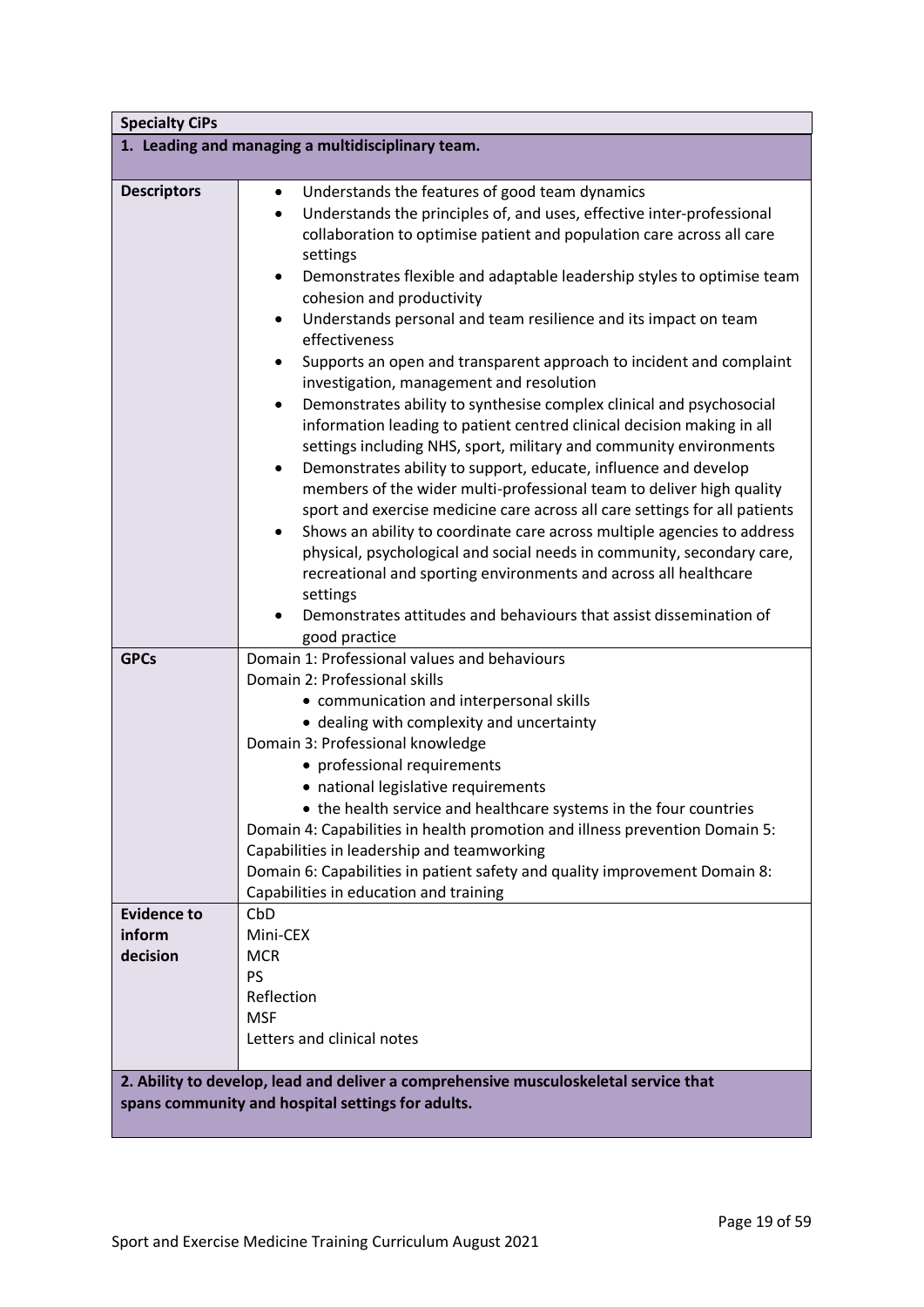| <b>Descriptors</b> | Understand the burden of musculoskeletal problems across socio-<br>$\bullet$                            |
|--------------------|---------------------------------------------------------------------------------------------------------|
|                    | economic and ethnic minority groups, military personnel, those with                                     |
|                    |                                                                                                         |
|                    | disability and co-morbidity and athletes                                                                |
|                    | Demonstrates the ability to develop clinical services and pathways<br>$\bullet$                         |
|                    | that meet with local needs alongside community, primary and                                             |
|                    | secondary care colleagues                                                                               |
|                    | Demonstrates the ability to assess, appropriately investigate and<br>$\bullet$                          |
|                    | diagnose patients with a wide range of acute and chronic                                                |
|                    | musculoskeletal conditions                                                                              |
|                    | Demonstrates the ability to formulate a multidisciplinary<br>٠                                          |
|                    | management plan to optimally treat patients across the spectrum of                                      |
|                    | musculoskeletal problems in accordance with latest guidelines and                                       |
|                    | best practice                                                                                           |
|                    | Demonstrates effective consultation, time management and<br>$\bullet$                                   |
|                    | prioritisation skills within a busy outpatient setting                                                  |
|                    | Understands the pathophysiology of tissue injury and repair and its<br>$\bullet$                        |
|                    | relevance to management and rehabilitations decisions                                                   |
|                    | Identify and re-direct management of malignancy, infection and<br>$\bullet$<br>inflammatory pathologies |
|                    | Can identify risk factors and contributors to musculoskeletal injury<br>$\bullet$                       |
|                    | including relative energy deficiency                                                                    |
|                    | Demonstrates knowledge and utilisation of pharmacological and<br>$\bullet$                              |
|                    | non-pharmacological approaches to the management of                                                     |
|                    | musculoskeletal pain                                                                                    |
|                    | Safely and appropriately perform intra-articular and soft tissue<br>$\bullet$                           |
|                    | injections for musculoskeletal conditions using, or referring on, for                                   |
|                    | image guidance where appropriate                                                                        |
|                    | Has full knowledge of different imaging techniques including safe<br>$\bullet$                          |
|                    | practice and limitations                                                                                |
|                    | An understanding of the theory and physics of musculoskeletal<br>$\bullet$                              |
|                    | ultrasound (MSKUS), governance around its use and incorporation                                         |
|                    | of MSKUS findings into clinical presentations                                                           |
|                    |                                                                                                         |
| <b>GPCs</b>        | Domain 1: Professional values and behaviours                                                            |
|                    | Domain 2: Professional skills                                                                           |
|                    | • practical skills                                                                                      |
|                    | • communication and interpersonal skills                                                                |
|                    | • dealing with complexity and uncertainty                                                               |
|                    | • clinical skills (history taking, diagnosis and medical management;                                    |
|                    | consent; humane interventions; prescribing medicines safely; using                                      |
|                    | medical devices safely; infection control and communicable disease)                                     |
|                    | Domain 3: Professional knowledge                                                                        |
|                    |                                                                                                         |
|                    | • professional requirements                                                                             |
|                    | • national legislative requirements                                                                     |
|                    | • the health service and healthcare systems in the four countries                                       |
|                    | Domain 5: Capabilities in leadership and teamworking                                                    |
|                    | Domain 6: Capabilities in patient safety and quality improvement Domain 7:                              |
|                    | Capabilities in safeguarding vulnerable groups                                                          |
|                    |                                                                                                         |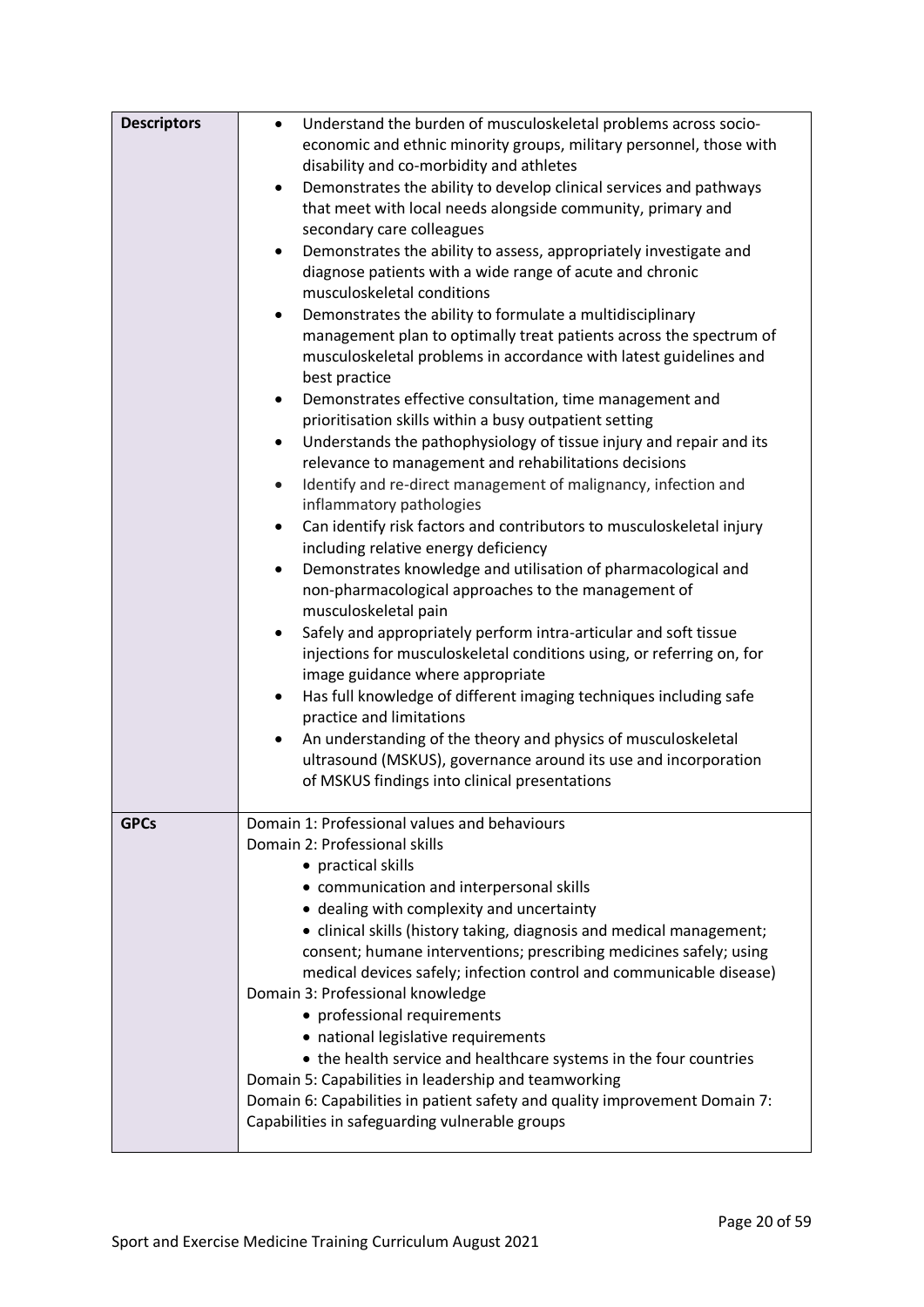| <b>Evidence to</b><br>inform<br>decision | CbD<br>Mini-CEX<br><b>MCR</b><br>Reflection<br><b>PS</b><br><b>MSF</b><br>Logbook<br>Letters and clinical notes                                                                                                                                                                                                                                                                                                                                                                                                                                                                                                                                                                                                                                                                                                                                                                                                                                                                                                                                                                                                                                                                                                                                                                                                                                                                                                                                                                                                                                                                                                                                                                                                                                                                                                                                                                                                                                                                        |
|------------------------------------------|----------------------------------------------------------------------------------------------------------------------------------------------------------------------------------------------------------------------------------------------------------------------------------------------------------------------------------------------------------------------------------------------------------------------------------------------------------------------------------------------------------------------------------------------------------------------------------------------------------------------------------------------------------------------------------------------------------------------------------------------------------------------------------------------------------------------------------------------------------------------------------------------------------------------------------------------------------------------------------------------------------------------------------------------------------------------------------------------------------------------------------------------------------------------------------------------------------------------------------------------------------------------------------------------------------------------------------------------------------------------------------------------------------------------------------------------------------------------------------------------------------------------------------------------------------------------------------------------------------------------------------------------------------------------------------------------------------------------------------------------------------------------------------------------------------------------------------------------------------------------------------------------------------------------------------------------------------------------------------------|
|                                          | <b>DOPS</b><br><b>QiPAT</b>                                                                                                                                                                                                                                                                                                                                                                                                                                                                                                                                                                                                                                                                                                                                                                                                                                                                                                                                                                                                                                                                                                                                                                                                                                                                                                                                                                                                                                                                                                                                                                                                                                                                                                                                                                                                                                                                                                                                                            |
|                                          | 3. Ability to develop, lead and deliver a comprehensive musculoskeletal service that spans                                                                                                                                                                                                                                                                                                                                                                                                                                                                                                                                                                                                                                                                                                                                                                                                                                                                                                                                                                                                                                                                                                                                                                                                                                                                                                                                                                                                                                                                                                                                                                                                                                                                                                                                                                                                                                                                                             |
|                                          | community and hospital settings for adolescents and school aged children.                                                                                                                                                                                                                                                                                                                                                                                                                                                                                                                                                                                                                                                                                                                                                                                                                                                                                                                                                                                                                                                                                                                                                                                                                                                                                                                                                                                                                                                                                                                                                                                                                                                                                                                                                                                                                                                                                                              |
| <b>Descriptors</b><br><b>GPCs</b>        | Demonstrates knowledge to recognise, diagnose and manage<br>musculoskeletal problems and their associated complications in school<br>aged children and adolescents<br>Demonstrates knowledge of the anatomical, physiological,<br>psychosocial, sexual and educational development of children and<br>adolescents in the management of musculoskeletal conditions<br>Demonstrates the knowledge and understanding of working with a<br>child health multidisciplinary team to support the rehabilitation and<br>treatment of school aged children and young people with<br>musculoskeletal problems<br>Demonstrates the ability to perform age appropriate history taking and<br>examination<br>Can identify risk factors and contributors to musculoskeletal injury<br>٠<br>including relative energy deficiency<br>Identify and re-direct management of malignancy, infection and<br>$\bullet$<br>inflammatory pathologies<br>Understands, and appropriately uses, different imaging techniques in<br>the assessment of musculoskeletal problems in school aged children<br>and adolescents<br>Demonstrates ability to deliver age and activity appropriate<br>rehabilitation programmes<br>Demonstrates knowledge and utilisation of pharmacological and non-<br>pharmacological approaches to the management of musculoskeletal<br>pain in school aged children and adolescents<br>Demonstrates knowledge of safeguarding and non accidental injury<br>(NAI) within the adolescent and school age population<br>Demonstrates ability to support development of adolescents and young<br>adults independence and autonomy in health care and acknowledging<br>their right to dictate appropriate parent/carer involvement<br>Demonstrates knowledge of the aspects that enhance care during<br>transition and transfer between paediatric and adult services, including<br>patients with long term health conditions and disability<br>Domain 1: Professional values and behaviours |
|                                          | Domain 2: Professional skills<br>• practical skills<br>• communication and interpersonal skills                                                                                                                                                                                                                                                                                                                                                                                                                                                                                                                                                                                                                                                                                                                                                                                                                                                                                                                                                                                                                                                                                                                                                                                                                                                                                                                                                                                                                                                                                                                                                                                                                                                                                                                                                                                                                                                                                        |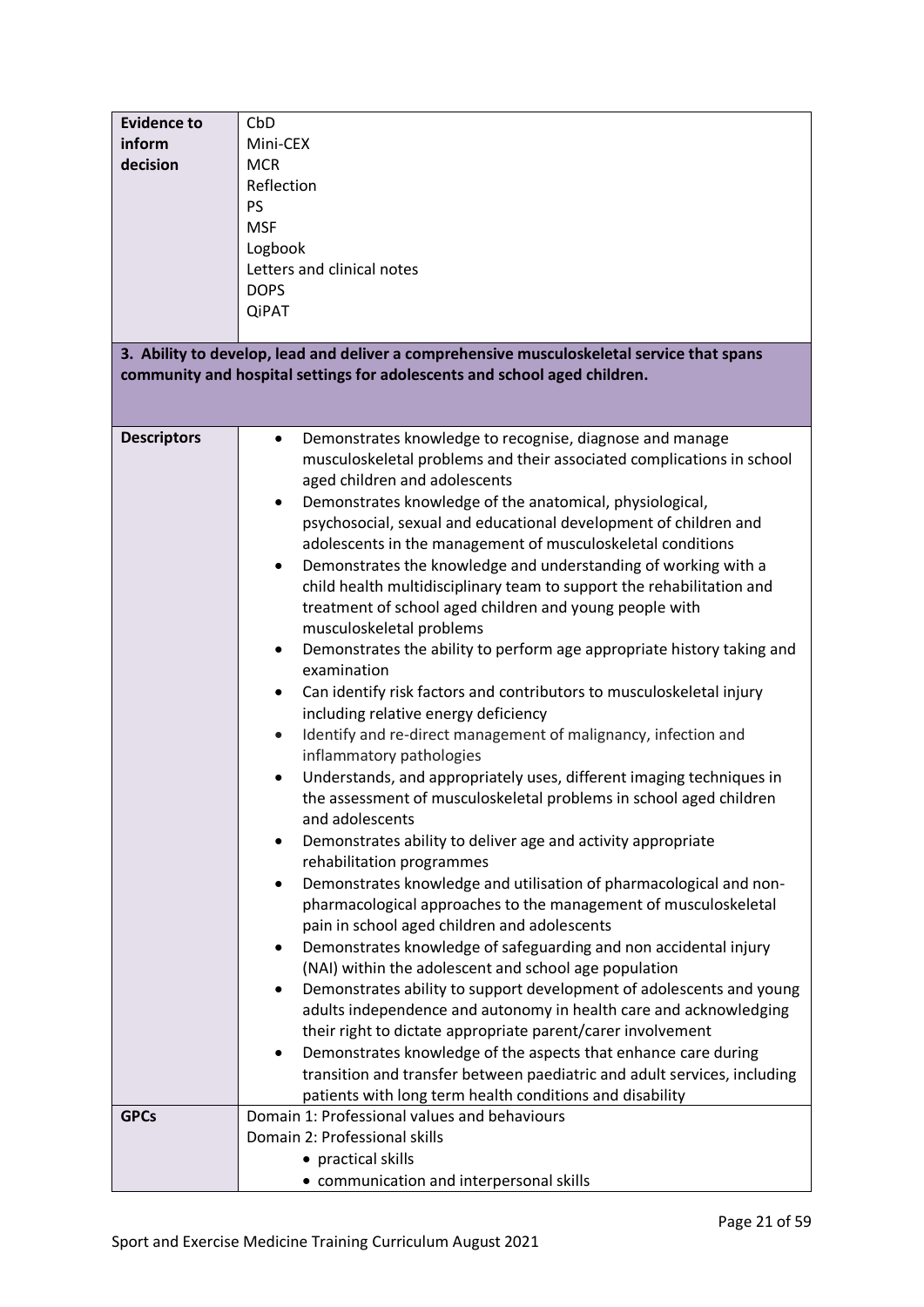|                                | • dealing with complexity and uncertainty<br>• clinical skills (history taking, diagnosis and medical management;<br>consent; humane interventions; prescribing medicines safely; using<br>medical devices safely; infection control and communicable disease)<br>Domain 3: Professional knowledge<br>• professional requirements<br>• national legislative requirements<br>• the health service and healthcare systems in the four countries<br>Domain 5: Capabilities in leadership and teamworking<br>Domain 6: Capabilities in patient safety and quality improvement Domain 7:<br>Capabilities in safeguarding vulnerable groups                                                                                                                                                                                                                                                                                                                                                                                                                                                                                                                                                                                                                                                                                                                                                                                                                         |
|--------------------------------|---------------------------------------------------------------------------------------------------------------------------------------------------------------------------------------------------------------------------------------------------------------------------------------------------------------------------------------------------------------------------------------------------------------------------------------------------------------------------------------------------------------------------------------------------------------------------------------------------------------------------------------------------------------------------------------------------------------------------------------------------------------------------------------------------------------------------------------------------------------------------------------------------------------------------------------------------------------------------------------------------------------------------------------------------------------------------------------------------------------------------------------------------------------------------------------------------------------------------------------------------------------------------------------------------------------------------------------------------------------------------------------------------------------------------------------------------------------|
| <b>Evidence to</b><br>inform   | CbD<br>Mini-CEX                                                                                                                                                                                                                                                                                                                                                                                                                                                                                                                                                                                                                                                                                                                                                                                                                                                                                                                                                                                                                                                                                                                                                                                                                                                                                                                                                                                                                                               |
| decision                       | <b>MCR</b><br>Reflection                                                                                                                                                                                                                                                                                                                                                                                                                                                                                                                                                                                                                                                                                                                                                                                                                                                                                                                                                                                                                                                                                                                                                                                                                                                                                                                                                                                                                                      |
|                                | <b>MSF</b>                                                                                                                                                                                                                                                                                                                                                                                                                                                                                                                                                                                                                                                                                                                                                                                                                                                                                                                                                                                                                                                                                                                                                                                                                                                                                                                                                                                                                                                    |
|                                | Letters and clinical notes<br><b>DOPS</b>                                                                                                                                                                                                                                                                                                                                                                                                                                                                                                                                                                                                                                                                                                                                                                                                                                                                                                                                                                                                                                                                                                                                                                                                                                                                                                                                                                                                                     |
|                                | <b>QiPAT</b>                                                                                                                                                                                                                                                                                                                                                                                                                                                                                                                                                                                                                                                                                                                                                                                                                                                                                                                                                                                                                                                                                                                                                                                                                                                                                                                                                                                                                                                  |
|                                | 4. Ability to deliver exercise medicine services for adults, encompassing both prevention and                                                                                                                                                                                                                                                                                                                                                                                                                                                                                                                                                                                                                                                                                                                                                                                                                                                                                                                                                                                                                                                                                                                                                                                                                                                                                                                                                                 |
| management of chronic disease. |                                                                                                                                                                                                                                                                                                                                                                                                                                                                                                                                                                                                                                                                                                                                                                                                                                                                                                                                                                                                                                                                                                                                                                                                                                                                                                                                                                                                                                                               |
| <b>Descriptors</b>             | Demonstrates knowledge and application of the evidence and<br>$\bullet$<br>guidelines for the use of physical activity in both prevention and<br>management of chronic disease<br>Demonstrate the knowledge and application of behavioural change<br>٠<br>theory when prescribing physical activity for the prevention and<br>management of chronic disease<br>Demonstrates participation in the development and evaluation of<br>resources for patient, carers, other medical professionals and<br>organisations aimed at increasing physical activity levels<br>Knowledge and understanding of normal exercise physiology, the<br>performing and interpretation of relevant investigations and the impact<br>of disease and medication<br>To develop an understanding of the effects that the ageing process and<br>the presence of co-existing morbidities can have on an elderly<br>individual's ability to undertake exercise<br>Demonstrates the ability to advise women on undertaking safe<br>٠<br>exercise, throughout the lifespan and in pregnancy, including advising<br>on energy balance, bone health and hormonal influences<br>Demonstrates an awareness of the unique needs of patients with<br>disabilities and the barriers faced in participating in physical exercise<br>Understanding the social, psychological and cultural factors that<br>influence physical activity participation and demonstrate initiatives to<br>overcome these |
| <b>GPCs</b>                    | Domain 1: Professional values and behaviours<br>Domain 2: Professional skills                                                                                                                                                                                                                                                                                                                                                                                                                                                                                                                                                                                                                                                                                                                                                                                                                                                                                                                                                                                                                                                                                                                                                                                                                                                                                                                                                                                 |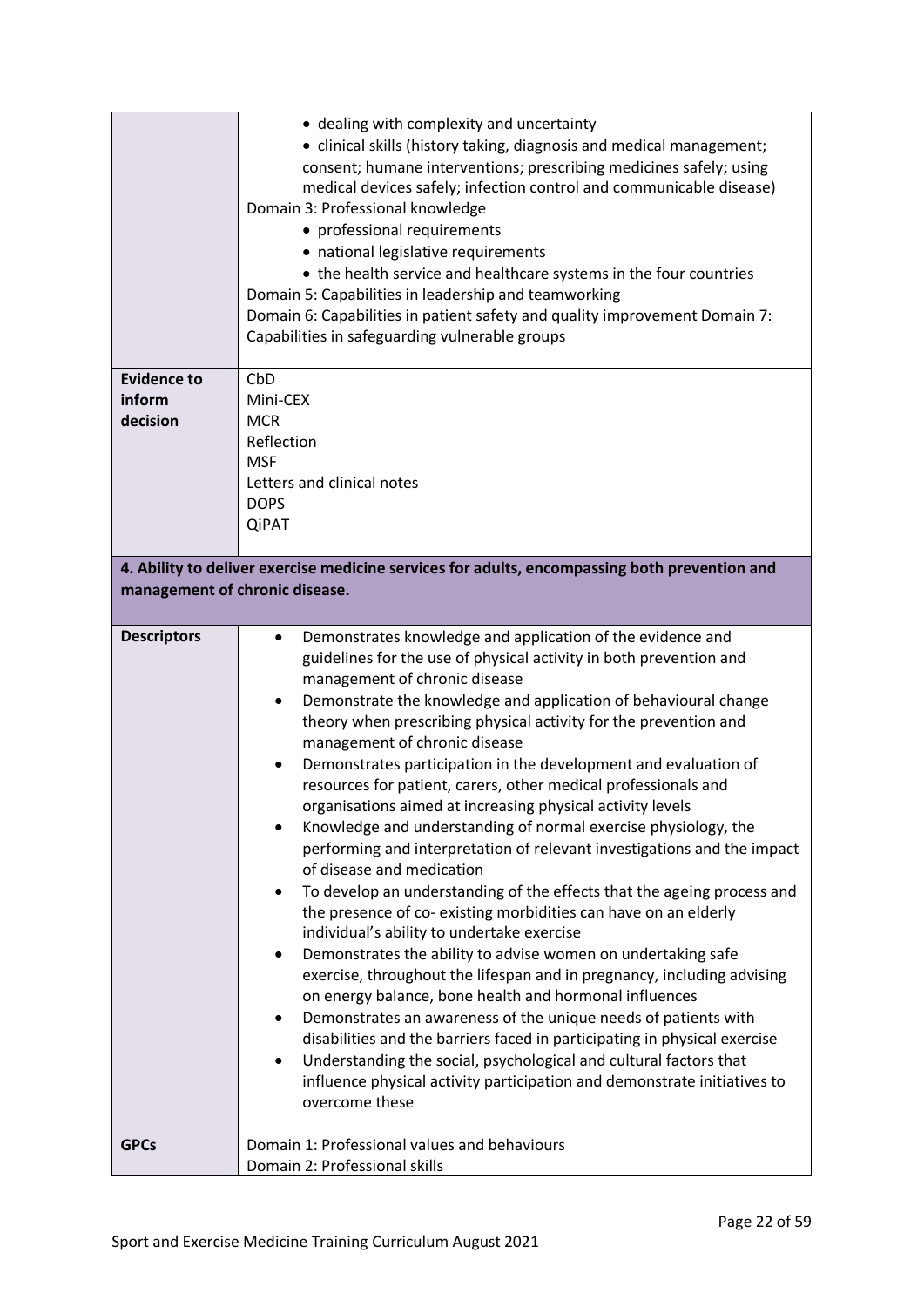|                    | • practical skills<br>• communication and interpersonal skills<br>• dealing with complexity and uncertainty<br>• clinical skills (history taking, diagnosis and medical management;<br>consent; humane interventions; prescribing medicines safely; using<br>medical devices safely; infection control and communicable disease)<br>Domain 3: Professional knowledge<br>• professional requirements<br>• national legislative requirements<br>• the health service and healthcare systems in the four countries<br>Domain 4: Capabilities in health promotion and illness prevention Domain 5:<br>Capabilities in leadership and teamworking<br>Domain 6: Capabilities in patient safety and quality improvement Domain 7:<br>Capabilities in safeguarding vulnerable groups<br>Domain 9: Capabilities in research and scholarship |
|--------------------|------------------------------------------------------------------------------------------------------------------------------------------------------------------------------------------------------------------------------------------------------------------------------------------------------------------------------------------------------------------------------------------------------------------------------------------------------------------------------------------------------------------------------------------------------------------------------------------------------------------------------------------------------------------------------------------------------------------------------------------------------------------------------------------------------------------------------------|
| <b>Evidence to</b> | CbD                                                                                                                                                                                                                                                                                                                                                                                                                                                                                                                                                                                                                                                                                                                                                                                                                                |
| inform<br>decision | Mini-CEX<br><b>MCR</b>                                                                                                                                                                                                                                                                                                                                                                                                                                                                                                                                                                                                                                                                                                                                                                                                             |
|                    | Reflection<br><b>PS</b>                                                                                                                                                                                                                                                                                                                                                                                                                                                                                                                                                                                                                                                                                                                                                                                                            |
|                    | <b>MSF</b>                                                                                                                                                                                                                                                                                                                                                                                                                                                                                                                                                                                                                                                                                                                                                                                                                         |
|                    | Letters and clinical notes<br><b>QiPAT</b>                                                                                                                                                                                                                                                                                                                                                                                                                                                                                                                                                                                                                                                                                                                                                                                         |
|                    | 5. Ability to deliver exercise medicine services for adolescents and school aged children,                                                                                                                                                                                                                                                                                                                                                                                                                                                                                                                                                                                                                                                                                                                                         |
|                    |                                                                                                                                                                                                                                                                                                                                                                                                                                                                                                                                                                                                                                                                                                                                                                                                                                    |
|                    | encompassing both prevention and management of chronic disease.                                                                                                                                                                                                                                                                                                                                                                                                                                                                                                                                                                                                                                                                                                                                                                    |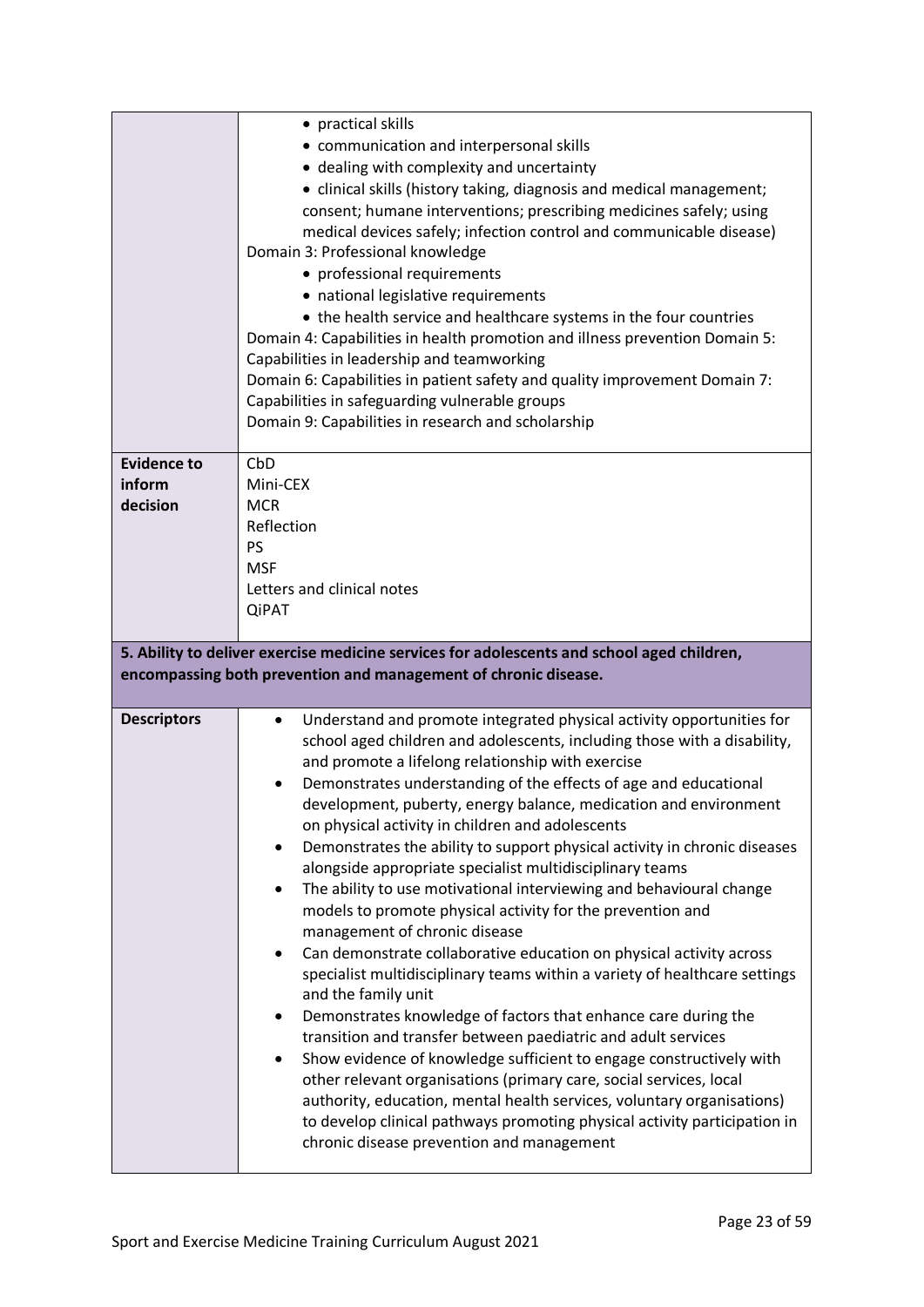| <b>GPCs</b>                  | Domain 1: Professional values and behaviours<br>Domain 2: Professional skills<br>• communication and interpersonal skills<br>• dealing with complexity and uncertainty<br>• clinical skills (history taking, diagnosis and medical management;<br>consent; humane interventions; prescribing medicines safely; using<br>medical devices safely; infection control and communicable disease)<br>Domain 3: Professional knowledge<br>• professional requirements<br>• national legislative requirements<br>• the health service and healthcare systems in the four countries<br>Domain 4: Capabilities in health promotion and illness prevention Domain 5:<br>Capabilities in leadership and teamworking<br>Domain 6: Capabilities in patient safety and quality improvement Domain 7:<br>Capabilities in safeguarding vulnerable groups<br>Domain 9: Capabilities in research and scholarship                                                                                                                                                                                                                                                                                                                                                                                                                                                        |
|------------------------------|------------------------------------------------------------------------------------------------------------------------------------------------------------------------------------------------------------------------------------------------------------------------------------------------------------------------------------------------------------------------------------------------------------------------------------------------------------------------------------------------------------------------------------------------------------------------------------------------------------------------------------------------------------------------------------------------------------------------------------------------------------------------------------------------------------------------------------------------------------------------------------------------------------------------------------------------------------------------------------------------------------------------------------------------------------------------------------------------------------------------------------------------------------------------------------------------------------------------------------------------------------------------------------------------------------------------------------------------------|
| <b>Evidence to</b><br>inform | CbD<br>Mini-CEX                                                                                                                                                                                                                                                                                                                                                                                                                                                                                                                                                                                                                                                                                                                                                                                                                                                                                                                                                                                                                                                                                                                                                                                                                                                                                                                                      |
| decision                     | <b>MCR</b>                                                                                                                                                                                                                                                                                                                                                                                                                                                                                                                                                                                                                                                                                                                                                                                                                                                                                                                                                                                                                                                                                                                                                                                                                                                                                                                                           |
|                              | Reflection<br><b>PS</b>                                                                                                                                                                                                                                                                                                                                                                                                                                                                                                                                                                                                                                                                                                                                                                                                                                                                                                                                                                                                                                                                                                                                                                                                                                                                                                                              |
|                              | <b>MSF</b>                                                                                                                                                                                                                                                                                                                                                                                                                                                                                                                                                                                                                                                                                                                                                                                                                                                                                                                                                                                                                                                                                                                                                                                                                                                                                                                                           |
|                              | Letters and clinical notes                                                                                                                                                                                                                                                                                                                                                                                                                                                                                                                                                                                                                                                                                                                                                                                                                                                                                                                                                                                                                                                                                                                                                                                                                                                                                                                           |
|                              | <b>QiPAT</b>                                                                                                                                                                                                                                                                                                                                                                                                                                                                                                                                                                                                                                                                                                                                                                                                                                                                                                                                                                                                                                                                                                                                                                                                                                                                                                                                         |
|                              | 6. The ability to promote and support population health through physical activity.                                                                                                                                                                                                                                                                                                                                                                                                                                                                                                                                                                                                                                                                                                                                                                                                                                                                                                                                                                                                                                                                                                                                                                                                                                                                   |
| <b>Descriptors</b>           | Demonstrates knowledge of the epidemiology of chronic disease and<br>the evidence for the role of physical activity in the management of<br>these conditions<br>Demonstrates knowledge and ability to measure physical activity levels<br>at an individual and population level and how to critically evaluate<br>physical activity interventions<br>Demonstrates an understanding of public health policy development<br>$\bullet$<br>and implementation in relation to physical activity and health<br>Demonstrates knowledge and understanding of the services supporting<br>the promotion of physically active lifestyles including local authority,<br>community, voluntary sector, primary and secondary care and private<br>sector, and the importance of collaborative working of these<br>organisations to improve population health<br>Understands the theoretical basis of health promotion, the need for<br>$\bullet$<br>multi-agency involvement and the associated potential ethical<br>dilemmas<br>Demonstrates understanding of environmental, social and cultural<br>issues affecting health promotion relating to the uptake of physical<br>activity<br>Has knowledge of the principles, criteria and implementation of<br>screening programs and how these can be employed within a Sport and<br><b>Exercise Medicine setting</b> |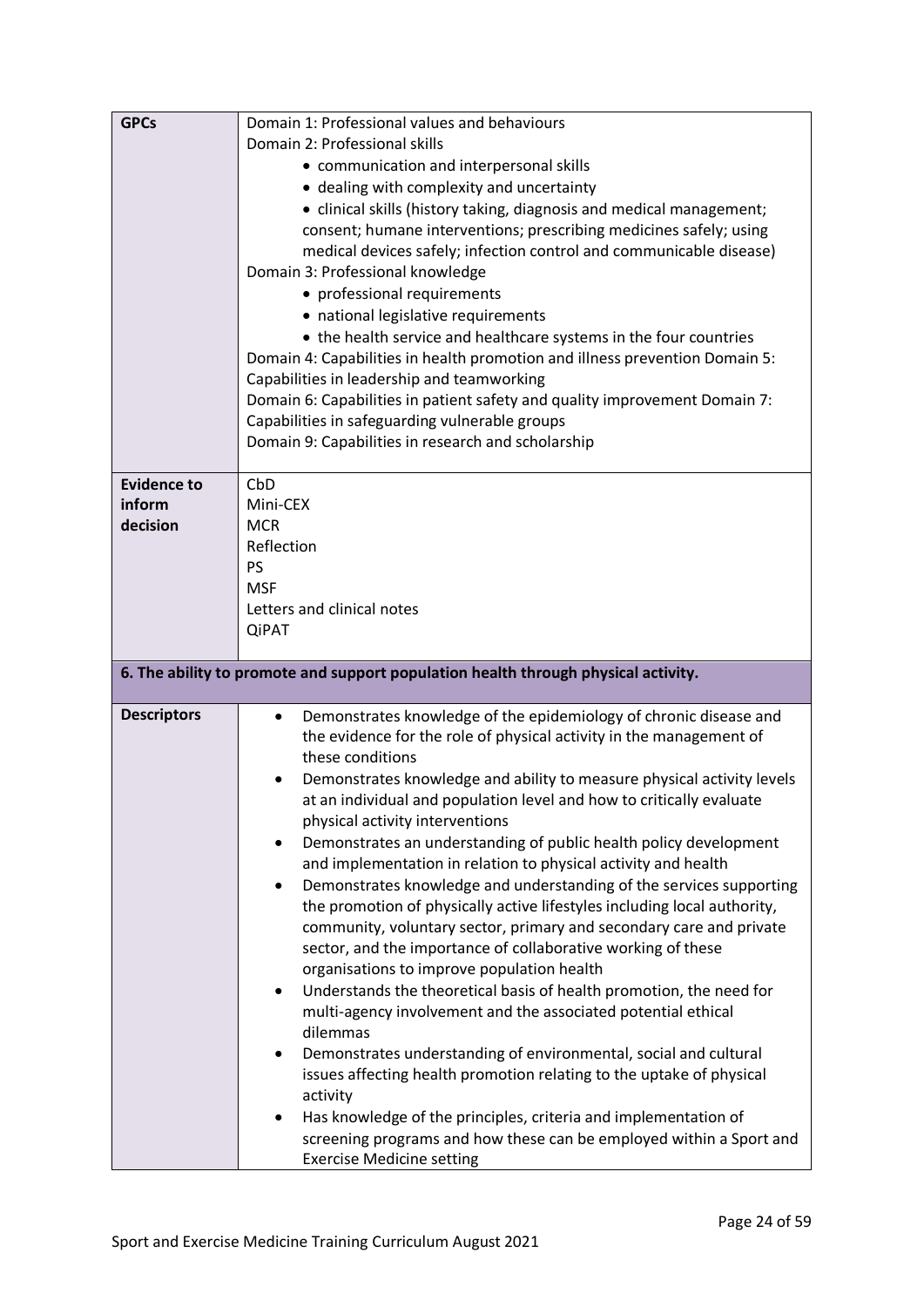|                                          | Demonstrates the skills to identify the challenges for implementing<br>$\bullet$<br>and/or improving public health practice related to physical activity in<br>either a clinical or community setting and where current practice could<br>be improved using an evidence based approach<br>Understands the impact of health inequalities, especially poverty, on<br>health and the influence of culture and beliefs on perceptions of health                                                                                                                                                                                                                                                                                                                                                                                                                                                                                                                                                                                                                                                                                                    |
|------------------------------------------|------------------------------------------------------------------------------------------------------------------------------------------------------------------------------------------------------------------------------------------------------------------------------------------------------------------------------------------------------------------------------------------------------------------------------------------------------------------------------------------------------------------------------------------------------------------------------------------------------------------------------------------------------------------------------------------------------------------------------------------------------------------------------------------------------------------------------------------------------------------------------------------------------------------------------------------------------------------------------------------------------------------------------------------------------------------------------------------------------------------------------------------------|
| <b>GPCs</b>                              | Domain 1: Professional values and behaviours<br>Domain 2: Professional skills<br>• communication and interpersonal skills<br>• dealing with complexity and uncertainty<br>• clinical skills (history taking, diagnosis and medical management;<br>consent; humane interventions; prescribing medicines safely; using<br>medical devices safely; infection control and communicable disease)<br>Domain 3: Professional knowledge<br>• professional requirements<br>• national legislative requirements<br>• the health service and healthcare systems in the four countries<br>Domain 4: Capabilities in health promotion and illness prevention Domain 5:<br>Capabilities in leadership and teamworking<br>Domain 6: Capabilities in patient safety and quality improvement Domain 7:<br>Capabilities in safeguarding vulnerable groups                                                                                                                                                                                                                                                                                                        |
| <b>Evidence to</b><br>inform<br>decision | CbD<br>Mini-CEX<br><b>MCR</b><br>Reflection<br><b>MSF</b><br><b>QiPAT</b>                                                                                                                                                                                                                                                                                                                                                                                                                                                                                                                                                                                                                                                                                                                                                                                                                                                                                                                                                                                                                                                                      |
| brain injury                             | 7. Delivering effective resuscitation and early management of acutely injured and unwell<br>patient in the pre-hospital and hospital environments, including sports related mild traumatic                                                                                                                                                                                                                                                                                                                                                                                                                                                                                                                                                                                                                                                                                                                                                                                                                                                                                                                                                     |
| <b>Descriptors</b>                       | Demonstrates the ability to provide emergency on-site treatment for<br>the collapsed or acutely injured athlete in the pre-hospital setting<br>Demonstrates the ability to provide leadership to the medical team<br>providing emergency care for the collapsed or acutely injured athlete in<br>the pre-hospital setting<br>Demonstrates the ability to communicate effectively with colleagues in<br>the immediate care of the acutely injured patient, and to work with<br>other specialities as required to manage the patient effectively<br>Demonstrates prompt assessment of the acutely deteriorating patient,<br>including those who are shocked or unconscious, and the ability to<br>deliver appropriate, evidence-based care to patients with a range of<br>acute medical problems and deliver effective resuscitation when<br>indicated<br>Demonstrates an understanding of the causes of sudden death in sport<br>and to advise on screening programmes to detect those at risk of<br>sudden death in sport, and to act on the findings of any abnormalities<br>raised during screening with athletes, family members and carers |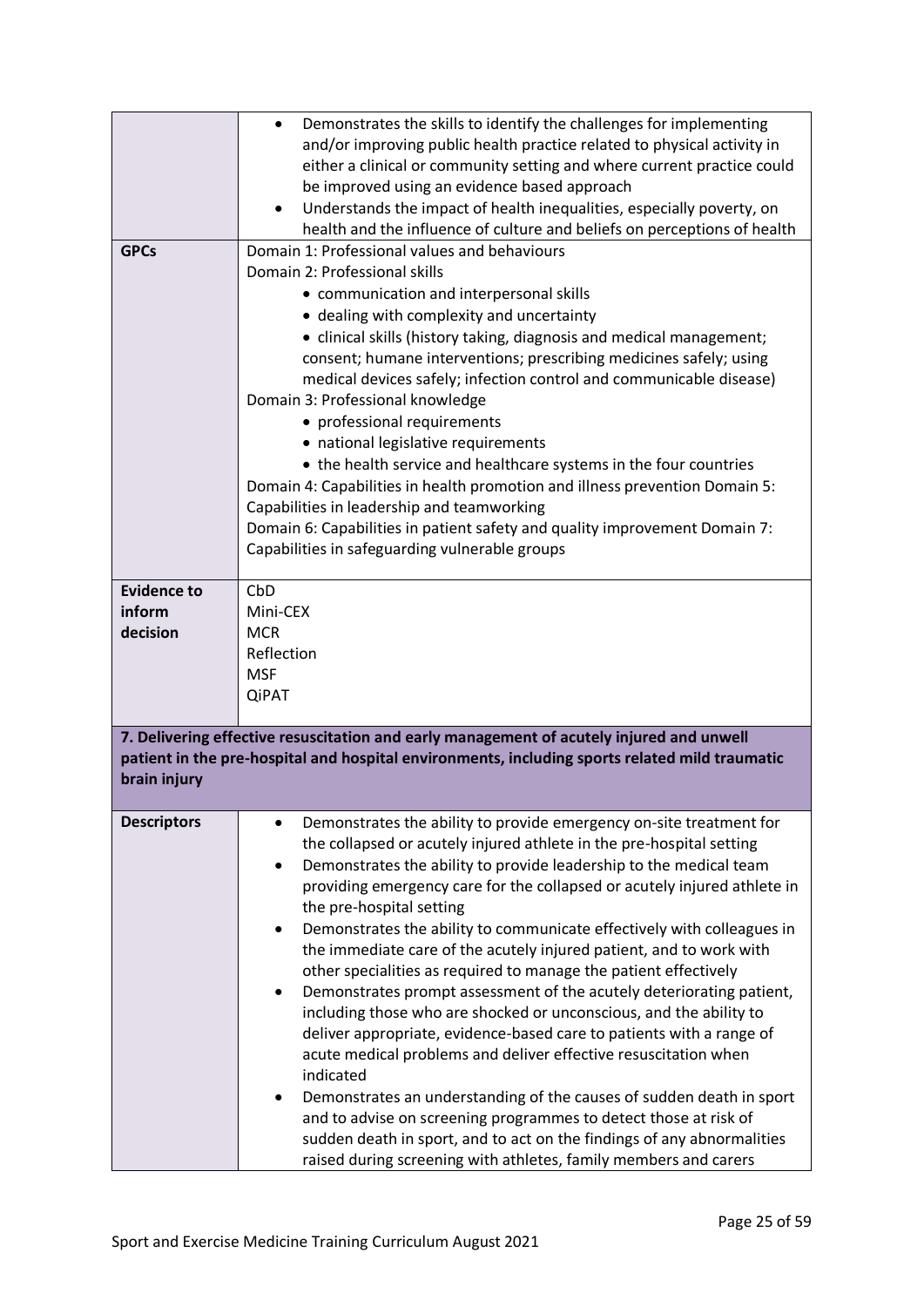|                                          | Demonstrates the ability to recognise and manage appropriately the<br>$\bullet$<br>acute head injury in sport<br>Demonstrates the ability to recognise and manage appropriately the<br>sequelae of head injury in athletes and to advise on safe return to play<br>following head injury                                                                                                                                                                                                                                                                                                                                                                                                                                                                                                                                       |
|------------------------------------------|--------------------------------------------------------------------------------------------------------------------------------------------------------------------------------------------------------------------------------------------------------------------------------------------------------------------------------------------------------------------------------------------------------------------------------------------------------------------------------------------------------------------------------------------------------------------------------------------------------------------------------------------------------------------------------------------------------------------------------------------------------------------------------------------------------------------------------|
|                                          | Demonstrates the professional requirements and legal processes<br>associated with consent for resuscitation                                                                                                                                                                                                                                                                                                                                                                                                                                                                                                                                                                                                                                                                                                                    |
| <b>GPCs</b>                              | Domain 1: Professional values and behaviours<br>Domain 2: Professional skills<br>• practical skills<br>• communication and interpersonal skills<br>• dealing with complexity and uncertainty<br>• clinical skills (history taking, diagnosis and medical management;<br>consent; humane interventions; prescribing medicines safely; using<br>medical devices safely; infection control and communicable disease)<br>Domain 3: Professional knowledge<br>• professional requirements<br>• national legislative requirements<br>• the health service and healthcare systems in the four countries<br>Domain 5: Capabilities in leadership and teamworking<br>Domain 7: Capabilities in safeguarding vulnerable groups<br>Domain 8: Capabilities in education and training<br>Domain 9: Capabilities in research and scholarship |
| <b>Evidence to</b><br>inform<br>decision | CbD<br>Mini-CEX<br><b>MCR</b><br>Reflection<br><b>MSF</b><br>Letters and clinical notes                                                                                                                                                                                                                                                                                                                                                                                                                                                                                                                                                                                                                                                                                                                                        |

## <span id="page-25-0"></span>**3.6 Presentations and conditions**

The table below details the key presentations and conditions of SEM. Each of these should be regarded as a clinical context in which trainees should be able to demonstrate CiPs and GPCs. In this spiral curriculum, trainees will expand and develop the knowledge, skills and attitudes around managing patients with these conditions and presentations. The patient should always be at the centre of knowledge, learning and care.

Trainees must demonstrate core bedside skills, including information gathering through history and physical examination and information sharing with patients, families and colleagues.

Treatment care and strategy covers how a doctor selects drug treatments or interventions for a patient. It includes discussions and decisions as to whether care is focused mainly on curative intent or whether the main focus is on symptomatic relief. It also covers broader aspects of care, including involvement of other professionals or services.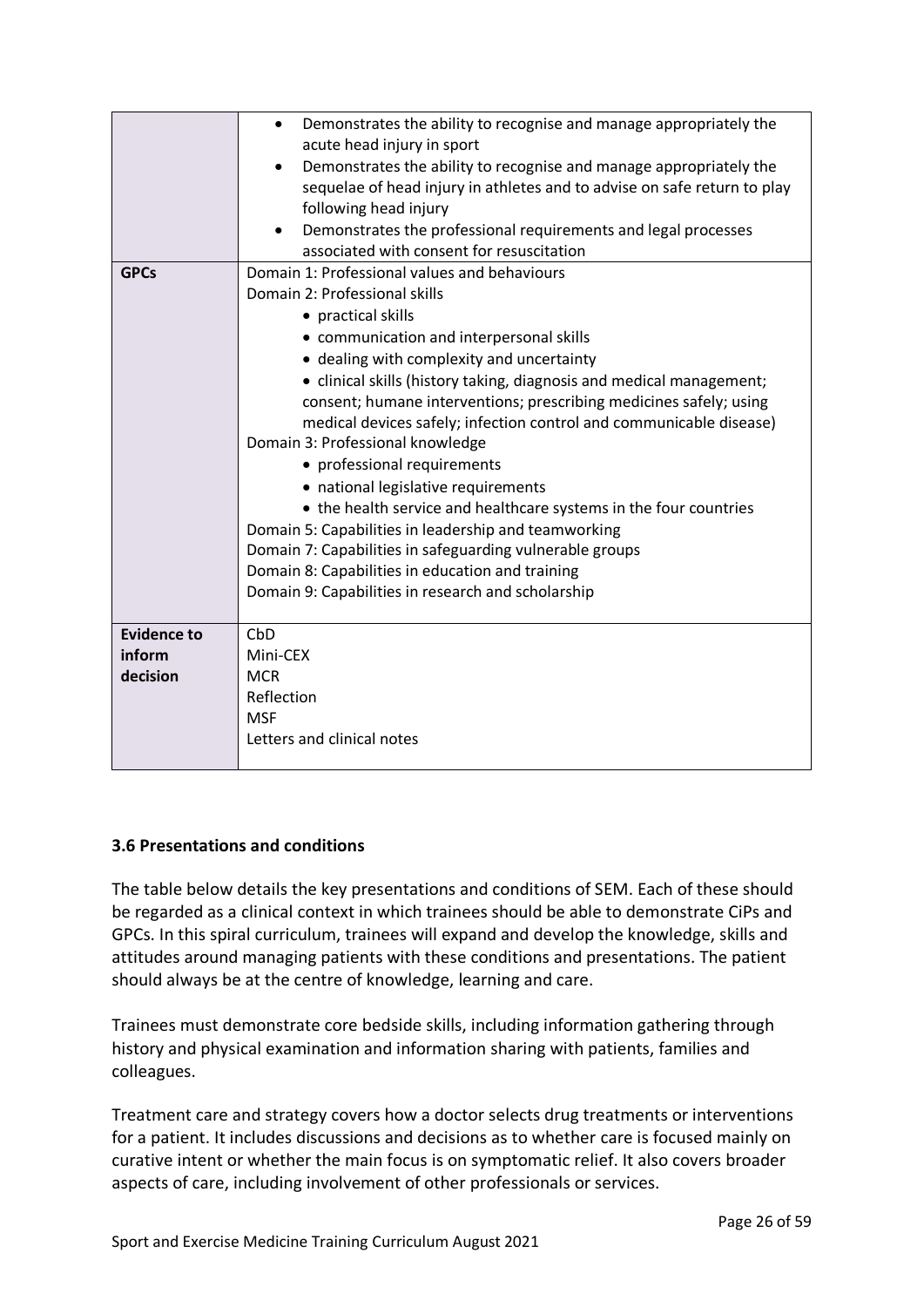Particular presentations, conditions and issues are listed either because they are common or serious (having high morbidity, mortality and/or serious implications for treatment or public health).

For each condition/presentation, trainees will need to be familiar with such aspects as aetiology, epidemiology, clinical features, investigation, management and prognosis. Our approach is to provide general guidance and not exhaustive detail, which would inevitably become out of date.

| <b>Curriculum Area</b>                                 | <b>Presentations/Issues</b>                                                                                                                        | <b>Conditions/Issues</b>                                                                                                                                                                                                                                                                                                                                                                                                                                                             |
|--------------------------------------------------------|----------------------------------------------------------------------------------------------------------------------------------------------------|--------------------------------------------------------------------------------------------------------------------------------------------------------------------------------------------------------------------------------------------------------------------------------------------------------------------------------------------------------------------------------------------------------------------------------------------------------------------------------------|
| <b>Basic science in Sport</b><br>and Exercise Medicine | The anatomy of bone,<br>tendon, ligament, articular<br>cartilage and muscle<br><b>Exercise Physiology</b><br>Biochemistry of exercise<br>Nutrition | Clinically relevant regional anatomy<br>and normal variations in anatomy<br>Ability to relate anatomical<br>knowledge to history taking and<br>physical examination<br>Cellular metabolism and<br>biomechanical pathways of energy<br>production<br>Human energy transfer systems<br>during exercise<br>Energy release and substrate<br>utilisation from various sources<br>including fats, carbohydrates,<br>proteins during exercise<br>Measurement of energy costs of<br>exercise |
|                                                        |                                                                                                                                                    | Cardiovascular, respiratory and<br>neuromuscular response and<br>adaptations to exercise                                                                                                                                                                                                                                                                                                                                                                                             |
|                                                        |                                                                                                                                                    | Hormones and endocrine systems in<br>exercise including menstrual cycle<br>and female hormones                                                                                                                                                                                                                                                                                                                                                                                       |
|                                                        |                                                                                                                                                    | Monitoring of exercise capacity,<br>training and overtraining                                                                                                                                                                                                                                                                                                                                                                                                                        |
|                                                        |                                                                                                                                                    | Laboratory based fitness and exercise<br>physiology assessment techniques                                                                                                                                                                                                                                                                                                                                                                                                            |
|                                                        |                                                                                                                                                    | Macronutrient, micronutrient and<br>hydration requirements of exercise                                                                                                                                                                                                                                                                                                                                                                                                               |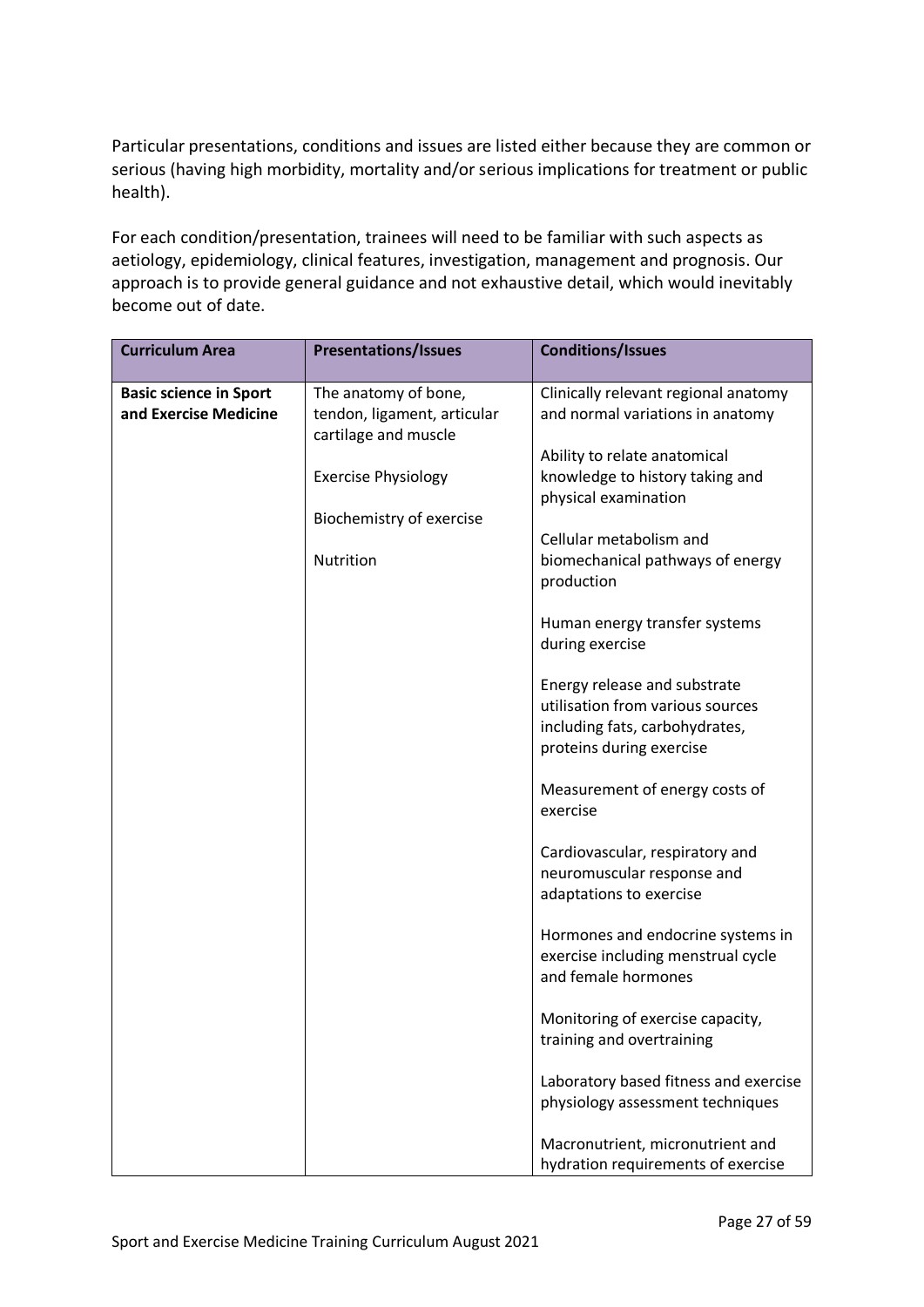| <b>Curriculum Area</b>       | <b>Presentations/Issues</b>                                              | <b>Conditions/Issues</b>                                                           |
|------------------------------|--------------------------------------------------------------------------|------------------------------------------------------------------------------------|
|                              |                                                                          | Body composition in health and<br>exercise<br>Obesity, exercise and weight control |
| <b>Biomechanics and gait</b> | Characteristics of bone,                                                 | Biomechanical analysis of sport-                                                   |
| analysis                     | tendon, ligament, articular<br>cartilage and muscle                      | specific techniques; swimming,<br>throwing, jumping, kicking, running,             |
|                              | Human movement analysis -                                                | boxing, walking                                                                    |
|                              | basic kinematics and kinetics                                            | Equipment requirements and choices<br>in athletic performance                      |
|                              | Effects of faulty<br>biomechanics, influence of<br>posture               | Orthotic prescription                                                              |
|                              |                                                                          | Use of other splinting, bracing and                                                |
|                              | Principles of body<br>morphology                                         | taping techniques                                                                  |
|                              | Influence of posture and<br>biomechanics on<br>musculoskeletal disorders | Understanding of technological aids<br>to biomechanical and motion<br>assessment   |
| <b>Cardiovascular Health</b> | Sudden death in sport                                                    | HOCM and other cardiomyopathies                                                    |
|                              | Screening for cardiac                                                    | <b>Structural abnormalities</b>                                                    |
|                              | abnormalities in young<br>athletes                                       | Arrhythmias                                                                        |
|                              | Exercise testing in older<br>athletes                                    | Valvular disease                                                                   |
|                              | <b>Breathlessness</b>                                                    | Hypercholesterolaemia                                                              |
|                              | Chest pain on exertion                                                   | Hypertension                                                                       |
|                              | Cardiac rehabilitation                                                   | Ischaemic heart disease                                                            |
| <b>Clinical pharmacology</b> | Effect of medication on                                                  | Pain management; acute and chronic                                                 |
| and therapeutics             | physiological performance                                                | including atypical analgesia                                                       |
|                              | Drug interactions                                                        | Non-steroidal anti-inflammatories<br>and there use in musculoskeletal              |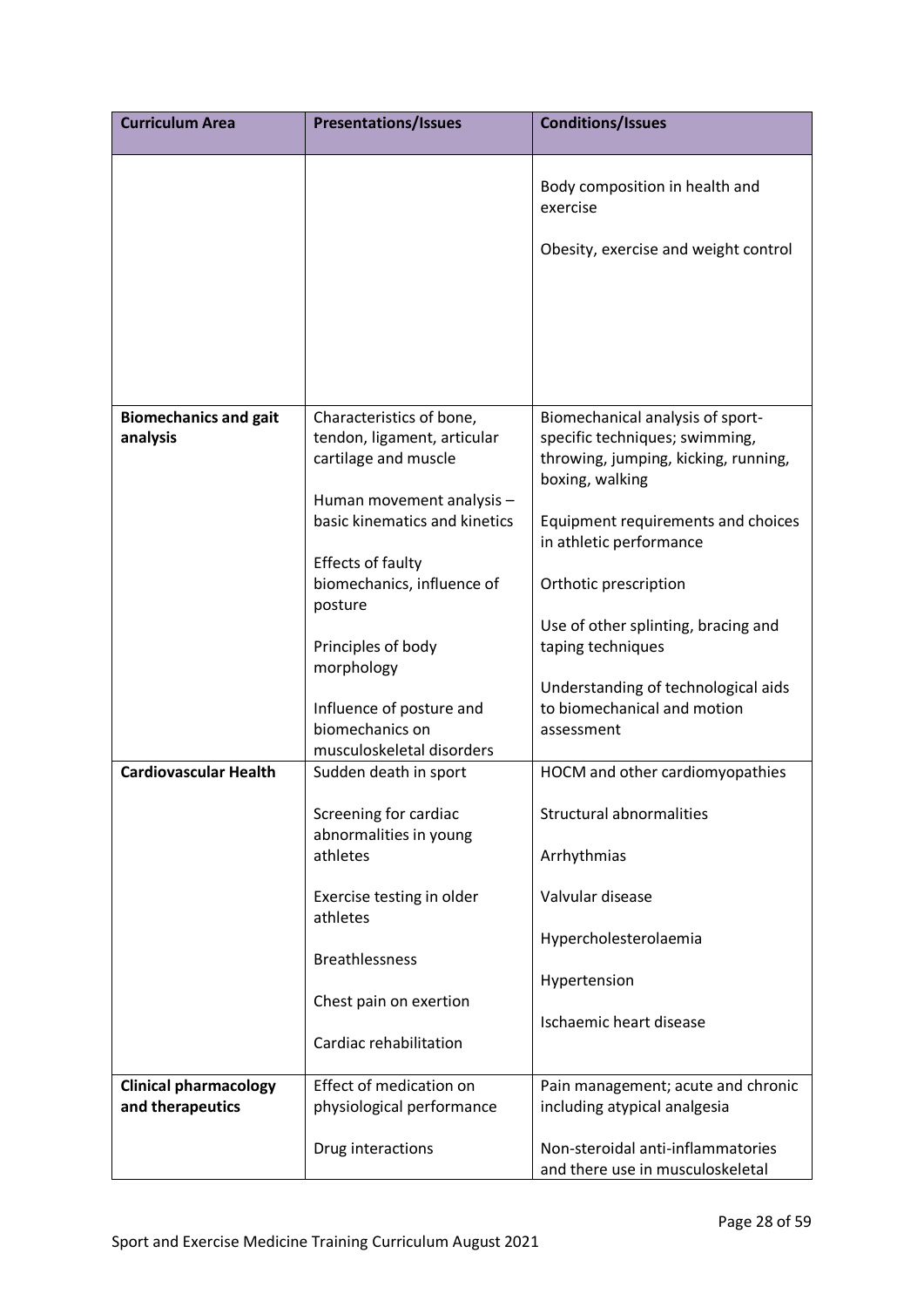| <b>Curriculum Area</b>                          | <b>Presentations/Issues</b>                                                 | <b>Conditions/Issues</b>                                                                               |
|-------------------------------------------------|-----------------------------------------------------------------------------|--------------------------------------------------------------------------------------------------------|
|                                                 | Safe prescribing<br>Indications, contraindications,                         | conditions, and possible adverse<br>effects                                                            |
|                                                 | side effects, drug interactions<br>and dosage of commonly<br>used drugs for | The use of opiates in musculoskeletal<br>medicine                                                      |
|                                                 | musculoskeletal and medical<br>conditions                                   | Regulations around travelling with<br>medicine                                                         |
|                                                 |                                                                             | Governance of medicine storage and<br>management systems                                               |
|                                                 |                                                                             | Supplements used in exercise as a<br>recovery and performance tool                                     |
| <b>Elite Sport</b>                              | Team medicine                                                               | The role of the team physician                                                                         |
|                                                 | Drugs in sport                                                              | Pre-participation screening                                                                            |
|                                                 | Event medicine                                                              | Child protection guidelines                                                                            |
|                                                 | Travelling with teams                                                       | WADA and UKAD guidelines, systems<br>and structures around anti-doping                                 |
|                                                 | Injury prevention                                                           | policy                                                                                                 |
|                                                 | programmes and<br>rehabilitation                                            | Preparing a team for travel including<br>vaccination, travel and preventing<br>illness                 |
|                                                 |                                                                             | Risk assessment of training and<br>competition venue                                                   |
|                                                 |                                                                             | Regulations of travelling with medical<br>equipment and medicines in sport                             |
|                                                 |                                                                             | Governance of providing medical<br>cover at sporting events                                            |
| <b>Emergency Condition</b><br><b>Management</b> | Cardiorespiratory arrest                                                    | Cardiac causes of sudden death                                                                         |
|                                                 | Concussion and head injury                                                  | Traumatic causes of sudden death                                                                       |
|                                                 | Acute musculoskeletal and<br>soft tissue injuries                           | Environmental factors involved in<br>collapse and sudden death; hyper<br>and hypothermia, dehydration, |
|                                                 | Basic management of fracture<br>and dislocations                            | hyponatraemia                                                                                          |
|                                                 | The acutely unwell patient                                                  | Upper and lower limb injuries; hand,<br>wrist, elbow, shoulder, hip, knee,<br>ankle and foot           |
|                                                 | Eye and ENT emergencies                                                     |                                                                                                        |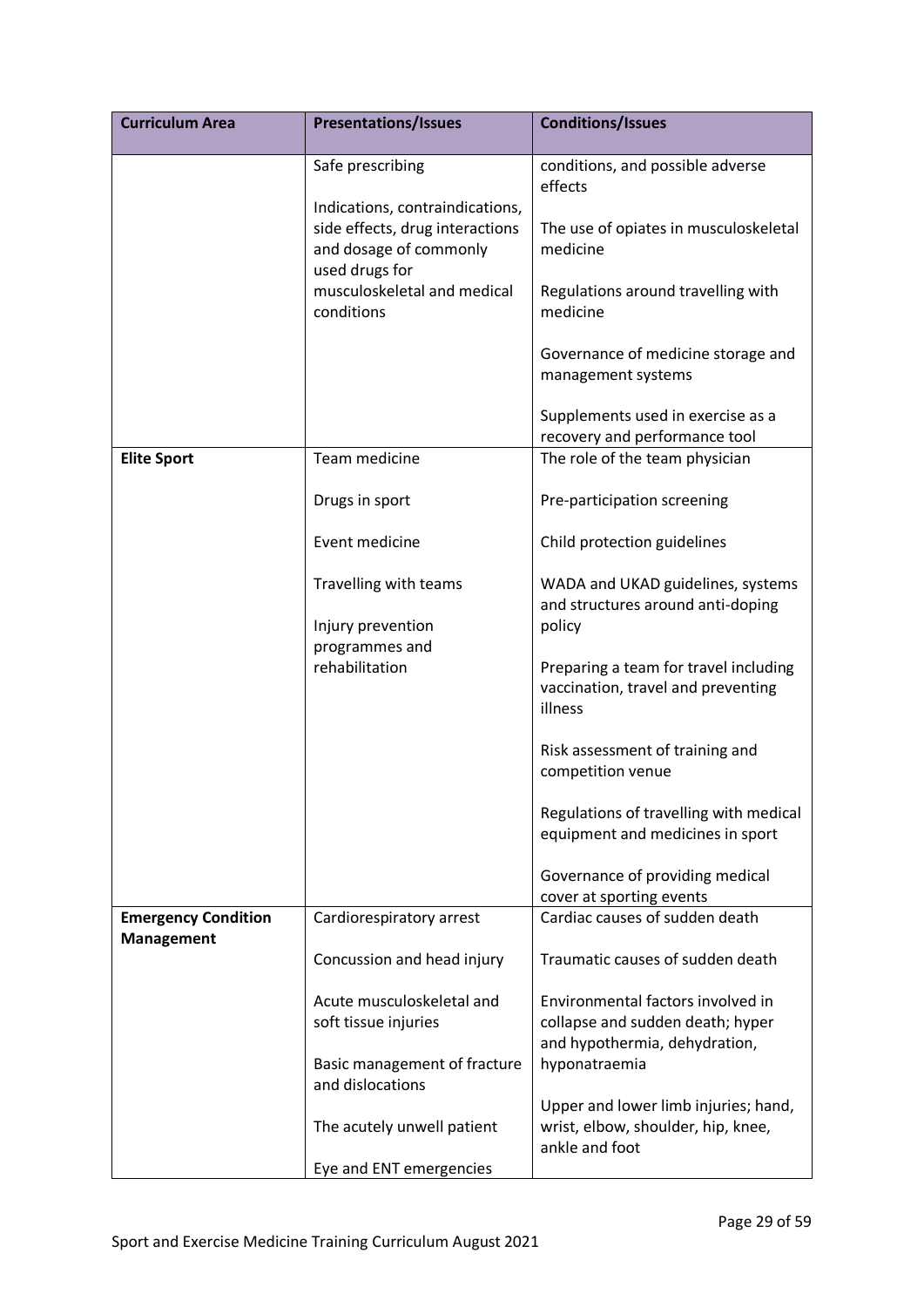| <b>Curriculum Area</b>  | <b>Presentations/Issues</b>            | <b>Conditions/Issues</b>                                                            |
|-------------------------|----------------------------------------|-------------------------------------------------------------------------------------|
|                         |                                        | Skin closure and suturing                                                           |
|                         | Pre-hospital care                      | Pitch side injuries                                                                 |
|                         |                                        | Spinal injuries and safe retrieval in<br>prehospital setting                        |
|                         |                                        | Basic airway management                                                             |
|                         |                                        | Defibrillation and cardiorespiratory<br>resuscitation                               |
| <b>Endocrine Health</b> | <b>Diabetes</b>                        | Diabetic emergencies, hypo and                                                      |
|                         | Thyroid disease                        | hyperglycaemia                                                                      |
|                         | Obesity                                | Role of exercise in type 1 and type 2<br>diabetes                                   |
|                         | Relative energy deficiency in<br>sport | Thyroid dysfunction                                                                 |
|                         |                                        | Exercise prescription in diabetes                                                   |
|                         |                                        | Management of obesity,                                                              |
|                         |                                        | pharmacological, exercise and<br>surgical options                                   |
|                         |                                        | Basic knowledge of metabolic<br>diseases encountered in children and<br>adolescents |
| <b>Musculoskeletal</b>  | Acute musculoskeletal injury           | Tendon, muscle, ligament, joint, bone                                               |
| medicine in adults      | Chronic musculoskeletal<br>problems    | and nerve problems in the upper<br>limb, lower limb and neck and spine              |
|                         |                                        | Identification of red flags conditions                                              |
|                         | Chronic pain                           |                                                                                     |
|                         | Pain management                        | Joint and soft tissue injections                                                    |
|                         |                                        | Orthotic prescription                                                               |
|                         | Imaging in musculoskeletal<br>medicine | Principles of physiotherapy                                                         |
|                         |                                        | management and rehabilitation                                                       |
|                         | Therapeutic interventions in           |                                                                                     |
|                         | acute and chronic conditions           | Tendonitis, ligament injuries, avulsion<br>injuries, dislocation and fracture       |
|                         | Role of pathology                      | management                                                                          |
|                         | investigations                         |                                                                                     |
|                         | Rehabilitation and                     | Principles of the surgical<br>management of musculoskeletal                         |
|                         | physiotherapy as treatment             | problems                                                                            |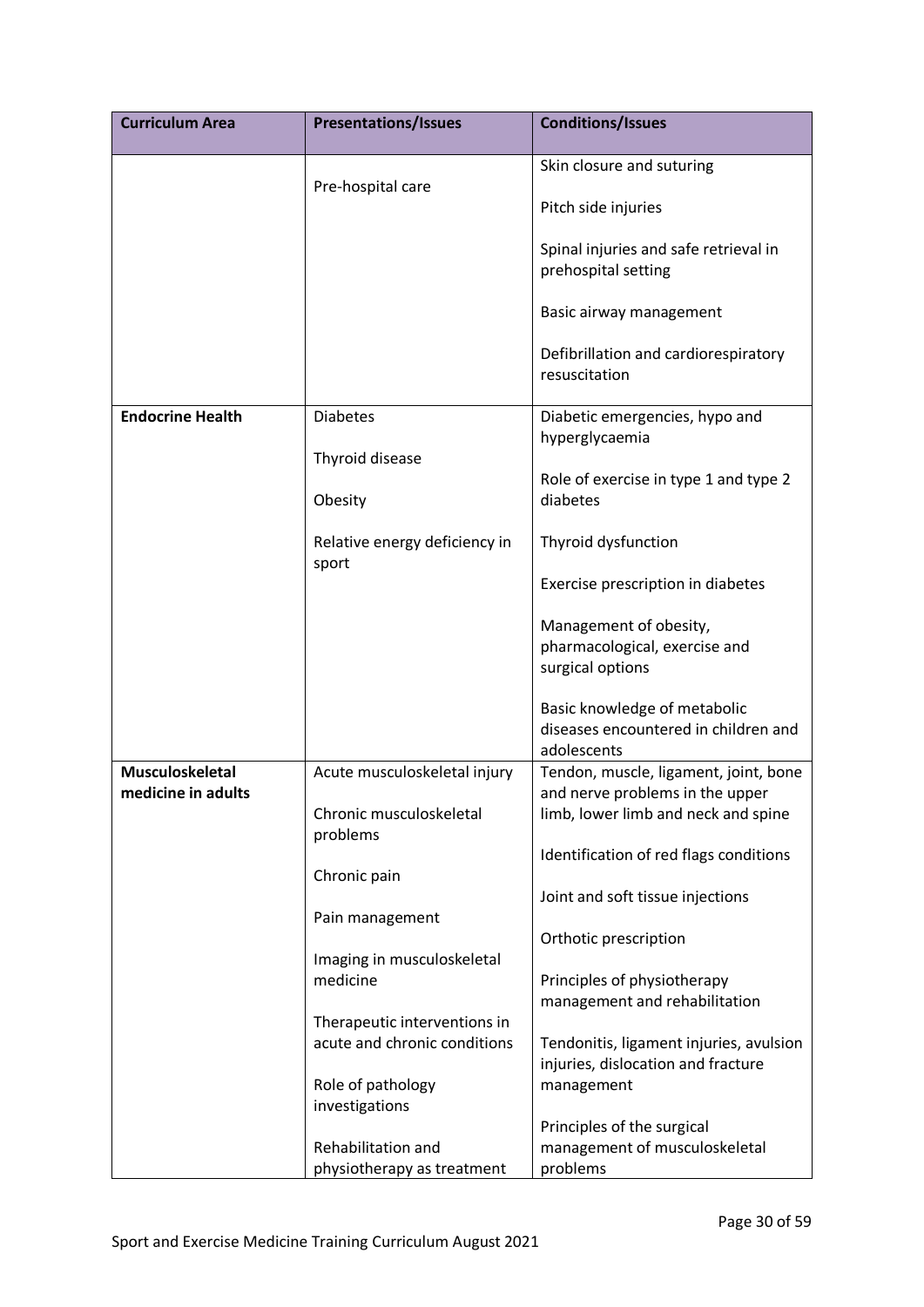| <b>Curriculum Area</b>                           | <b>Presentations/Issues</b>                                                                                                                                         | <b>Conditions/Issues</b>                                                                                                                                                                                                                                                                                                                                                                        |
|--------------------------------------------------|---------------------------------------------------------------------------------------------------------------------------------------------------------------------|-------------------------------------------------------------------------------------------------------------------------------------------------------------------------------------------------------------------------------------------------------------------------------------------------------------------------------------------------------------------------------------------------|
|                                                  |                                                                                                                                                                     | Understanding of the principles of<br>tissue injury and repair                                                                                                                                                                                                                                                                                                                                  |
|                                                  |                                                                                                                                                                     | Acute and persistent pain<br>management including non-<br>pharmacological therapies                                                                                                                                                                                                                                                                                                             |
| <b>Paediatric</b><br>musculoskeletal<br>medicine | Clinical diagnosis of acute and<br>chronic musculoskeletal<br>problems including those<br>related to growth<br>Paediatric appropriate<br>management and therapeutic | Growth related problems including<br>growth plate, osteochondritis<br>dessicans, apophysitis and avulsion<br>injuries<br>Bone stress including the spine                                                                                                                                                                                                                                        |
|                                                  | approaches for acute and<br>chronic musculoskeletal<br>problems                                                                                                     | Snapping hip, shoulder<br>multidirectional instability, patella<br>instability, hypermobility                                                                                                                                                                                                                                                                                                   |
|                                                  | Paediatric appropriate<br>radiological and other<br>investigations                                                                                                  | SUFE, Perthes, Scoliosis and other<br>variations of development, pectus<br>excavatum/carinatum<br>An understanding of non-accidental<br>injury in all its forms, to include an<br>appreciation of child protection<br>issues and the relevant laws<br>Understanding of Gillick competency<br>and the legality of treating minors                                                                |
| Physical activity in<br>special groups           | Women                                                                                                                                                               | Contraception options in athletes                                                                                                                                                                                                                                                                                                                                                               |
|                                                  | Children<br>Adolescents<br>Older individuals<br>Military personnel<br>Elite athletes<br>Disabled athletes                                                           | Pregnancy and exercise; pre and<br>post-partum<br>Relative energy deficiency conditions<br>in male and female athletes<br>Understanding of the effect of ageing<br>on muscle bulk, strength and<br>cardiovascular fitness<br>Application of appropriate training<br>workloads to the developing skeleton<br>and metabolism<br>Eating and body perception disorders<br>in the developing athlete |
| <b>Primary healthcare</b>                        | <b>Exercise prescription</b>                                                                                                                                        | Exercise prescription in primary care                                                                                                                                                                                                                                                                                                                                                           |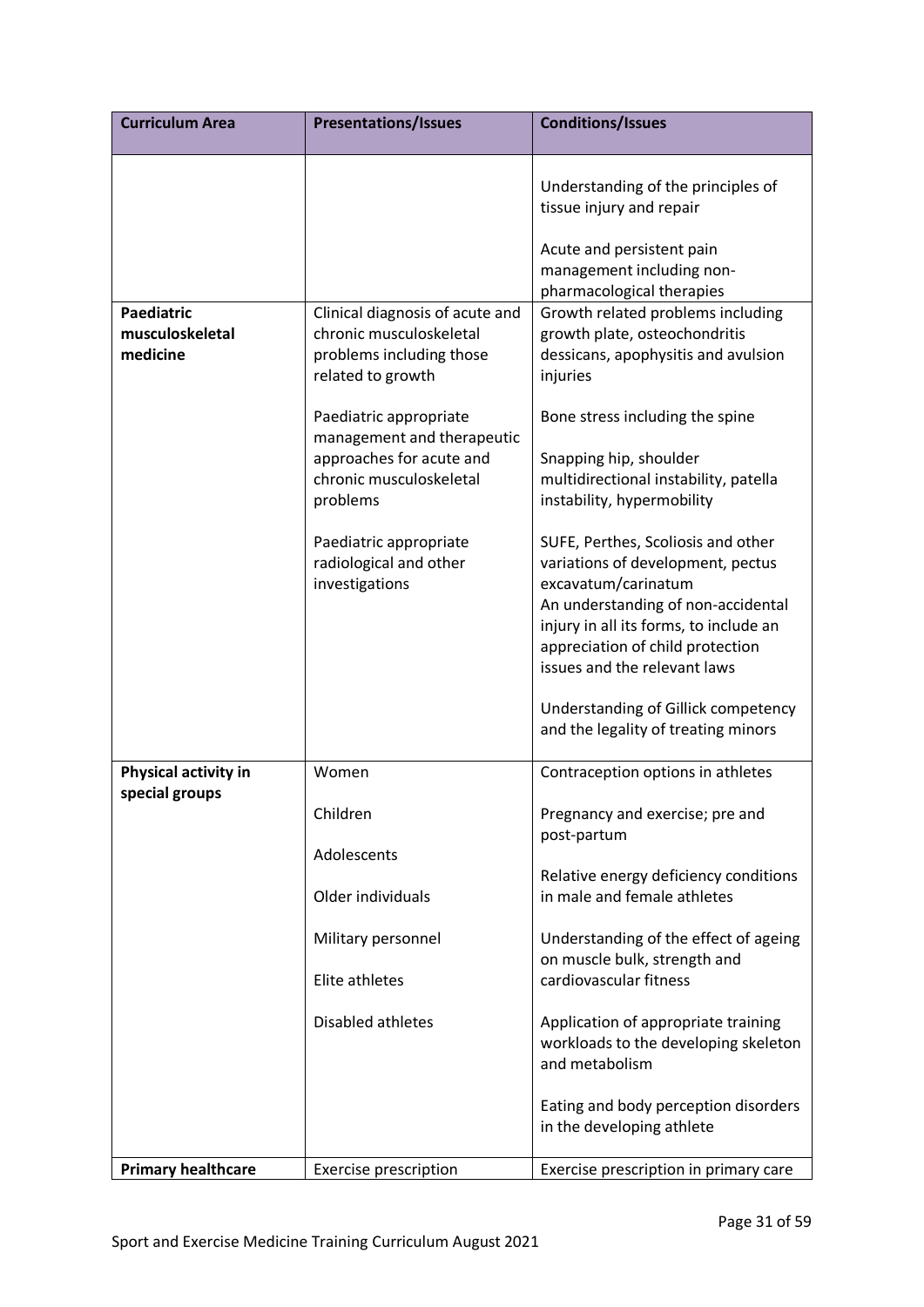| <b>Curriculum Area</b>   | <b>Presentations/Issues</b>                                           | <b>Conditions/Issues</b>                                                                                              |
|--------------------------|-----------------------------------------------------------------------|-----------------------------------------------------------------------------------------------------------------------|
|                          | Exercise as a health tool                                             | Dermatology conditions                                                                                                |
|                          | Management of common<br>primary care problems                         | Ophthalmology conditions                                                                                              |
|                          | Infectious diseases                                                   | <b>ENT conditions</b>                                                                                                 |
|                          | Common paediatric medical                                             | Gastroenterology conditions                                                                                           |
|                          | problems                                                              | Renal and urinary tract conditions                                                                                    |
|                          | History and examination skills                                        | Vaccination in children and adults                                                                                    |
|                          | Effect of illness on activity<br>capacity                             | Ability to determine the status or<br>severity of the disease state from<br>history, examination and<br>investigation |
|                          |                                                                       | Ability to provide advice regarding<br>safe exercise in the patient with<br>chronic disease                           |
| <b>Population Health</b> | Epidemiology                                                          | <b>NHS</b>                                                                                                            |
|                          | Health promotion                                                      | Local authority                                                                                                       |
|                          | Evidence in physical activity<br>and research                         | Voluntary and private sector                                                                                          |
|                          | Public health policy in                                               | Global initiatives                                                                                                    |
|                          | physical activity and health                                          | Developing, leading and appraising<br>exercise services                                                               |
|                          | Physical activity service                                             |                                                                                                                       |
|                          | providers and their structure                                         | Physical activity and effects on CHD,<br>stroke, PVD, cancer(s)                                                       |
|                          | Measuring physical activity                                           | Diabetes, obesity, musculoskeletal                                                                                    |
|                          | Health screening programmes                                           | health, metabolic syndrome, etc                                                                                       |
|                          | Impact of inactivity on<br>individuals, communities, NHS<br>and wider | Physical activity as therapy in a range<br>of chronic conditions                                                      |
|                          |                                                                       | Effective interventions to promote<br>physical activity                                                               |
|                          |                                                                       | Knowledge of social and cultural<br>issues affecting health promotion                                                 |
|                          |                                                                       | Knowledge of current UK screening<br>programmes to promote health                                                     |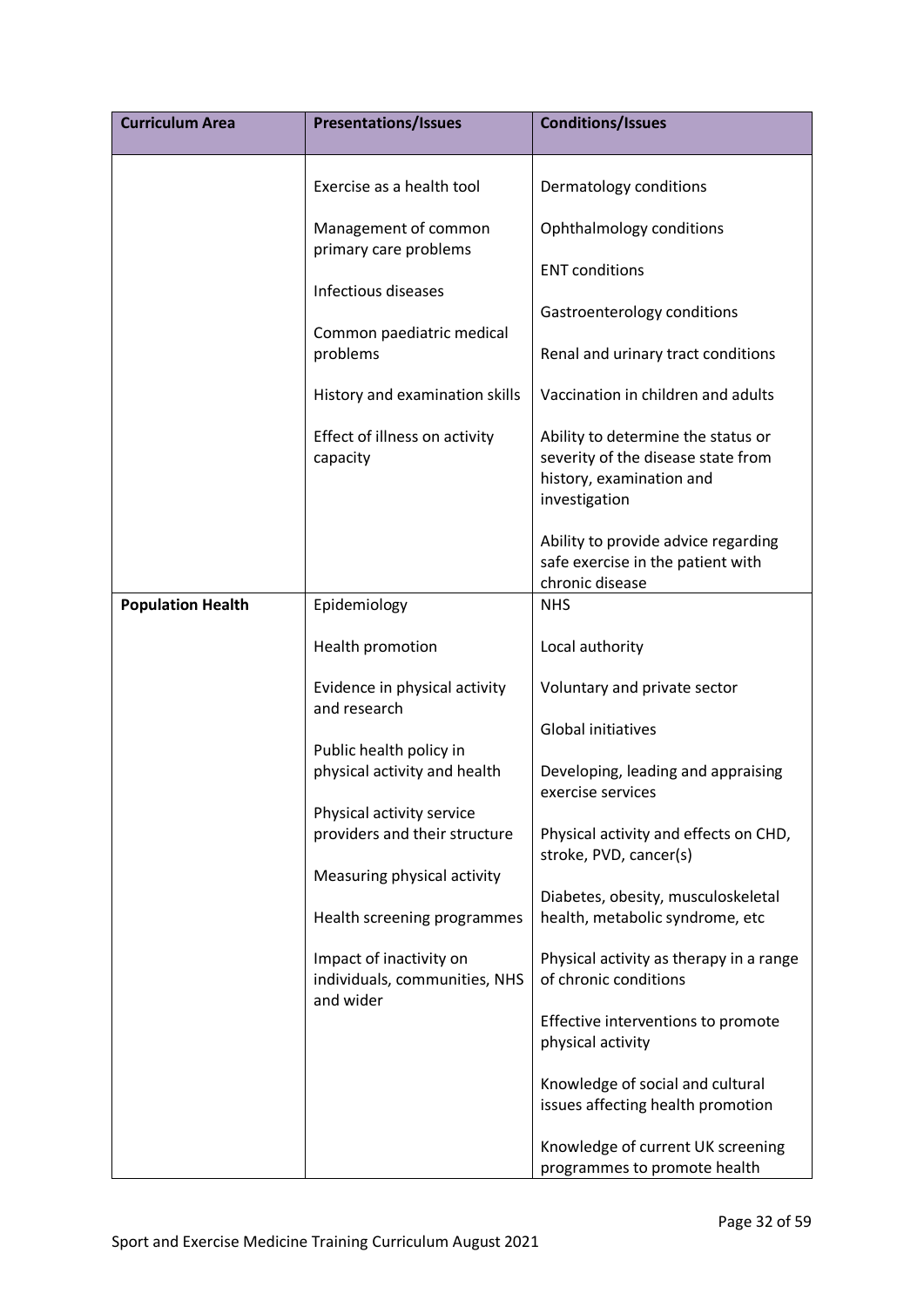| <b>Curriculum Area</b>         | <b>Presentations/Issues</b>                                        | <b>Conditions/Issues</b>                                                                                                                    |
|--------------------------------|--------------------------------------------------------------------|---------------------------------------------------------------------------------------------------------------------------------------------|
|                                |                                                                    | Moving medicine                                                                                                                             |
|                                |                                                                    | Active hospitals programme                                                                                                                  |
| <b>Psychosocial aspects of</b> | Behaviour change in the                                            | Behavioural change - sedentary to                                                                                                           |
| <b>SEM</b>                     | inactive population                                                | active living                                                                                                                               |
|                                | Exercise as a treatment<br>modality for physical<br>conditions     | Psychological aspects of stress,<br>trauma, disability, rehabilitation<br>Psychological aspects of motivation,                              |
|                                | Exercise as a treatment<br>modality for psychiatric                | arousal and performance                                                                                                                     |
|                                | conditions                                                         | Group psychology of team, coach,<br>medical team, group dynamics                                                                            |
|                                | Psychology of sports<br>performance; individuals and<br>team sport | Psychological/ mood effects of<br>physical activity                                                                                         |
|                                |                                                                    | Psychological and psychometric<br>testing methods                                                                                           |
|                                |                                                                    | Psychology of working with MDT                                                                                                              |
|                                |                                                                    | Awareness of the doctor's role as<br>advocate and manager                                                                                   |
| <b>Imaging</b>                 | X-ray<br><b>Ultrasound scanning</b>                                | The role of imaging techniques in<br>general terms and the way in which<br>images are produced                                              |
|                                | CT and MRI imaging                                                 | An understanding of the relative<br>radiation risks applicable to different                                                                 |
|                                | Bone density scanning                                              | types of imaging                                                                                                                            |
|                                | Nuclear medicine                                                   | Imaging tendons, ligaments, muscles,<br>nerves, bones and joints                                                                            |
|                                | Fundamentals of image<br>guided injections                         | Patients presenting with acute,<br>chronic and overuse injuries                                                                             |
|                                |                                                                    | The targeted use of imaging to reach<br>a definitive diagnosis                                                                              |
|                                |                                                                    | An understanding of the use of<br>medical imaging for targeted<br>treatment (e.g. guided injections) to<br>complement history & examination |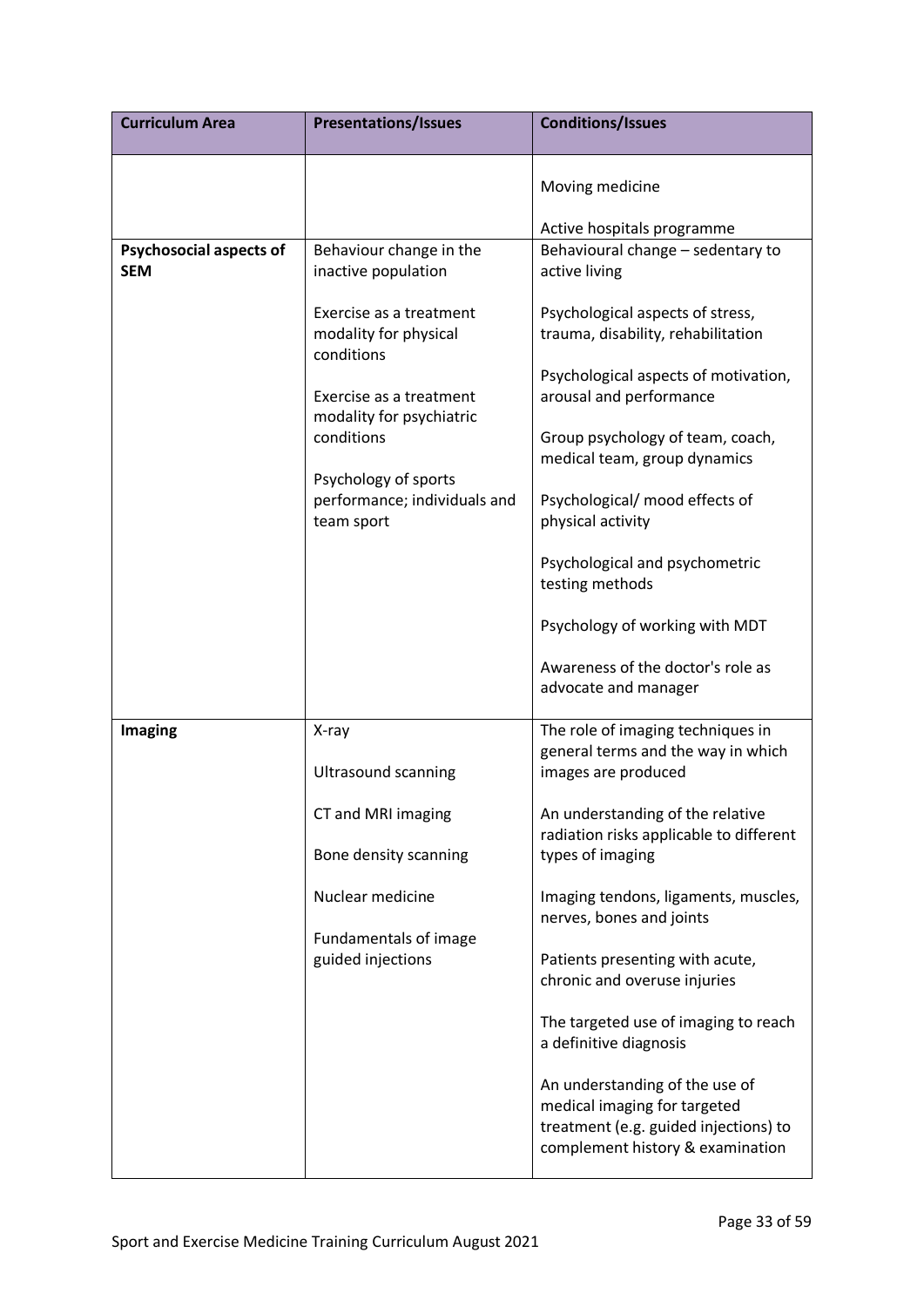| <b>Curriculum Area</b>                 | <b>Presentations/Issues</b>               | <b>Conditions/Issues</b>                                                                                                                                                                  |
|----------------------------------------|-------------------------------------------|-------------------------------------------------------------------------------------------------------------------------------------------------------------------------------------------|
|                                        |                                           | An ability to interpret different<br>modalities of medical imaging in a<br>logical and structured manner, and in<br>doing so identify significant<br>pathology and relate this to anatomy |
| <b>Respiratory Health</b>              | <b>Breathlessness</b>                     | Asthma                                                                                                                                                                                    |
|                                        | Wheezing                                  | Spirometry                                                                                                                                                                                |
|                                        | Allergy including hay fever               | Dysfunctional breathing, exercise                                                                                                                                                         |
|                                        | <b>ENT disorders</b>                      | induced laryngeal obstruction and<br>vocal cord dysfunction                                                                                                                               |
|                                        | Cough                                     | <b>EVH testing</b>                                                                                                                                                                        |
| Rheumatological<br><b>Conditions</b>   | Adult rheumatological<br>conditions       | Inflammatory and seronegative<br>arthritis                                                                                                                                                |
|                                        | Paediatric rheumatological<br>conditions  | Osteoarthritis                                                                                                                                                                            |
|                                        |                                           | Septic arthritis                                                                                                                                                                          |
|                                        |                                           | Fibromyalgia and chronic pain                                                                                                                                                             |
|                                        |                                           | Connective tissue disorders                                                                                                                                                               |
|                                        |                                           | Hypermobility syndromes                                                                                                                                                                   |
|                                        |                                           | Osteoporosis and metabolic bone<br>disorders                                                                                                                                              |
| <b>Rehabilitation and</b><br>parasport | Spinal injuries                           | Special needs of disabled athletes<br>and exercisers                                                                                                                                      |
|                                        | Amputees                                  |                                                                                                                                                                                           |
|                                        | Cerebral Palsy                            | Medical needs of disabled athletes<br>and exercisers                                                                                                                                      |
|                                        | Learning Difficulties                     | Physical problems experienced by<br>disabled individuals within everyday                                                                                                                  |
|                                        | Visually and hearing impaired             | living and with respect to sport                                                                                                                                                          |
|                                        | Disability classification                 | Have knowledge of the types of<br>prosthesis available, particularly                                                                                                                      |
|                                        | Disability in children and<br>adolescents | those used for sport and activity                                                                                                                                                         |
|                                        |                                           | Spinal injury at different vertebral<br>levels                                                                                                                                            |
|                                        |                                           | Prosthetic prescription for exercise                                                                                                                                                      |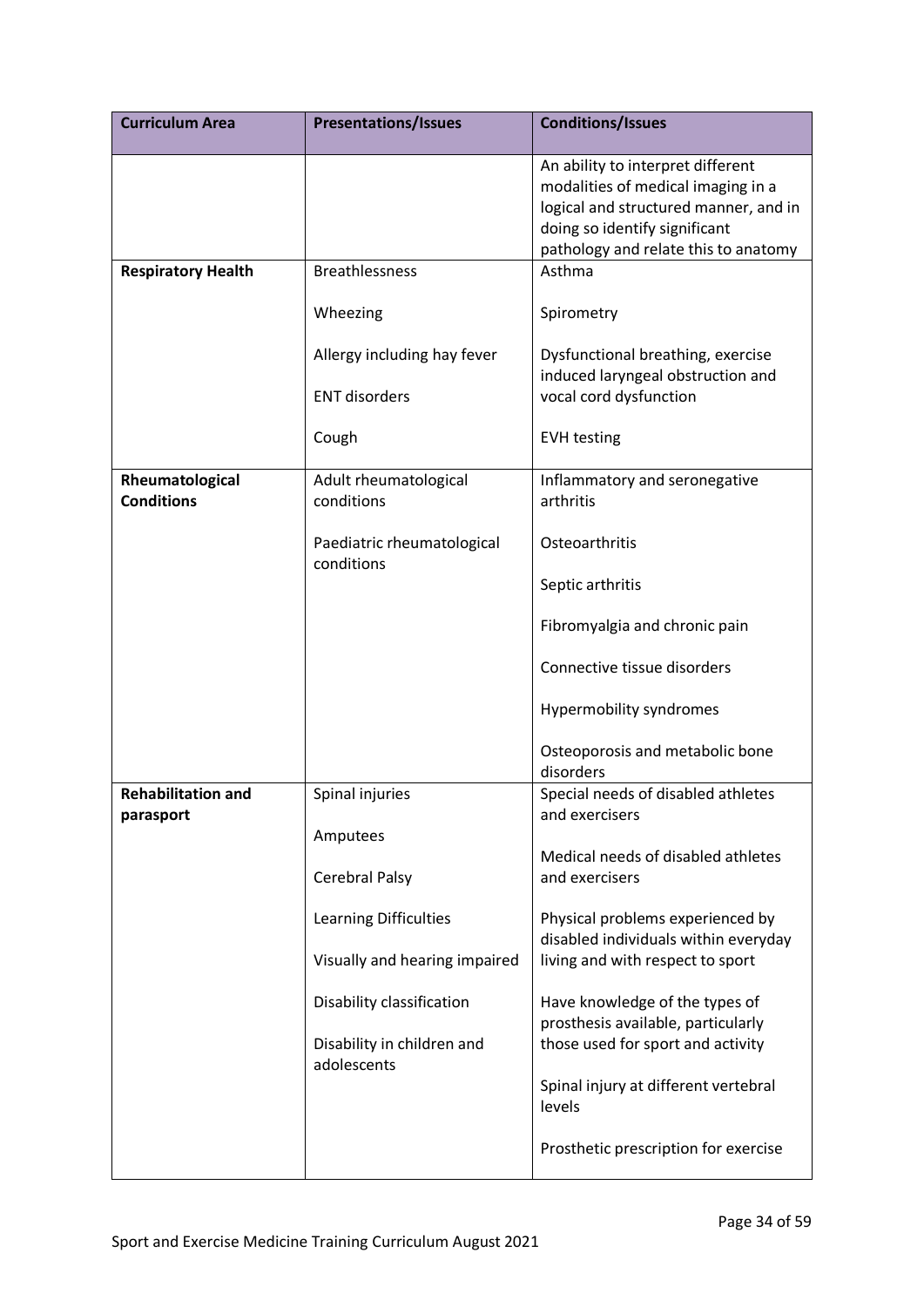| <b>Curriculum Area</b> | <b>Presentations/Issues</b> | <b>Conditions/Issues</b>                       |
|------------------------|-----------------------------|------------------------------------------------|
|                        |                             | Wheelchair prescription                        |
|                        |                             | Assessment of injuries in disabled<br>athletes |

## <span id="page-34-0"></span>**3.7 Practical procedures**

There are a number of procedural skills in which a trainee must become proficient.

Trainees must be able to outline the indications for these procedures and recognise the importance of valid consent, aseptic technique, safe use of analgesia and local anaesthetics, minimisation of patient discomfort, and requesting help when appropriate. For all practical procedures, the trainee must be able to recognise complications and respond appropriately if they arise, including calling for help from colleagues in other specialties when necessary.

Trainees should receive training in procedural skills in a clinical skills lab if required. Assessment of procedural skills will be made using the direct observation of procedural skills (DOPS) tool. The table below sets out the minimum competency level expected for each of the practical procedures.

When a trainee has been signed off as being able to perform a procedure independently, they are not required to have any further assessment (DOPS) of that procedure, unless they or their ES think that this is required (in line with standard professional conduct).

| <b>Procedure</b>                 | ST <sub>3</sub> | ST <sub>4</sub> | ST <sub>5</sub> | ST <sub>6</sub> |
|----------------------------------|-----------------|-----------------|-----------------|-----------------|
| Musculoskeletal US               |                 | Observe         | Able to         | Able to         |
|                                  |                 | only            | perform the     | perform the     |
|                                  |                 |                 | procedure       | procedure       |
|                                  |                 |                 | under direct    | under direct    |
|                                  |                 |                 | supervision     | supervision     |
| Landmark joint injections of all |                 |                 | Competent       | Maintain        |
| large joints                     |                 |                 | to perform      |                 |
|                                  |                 |                 | the             |                 |
|                                  |                 |                 | procedure       |                 |
|                                  |                 |                 | unsupervised    |                 |
|                                  |                 |                 |                 |                 |
| Landmark soft tissue injections  |                 |                 | Competent       | Maintain        |
|                                  |                 |                 | to perform      |                 |
|                                  |                 |                 | the             |                 |
|                                  |                 |                 | procedure       |                 |
|                                  |                 |                 | unsupervised    |                 |
|                                  |                 |                 |                 |                 |
| Cardiopulmonary exercise testing |                 |                 |                 | Competent       |
| and interpretation               |                 |                 |                 | to perform      |
|                                  |                 |                 |                 | the             |
|                                  |                 |                 |                 | procedure       |
|                                  |                 |                 |                 | unsupervised    |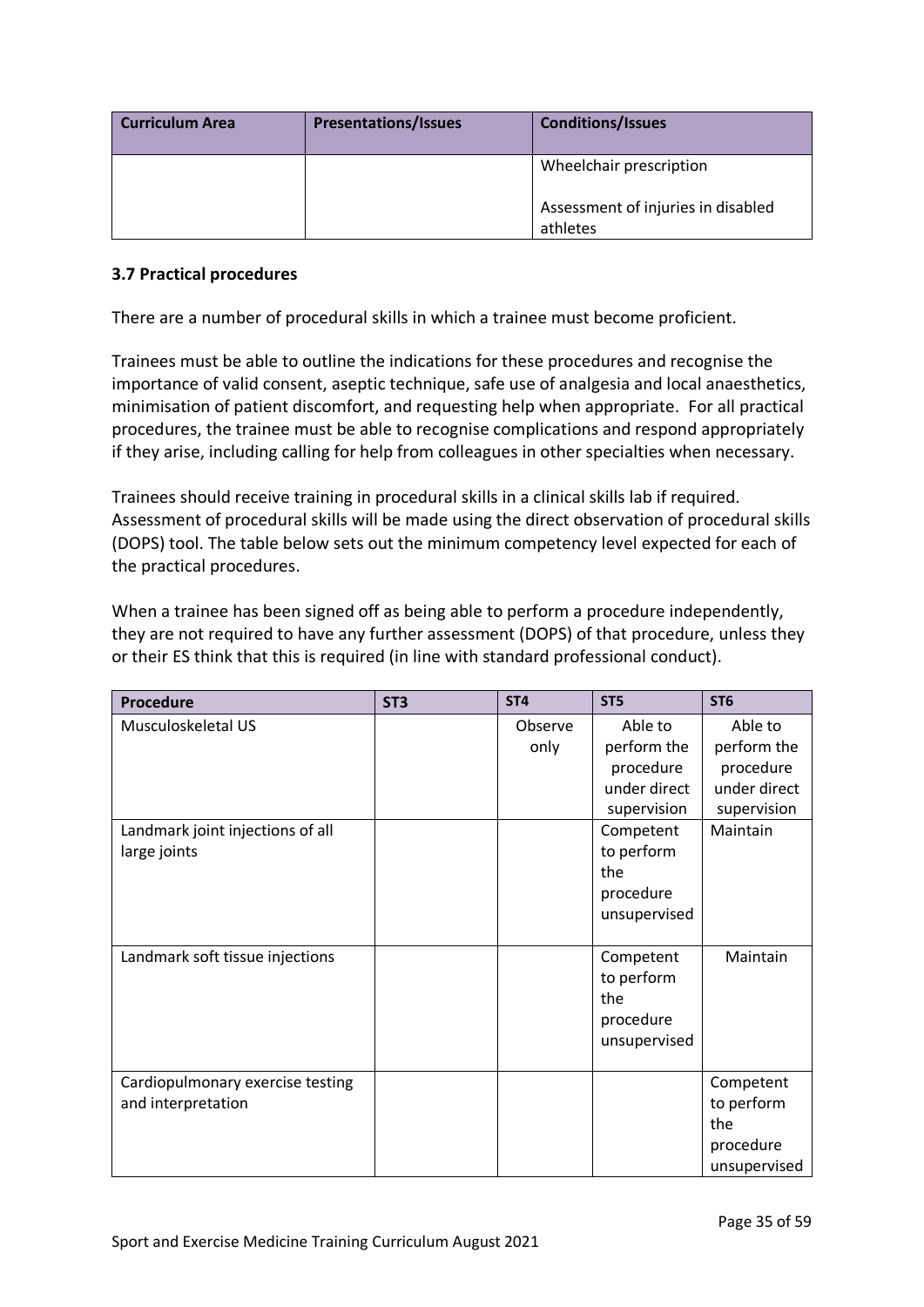| <b>Procedure</b>                                                             | ST <sub>3</sub> | ST <sub>4</sub> | ST <sub>5</sub> | ST <sub>6</sub>                                             |
|------------------------------------------------------------------------------|-----------------|-----------------|-----------------|-------------------------------------------------------------|
| Respiratory function testing and<br>interpretation, including EVH<br>testing |                 |                 |                 | Competent<br>to perform<br>the<br>procedure<br>unsupervised |

# <span id="page-35-0"></span>**4 Learning and Teaching**

## <span id="page-35-1"></span>**4.1 The training programme**

The organisation and delivery of postgraduate training is the responsibility of the Health Education England (HEE), NHS Education for Scotland (NES), Health Education and Improvement Wales (HEIW) and the Northern Ireland Medical and Dental Training Agency (NIMDTA) – referred to from this point as 'deaneries'. A training programme director (TPD) will be responsible for coordinating the specialty training programme. In England, the local organisation and delivery of training is overseen by a school of medicine.

Progression through the programme will be determined by the Annual Review of Competency Progression (ARCP) process and the training requirements for each indicative year of training are summarised in the ARCP decision aid (available on the [JRCPTB website\)](http://www.jrcptb.org.uk/).

The sequence of training should ensure appropriate progression in experience and responsibility. The training to be provided at each training site is defined to ensure that, during the programme, the curriculum requirements are met and also that unnecessary duplication and educationally unrewarding experiences are avoided.

The following provides a guide on how training programmes should be focused in each training year in order for trainees to gain the experience and develop the capabilities to the level required.

Trainees will have an appropriate and named clinical supervisor (CS) and a named educational supervisor (ES). The CS and ES may be the same person.

All training should be conducted in institutions which meet the relevant JRCPTB Quality Criteria, GMC standards for training and education and the relevant Health and Safety standards. Please see section 4.2 for guidance on methods of teaching and learning.

The curriculum specifies the range of diseases, impairments and disabilities that must be seen; and the range of contexts that they must be seen in; and the range of problems and severities of those problems that must be seen. This section gives, in broad terms, the areas that should be included in any training programme. Training is organized by both underlying causative conditions, and by the setting where patients are seen.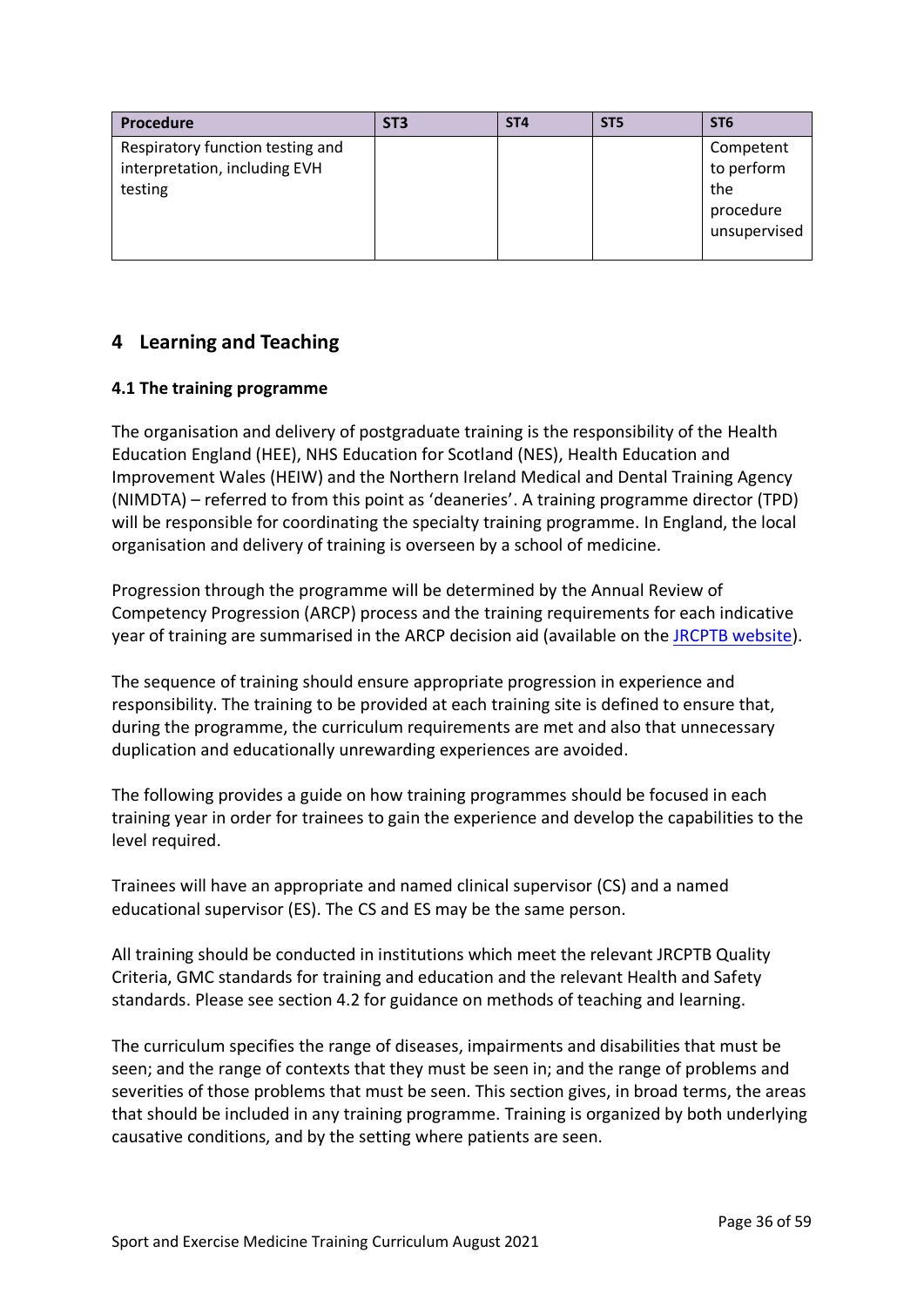It is expected that the following environments will be accessible for trainees during the course of the programme.

The core features that should be provided for any training programme to deliver this curriculum are:

### **Musculoskeletal Medicine**

MSK disorders are some of the most common disabling conditions within a population, and although patients with these conditions rarely need inpatient services, they constitute the majority of community-based patients.

This experience includes:

- Consultant led outpatient clinics in intermediary and secondary care, general practice, and community services
- Clinical experience with chronic pain services, specialist orthopaedic and rheumatological services, and services for functional disorders such as fibromyalgia and hypermobility syndrome.
- Involvement with orthotics and podiatry services
- Consultant led paediatric and adolescent MSK, orthopaedic, rheumatology, metabolic bone health and pain clinics that have paediatrician input
- Rehabilitation clinics
- MDT meetings
- Sport specific clinics

The trainee should undertake regular MSK clinics throughout training; an indicative minimum of 1 MSK clinic for 18 months out of first 2 years of training (ST3 and ST4) and indicative minimum of 2 per week in ST5 and ST6.

#### **General Practice**

The SEM trainee should spend the full time equivalent of an indicative 3-6 months in General Practice.

#### **Population and Public Health**

The SEM trainee should spend the full time equivalent of an indicative 6 months undertaking work specifically related to population health competencies.

#### **Accident and Emergency**

The SEM trainee should spend an indicative 3-6 months full time equivalent in an Emergency Medicine setting.

## **Sport National Governing Body and Home Institutes (English Institute of Sport, Scottish Institute of Sport)**

Exposure to the high volume of sport specific conditions provides key learning opportunities that cannot be provided at the same level within the NHS. The training in these organisations will enable the SEM consultant to be the expert on these conditions within the NHS. The MDT environment of sport provides directly transferable skills to the NHS and the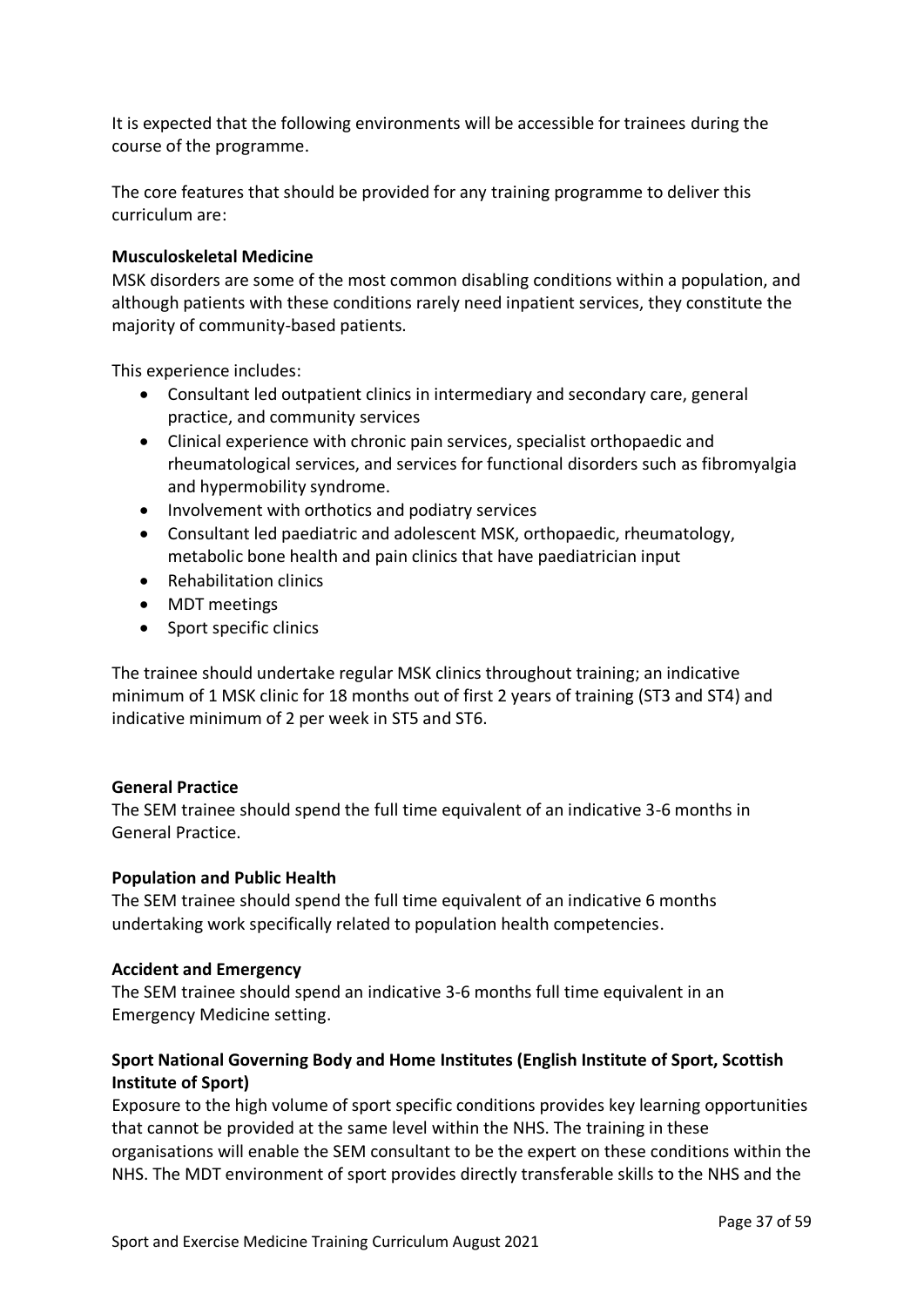opportunity to work closely with a wider group of allied health professionals. This placement should give exposure to team, contact, disability and endurance sport.

## **Specialist Medical Departments**

- Cardiology including adult and paediatric congenital heart disease, arrhythmias, exercise testing and ischaemic heart disease.
- Respiratory including adult and paediatric asthma, COPD, breathlessness clinics.
- Endocrinology including adult and paediatric diabetes and obesity clinics.
- Disease specific rehabilitation services.
- MDT pain services for both adults and children/adolescents.

## **Simulation**

Some of the practical procedures in the SEM curriculum should be taught by simulation in ST3 and ST4. Further years should include refresher training for procedural skills where necessary. Other procedures, for example exercise testing, can only be performed in the clinical setting, so a mix of learning environments is necessary.

## **Musculoskeletal Ultrasound**

The Faculty of Sport and Exercise Medicine (FSEM), in collaboration with the British Society of Skeletal Radiologists (BSSR), have produced a framework for SEM doctors who practice MSK ultrasound (MSKUS). This is a framework that recognises that MSKUS is a skill that develops over many years of practice. The majority of this will therefore be post CCT training but the basic skills and knowledge is embedded into the curriculum. Using this framework, the training scheme will provide the following training in a mentored environment:

- $\triangleright$  An understanding of the theory and physics of MSKUS and safe practice including governance, equipment, image acquisition, image storage, image reporting, artefacts and the relevance of other imaging modalities to MSKUS.
- $\triangleright$  Incorporation of MSKUS findings into the clinical presentation.

These proficiencies will be achieved via:

- ➢ Theory and physics of MSKUS (elfH training modules) this should take place before attendance at US lists.
- $\triangleright$  Attendance at US lists with an MSK radiologist or SEM mentor (who fulfil the FSEM criteria for a mentor) for an indicative 12 months or 40 clinics –in ST5 and/or ST6, mandated by the end of ST6.
- $\triangleright$  Log book of US cases with the level of supervision documented; supervised, minimally supervised, not supervised (personal library to be reviewed at ARCP from ST5 onwards).

This exposure and mentored training can be used towards competency aligned to the FSEM framework. Any part of the framework where competency has been achieved can be signed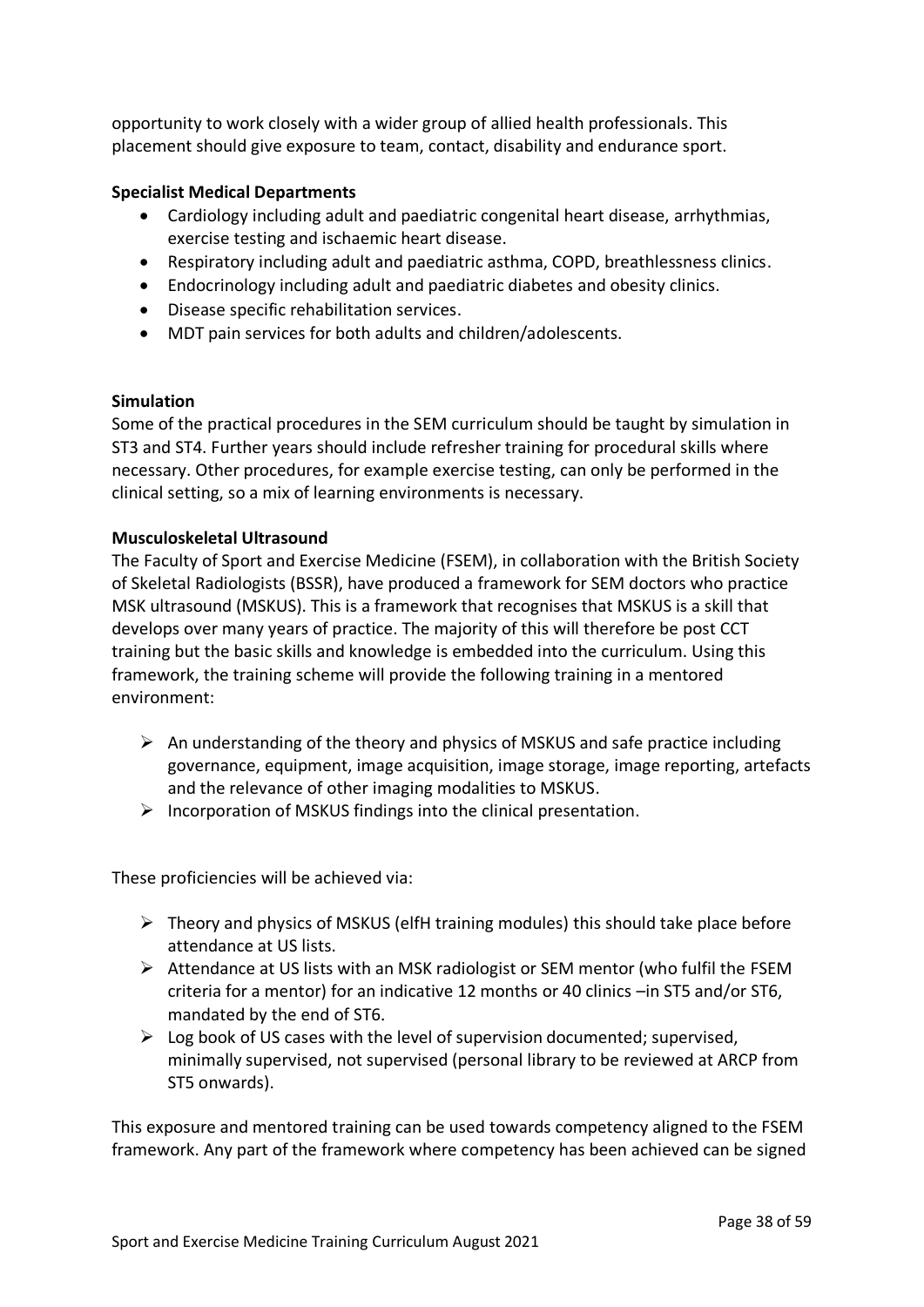off by the mentor. This will be aligned to the most up to date syllabus for FSEM UK MSK Training; 2017 or later.

## <span id="page-38-0"></span>**4.2 Teaching and learning methods**

The curriculum will be delivered through a variety of learning experiences and will achieve the capabilities described in the syllabus through a variety of learning methods. There will be a balance of different modes of learning from formal teaching programmes to experiential learning 'on the job'. The proportion of time allocated to different learning methods may vary depending on the nature of the attachment within a rotation. This section identifies the types of situations in which a trainee will learn.

**Work-based experiential learning** - The content of work-based experiential learning is decided by the local faculty for education but includes active participation in:

## **Medical clinics including MSK clinics**

The educational objectives of attending clinics are:

- To understand the management of MSK disorders.
- To understand the management of chronic diseases.
- Be able to assess a patient in a defined timeframe.
- To interpret and act on the referral letter to clinic.
- To propose an investigation and management plan in a setting different from the acute medical situation.
- To review and amend existing investigation plans.
- To write an acceptable letter back to the referrer.
- To communicate with the patient and where necessary relatives and other health care professionals.
- To become familiar with all aspects of the biopsychosocial model of illness, using it to ensure that all important factors are considered.

These objectives can be achieved in a variety of settings including hospitals, day care facilities and the community. The clinic might be primarily run by a specialist physiotherapist or nurse (or other qualified health care professionals) rather than a consultant in SEM. After initial induction, trainees will review patients in clinic settings, under direct supervision. The degree of responsibility taken by the trainee will increase as competency increases. Trainees should see a range of new and follow-up patients and present their findings to their CS. Clinic letters written by the trainee should also be reviewed and feedback given.

The number of patients that a trainee should see in each clinic is not defined, neither is the time that should be spent in clinic, but as a guide this should be a minimum of two hours.

Clinic experience should be used as an opportunity to undertake supervised learning events and reflection.

#### **Reviewing patients with consultants**

It is important that trainees have an opportunity to present at least a proportion of the patients whom they have seen to their consultant for senior review in order to obtain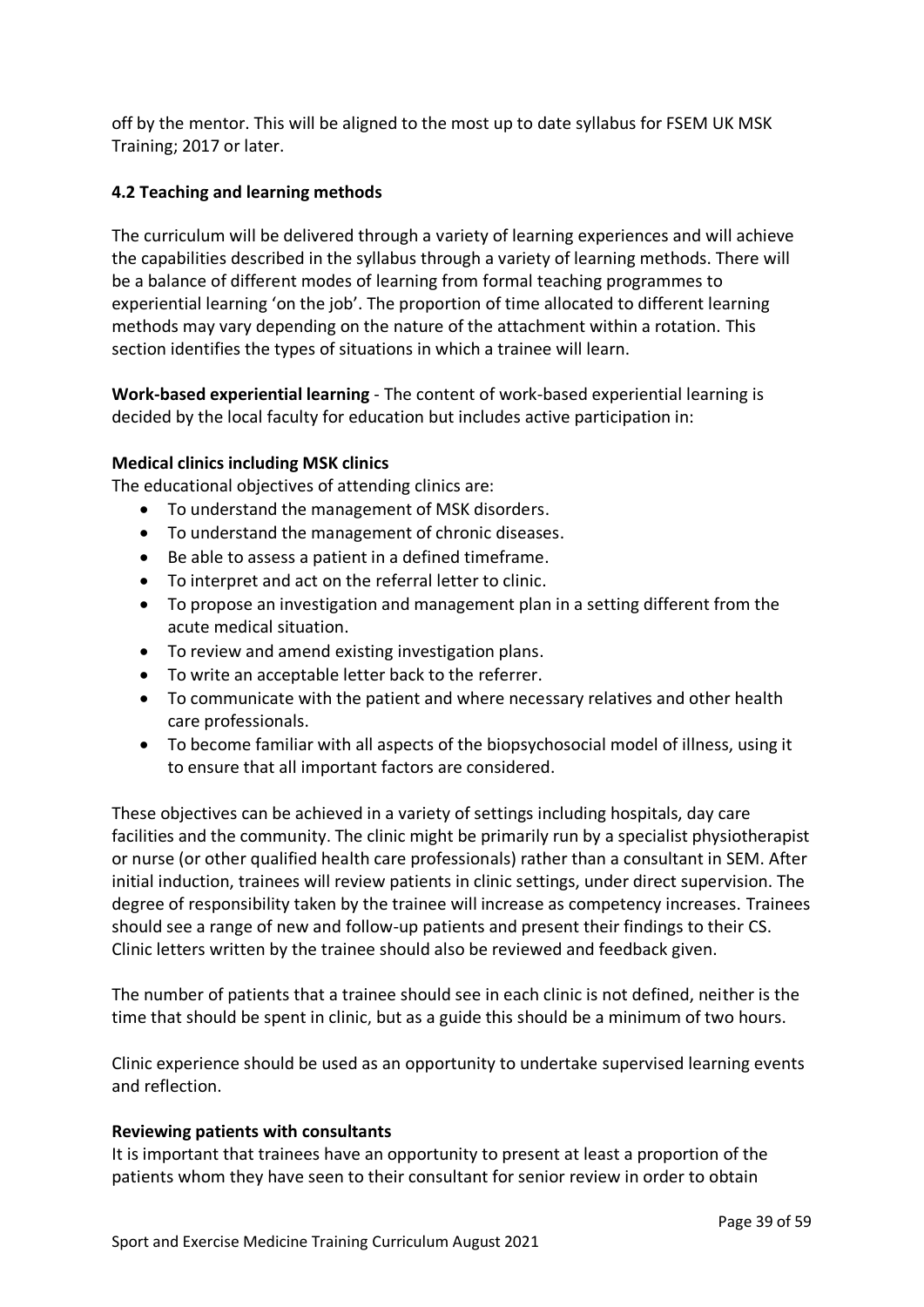immediate feedback into their performance (that may be supplemented by an appropriate work placed based assessment (WPBA) such as an ACAT, mini-CEX or CBD).

#### **Multidisciplinary team meetings**

There are many situations where clinical problems are discussed with clinicians in other disciplines. These provide excellent opportunities for observation of clinical reasoning.

### **Formal postgraduate teaching**

It is recognised that some deaneries are too small to set up and sustain a programme of postgraduate training in SEM from within their own resources. There are several solutions.

There is a rotating program of training for all trainees nationally. This delivers 4 national training days per year in different regions and is aligned to the curriculum.

In addition, local postgraduate teaching in other larger specialties such as rheumatology and general practice may well have sessions that are relevant to SEM trainees. Attendance should be encouraged not only to obtain good training, but also to develop a better understanding of the other specialty.

Finally, there are several national training courses annually, relevant to the SEM curriculum, and attendance at these are encouraged if required. Where these are annual conferences, attendance at scientific sessions and presenting where possible are also promoted.

Other suggested activities include:

- case presentations
- research, audit and quality improvement projects
- lectures and small group teaching
- clinical skills demonstrations and teaching
- critical appraisal and evidence-based medicine and journal clubs.

## **Learning with peers**

In SEM opportunities for trainees to learn with their medical peers is limited by the small numbers within any programme, because often a trainee will only meet three or four peers on a regular basis. This difficulty can be overcome, to an extent, in several ways. First, other local training programmes will include both local teaching sessions of great relevance, such as in rheumatology, rehabilitation medicine and public health. The trainee doctors from different specialities will be able to share experience and ideas.

Second, Sport and Exercise Medicine is above all a multidisciplinary team profession, and post-graduate training opportunities for many of the allied health professions would offer excellent training for trainees. This would include podiatry and orthotics, biomechanists, physiotherapy, exercise physiologists and rehabilitation specialists. Training programme directors should develop links with local post-graduate training for any relevant profession and encourage trainees to attend relevant training. The trainees from different professions will be able to share experience and ideas.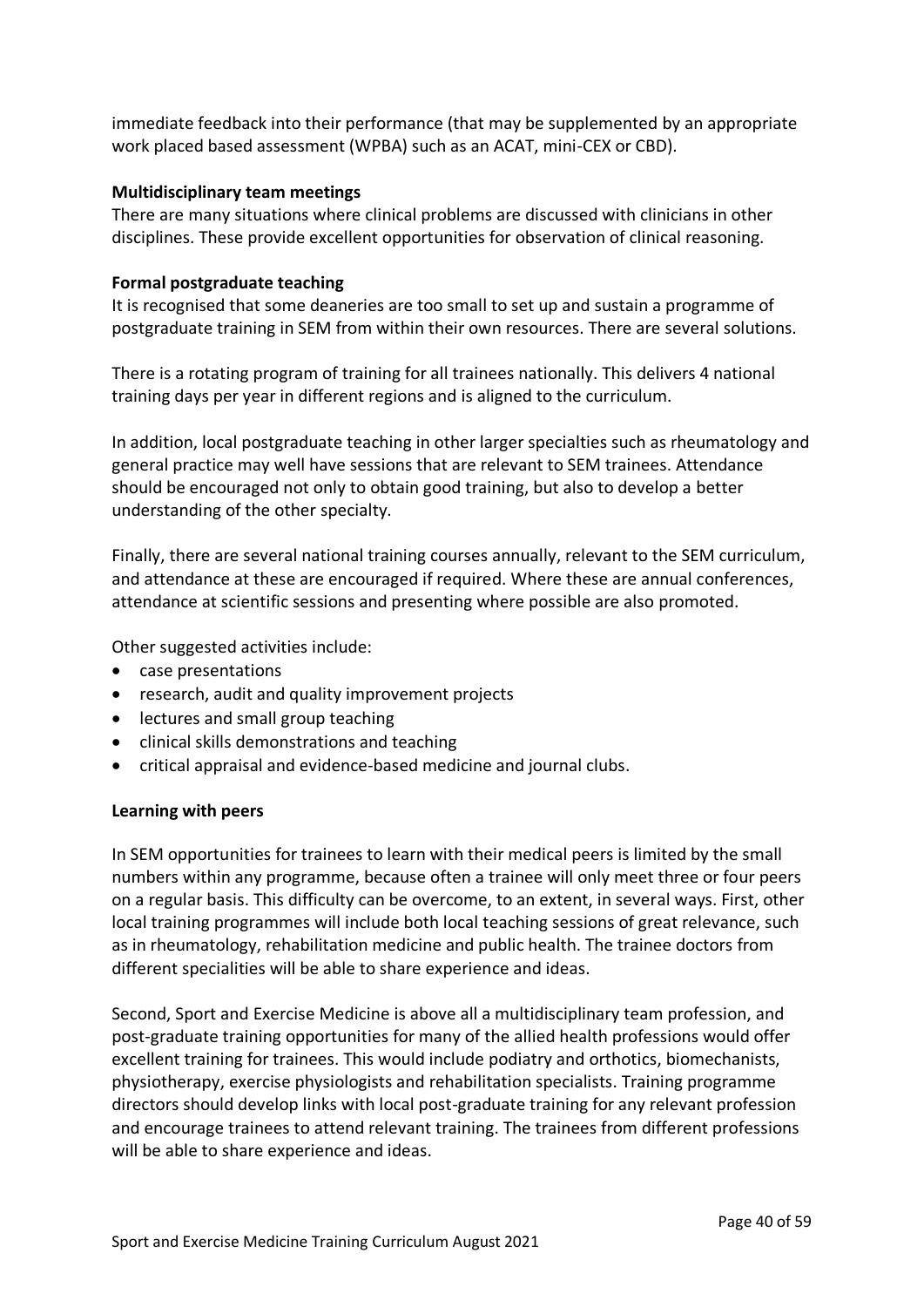## **Independent self-directed learning**

Trainees will use this time in a variety of ways depending upon their stage of learning. Suggested activities include:

- reading, including web-based material such as e-Learning for Healthcare (e-LfH)
- maintenance of personal portfolio (self-assessment, reflective learning, personal development plan)
- audit, quality improvement and research projects
- reading journals
- achieving personal learning goals beyond the essential, core curriculum.

## **Formal study courses**

Time to be made available for formal courses is encouraged, subject to local conditions of service. Examples include management and leadership courses and communication courses, which are particularly relevant to patient safety and experience. Aspects of the curriculum are suitable to be taught on an approved Masters or Diploma university course in SEM, and trainees would be encouraged to attend such a course if they have not done so before entering the training programme.

## <span id="page-40-0"></span>**4.3 Academic training**

The four nations have different arrangements for academic training and doctors in training should consult the local deanery for further guidance.

Trainees may train in academic medicine as an academic clinical fellow (ACF), academic clinical lecturer (ACL) or equivalent.

Some trainees may opt to do research leading to a higher degree without being appointed to a formal academic programme. This new curriculum should not impact in any way on the facility to take time out of programme for research (OOPR) but as now, such time requires discussion between the trainee, the TPD and the Deanery as to what is appropriate together with guidance from the SAC that the proposed period and scope of study is sensible.

## <span id="page-40-1"></span>**4.4 Taking time out of programme**

There are a number of circumstances when a trainee may seek to spend some time out of specialty training, such as undertaking a period of research or taking up a fellowship post. All such requests must be agreed by the postgraduate dean in advance and trainees are advised to discuss their proposals as early as possible. Full guidance on taking time out of programme can be found in the Gold Guide.

## <span id="page-40-2"></span>**4.5 Acting up as a consultant**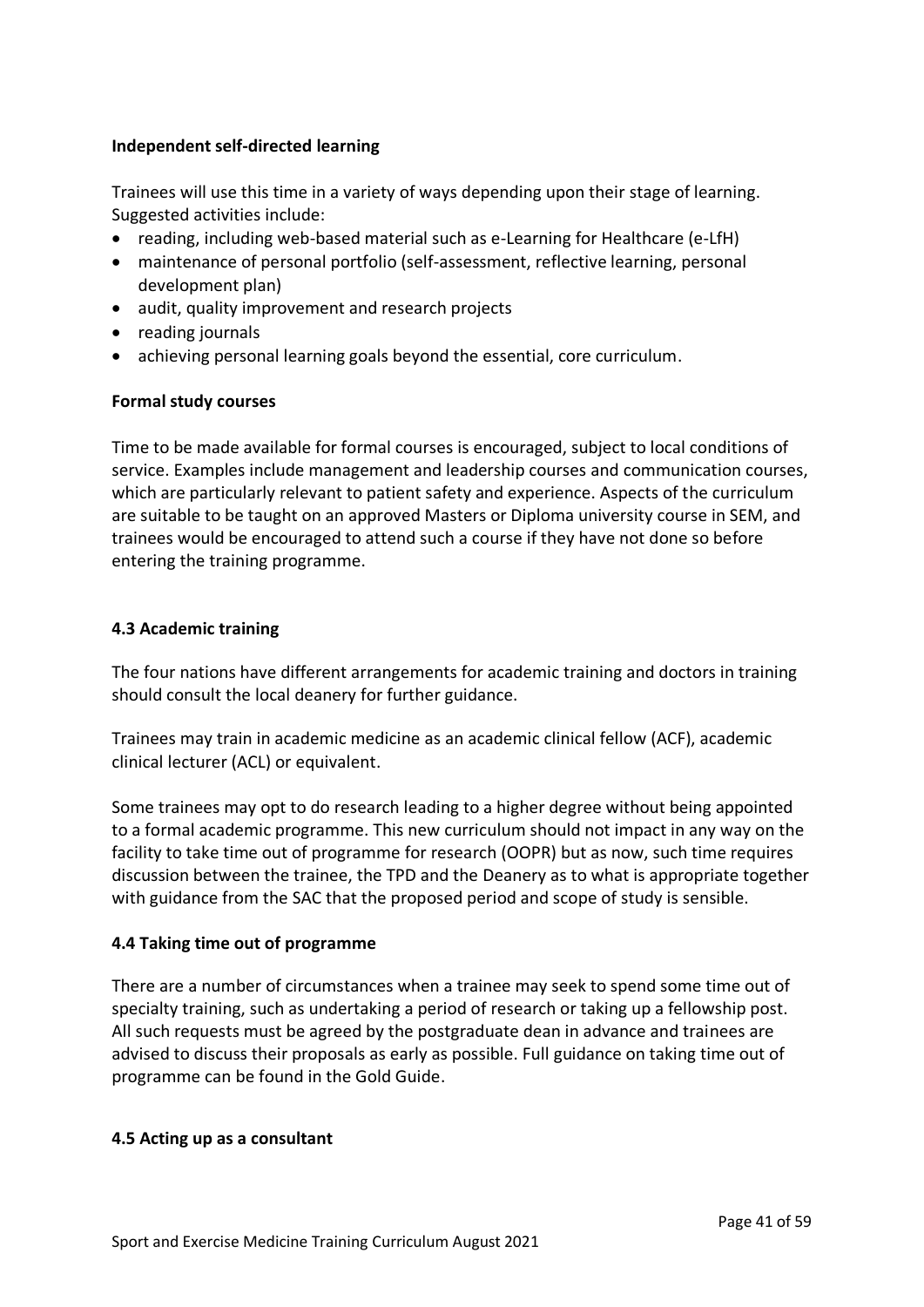A trainee coming towards the end of their training may spend up to three months "actingup" as a consultant, provided that a consultant supervisor is identified for the post and satisfactory progress is made. As long as the trainee remains within an approved training programme, the GMC does not need to approve this period of "acting up" and their original CCT date will not be affected. More information on acting up as a consultant can be found in the Gold Guide.

# <span id="page-41-0"></span>**5 Programme of Assessment**

## <span id="page-41-1"></span>**5.1 Purpose of assessment**

The purpose of the programme of assessment is to:

- Assess trainees' actual performance in the workplace.
- Enhance learning by providing formative assessment, enabling trainees to receive immediate feedback, understand their own performance and identify areas for development.
- Drive learning and enhance the training process by making it clear what is required of trainees and motivating them to ensure they receive suitable training and experience.
- Demonstrate trainees have acquired the GPCs and meet the requirements of GMP.
- Ensure that trainees possess the essential underlying knowledge required for their specialty.
- Provide robust, summative evidence that trainees are meeting the curriculum standards during the training programme.
- Inform the ARCP, identifying any requirements for targeted or additional training where necessary and facilitating decisions regarding progression through the training programme.
- Identify trainees who should be advised to consider changes of career direction.

## <span id="page-41-2"></span>**5.2 Programme of Assessment**

Our programme of assessment refers to the integrated framework of exams, assessments in the workplace and judgements made about a learner during their approved programme of training. The purpose of the programme of assessment is to robustly evidence, ensure and clearly communicate the expected levels of performance at critical progression points in, and to demonstrate satisfactory completion of, training as required by the curriculum.

The programme of assessment is comprised of several different individual types of assessment. A range of assessments is needed to generate the necessary evidence required for global judgements to be made about satisfactory performance, progression in, and completion of, training. All assessments, including those conducted in the workplace, are linked to the relevant curricular learning outcomes (eg through the blueprinting of assessment system to the stated curricular outcomes).

The programme of assessment emphasises the importance and centrality of professional judgement in making sure learners have met the learning outcomes and expected levels of performance set out in the approved curricula. Assessors will make accountable, professional judgements. The programme of assessment includes how professional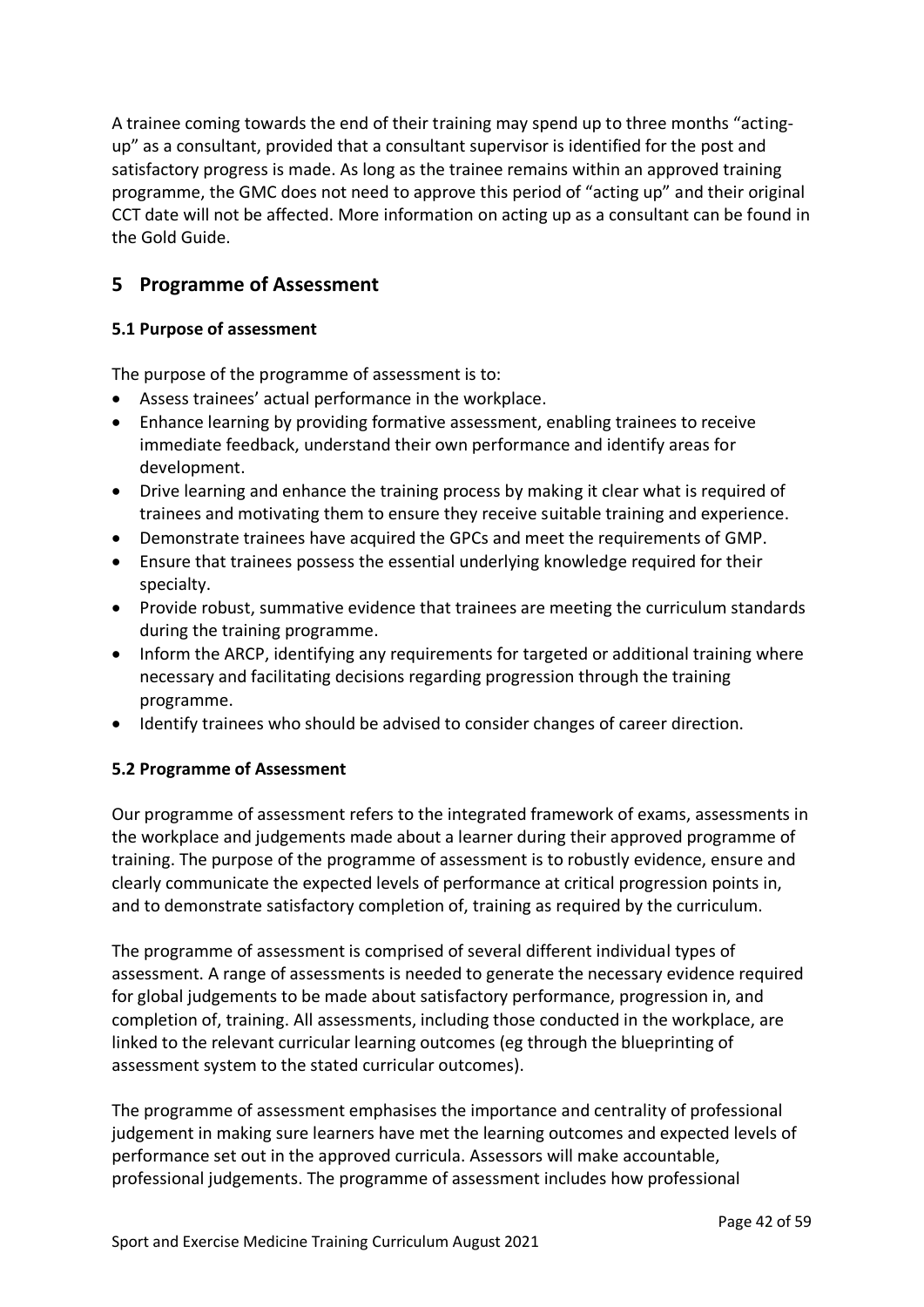judgements are used and collated to support decisions on progression and satisfactory completion of training.

The assessments will be supported by structured feedback for trainees. Assessment tools will be both formative and summative and have been selected on the basis of their fitness for purpose.

Assessment will take place throughout the training programme to allow trainees continually to gather evidence of learning and to provide formative feedback. Those assessment tools, which are not identified individually as summative, will contribute to summative judgements about a trainee's progress as part of the programme of assessment. The number and range of these will ensure a reliable assessment of the training relevant to their stage of training and achieve coverage of the curriculum.

Reflection and feedback should be an integral component to all SLEs and WBPAs. In order for trainees to maximise benefit, reflection and feedback should take place as soon as possible after an event. Every clinical encounter can provide a unique opportunity for reflection and feedback and this process should occur frequently. Feedback should be of high quality and should include an action plan for future development for the trainee. Both trainees and trainers should recognise and respect cultural differences when giving and receiving feedback.

## <span id="page-42-0"></span>**5.3 Assessment of CiPs**

Assessment of CiPs involves looking across a range of different skills and behaviours to make global decisions about a learner's suitability to take on particular responsibilities or tasks.

Clinical supervisors and others contributing to assessment will provide formative feedback to the trainee on their performance throughout the training year. This feedback will include a global rating in order to indicate to the trainee and their ES how they are progressing at that stage of training. To support this, workplace based assessments and multiple consultant reports will include global assessment anchor statements.

#### **Global assessment anchor statements**

- $\triangleright$  Below expectations for this year of training; may not meet the requirements for critical progression point
- ➢ Meeting expectations for this year of training; expected to progress to next stage of training
- $\triangleright$  Above expectations for this year of training; expected to progress to next stage of training

Towards the end of the training year, trainees will make a self-assessment of their progression for each CiP and record this in the ePortfolio with signposting to the evidence to support their rating.

The ES will review the evidence in the ePortfolio including workplace based assessments, feedback received from CS's (via the Multiple Consultant Report) and the trainee's self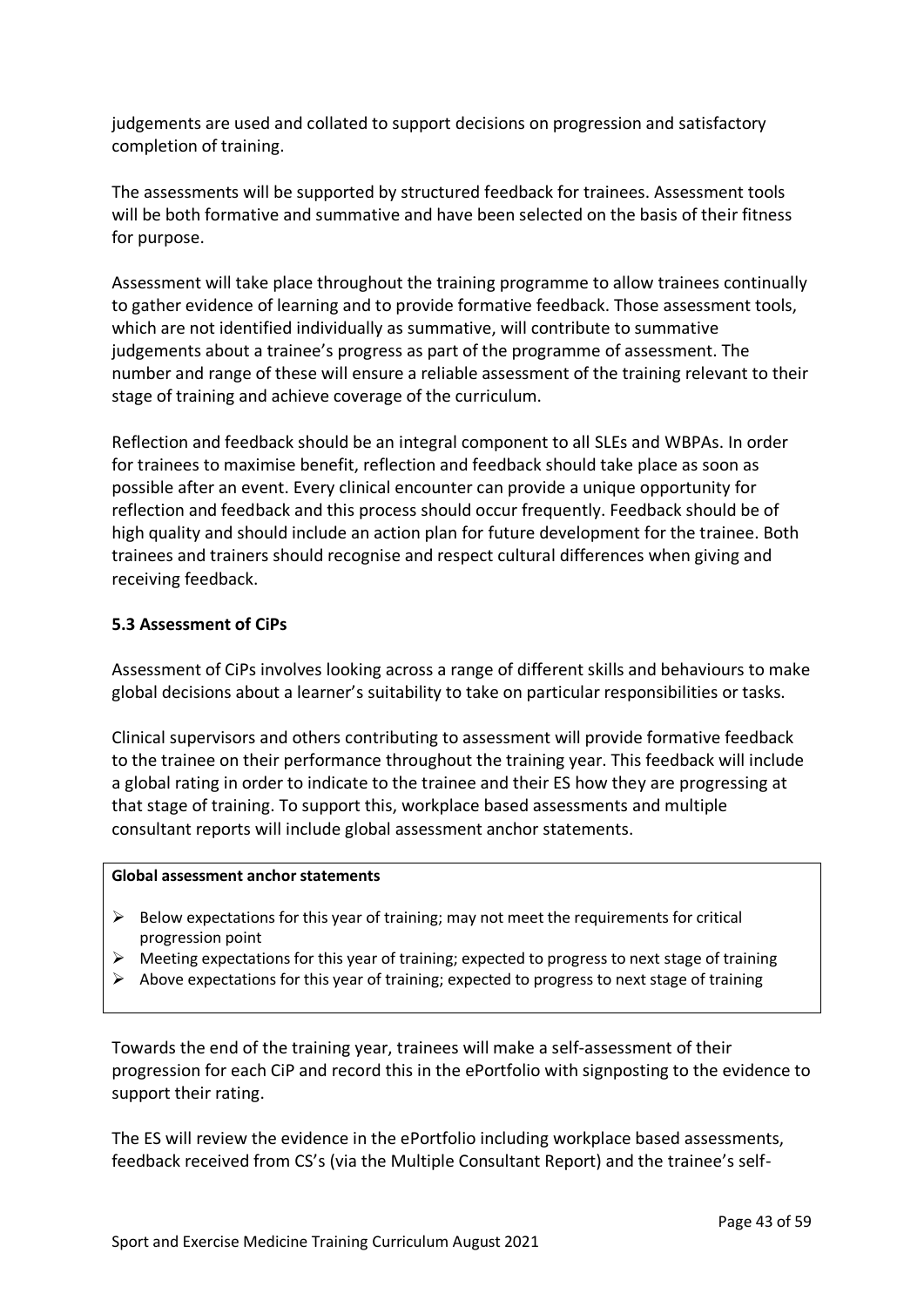assessment and record their judgement on the trainee's performance in the ES report, with commentary.

For **generic CiPs**, the ES will indicate whether the trainee is meeting expectations or not using the global anchor statements above. Trainees will need to be meeting expectations for the stage of training as a minimum to be judged satisfactory to progress to the next training year.

For **specialty CiPs**, the ES will make an entrustment decision for each CiP and record the indicative level of supervision required with detailed comments to justify their entrustment decision. The ES will also indicate the most appropriate global anchor statement (see above) for overall performance.

#### **Level descriptors for specialty CiPs**

| Level   | <b>Descriptor</b>                                                                       |
|---------|-----------------------------------------------------------------------------------------|
| Level 1 | <b>Entrusted to observe only</b> $-$ no provision of clinical care                      |
| Level 2 | <b>Entrusted to act with direct supervision:</b>                                        |
|         | The trainee may provide clinical care, but the supervising physician is physically      |
|         | within the hospital or other site of patient care and is immediately available if       |
|         | required to provide direct bedside supervision                                          |
| Level 3 | <b>Entrusted to act with indirect supervision:</b>                                      |
|         | The trainee may provide clinical care when the supervising physician is not physically  |
|         | present within the hospital or other site of patient care, but is available by means of |
|         | telephone and/or electronic media to provide advice, and can attend at the bedside if   |
|         | required to provide direct supervision                                                  |
| Level 4 | <b>Entrusted to act unsupervised</b>                                                    |

The ARCP will be informed by the ES report and the evidence presented in the ePortfolio. The ARCP panel will make the final summative judgement on whether the trainee has achieved the generic outcomes and the appropriate level of supervision for each CiP. The ARCP panel will determine whether the trainee can progress to the next year/level of training in accordance with the Gold Guide. ARCPs will be held for each training year. The final ARCP will ensure trainees have achieved level 4 in all CiPs for the critical progression point at completion of training.

## <span id="page-43-0"></span>**5.4 Critical progression points**

There will be key progression points on entry and on completion of specialty training. Trainees will be required to be entrusted at level 4 in all CiPs by the end of training in order to achieve an ARCP outcome 6 and be recommended for a CCT.

The ES report will make a recommendation to the ARCP panel as to whether the trainee has met the defined levels for the CiPs and acquired the procedural competence required for each year of training. The ARCP panel will make the final decision on whether the trainee can be signed off and progress to the next year/level of training [see section 5.6].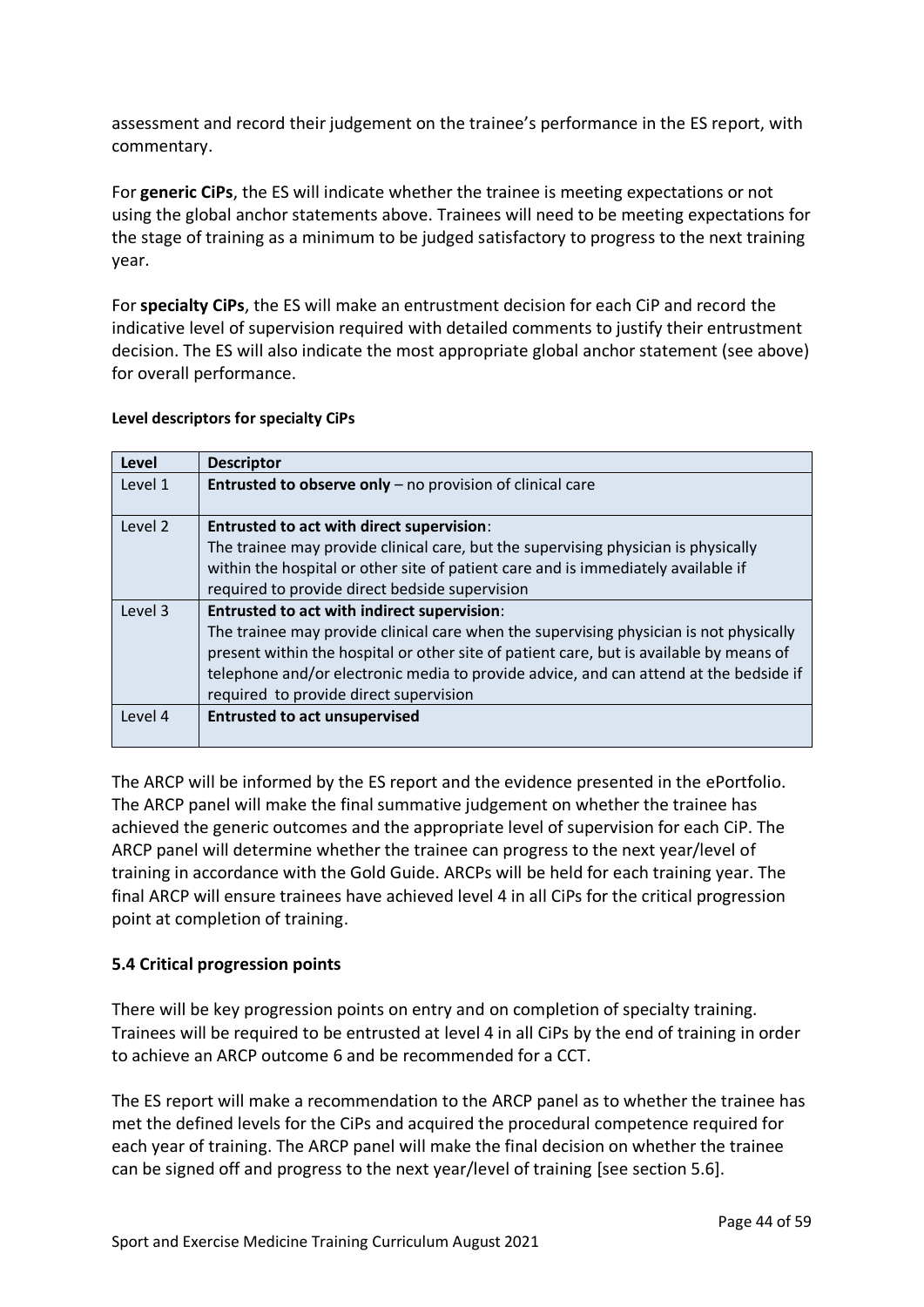The outline grid below sets out the expected level of supervision and entrustment for the specialty CiPs and includes the critical progression points across the whole training programme.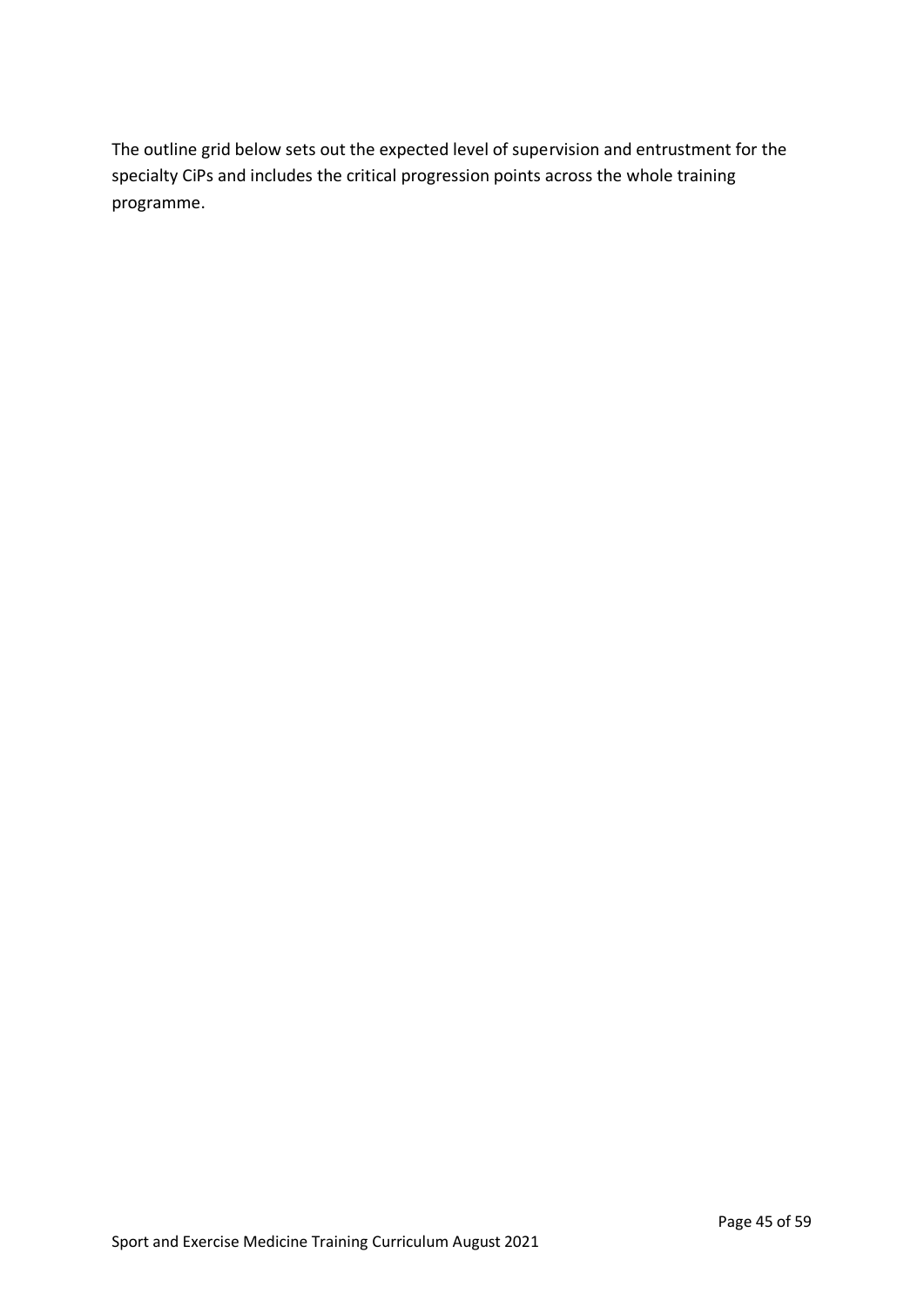## **Table 1: Outline grid of levels expected for Sport and Exercise Medicine specialty CiPs**

#### **Level descriptors**

Level 1: Entrusted to observe only – no clinical care

Level 2: Entrusted to act with direct supervision

Level 3: Entrusted to act with indirect supervision

Level 4: Entrusted to act unsupervised

|    |                                                                                                                                                                                                              |                 | <b>CCT</b>      |                         |                 |                            |
|----|--------------------------------------------------------------------------------------------------------------------------------------------------------------------------------------------------------------|-----------------|-----------------|-------------------------|-----------------|----------------------------|
|    | <b>Specialty CiP</b>                                                                                                                                                                                         | ST <sub>3</sub> | ST <sub>4</sub> | ST <sub>5</sub>         | ST <sub>6</sub> |                            |
| 1. | Leading and managing a<br>multidisciplinary team.                                                                                                                                                            | $\overline{2}$  | $\overline{2}$  | 3                       | 4               |                            |
| 2. | Ability to develop, lead and deliver a<br>comprehensive musculoskeletal<br>service that spans community and<br>hospital settings for adults.                                                                 | $\overline{2}$  | 3               | 3                       | 4               |                            |
| 3. | Ability to develop, lead and deliver a<br>comprehensive musculoskeletal<br>service that spans community and<br>hospital settings for adolescents and<br>school aged children.                                | $\overline{2}$  | $\overline{2}$  | 3                       | 4               |                            |
| 4. | Ability to deliver exercise medicine<br>services for adults, encompassing<br>both prevention and management of<br>chronic disease.                                                                           | $\overline{2}$  | $\overline{2}$  | 3                       | 4               | CRITICAL PROGRESSION POINT |
| 5. | Ability to deliver exercise medicine<br>services for adolescents and school<br>aged children, encompassing both<br>prevention and management of<br>chronic disease.                                          | $\overline{2}$  | $\overline{2}$  | 3                       | 4               |                            |
| 6. | The ability to promote and support<br>population health through physical<br>activity.                                                                                                                        | $\overline{2}$  | 3               | $\overline{\mathbf{3}}$ | 4               |                            |
| 7. | Delivering effective resuscitation and<br>early management of the acutely<br>injured or unwell in the pre-hospital<br>and hospital environments, including<br>sports related mild traumatic brain<br>injury. | $\overline{2}$  | 3               | 3                       | 4               |                            |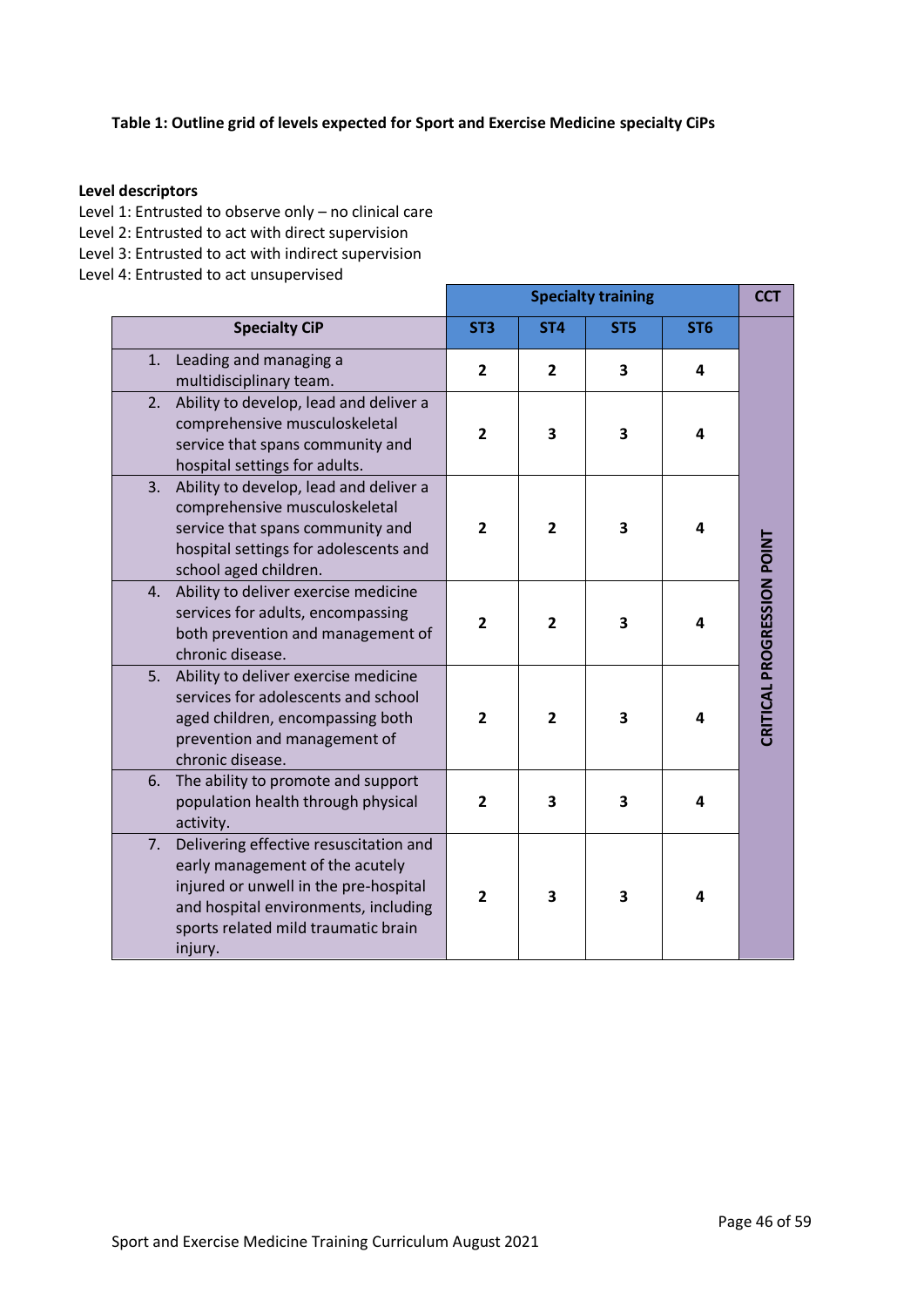## <span id="page-46-0"></span>**5.5 Evidence of progress**

The following methods of assessment will provide evidence of progress in the integrated programme of assessment. The requirements for each training year/level are stipulated in the ARCP decision aid [\(www.jrcptb.org.uk\)](http://www.jrcptb.org.uk/).

### *Summative assessment*

## **Examinations and certificates**

- Advanced Life Support Certificate (ALS)
- Level 3 pitchside trauma certificate
- Membership exam: Trainees must have completed both part 1 and 2 of the Faculty of Sport and Exercise Medicine Membership exam by completion of training. It is recommended that Part 1 is passed by end of ST4 and Part 2 is passed by end of ST5. If either of these is not achieved this should instigate a wider review of training progression with the ES, and TPD if required, and a plan put in place. Extension to training may be required.

#### *Formative assessment*

## **Supervised Learning Events (SLEs)**

- Acute Care Assessment Tool (ACAT)
- Case-Based Discussions (CbD)
- mini-Clinical Evaluation Exercise (mini-CEX)

## **Workplace based assessment (WBPA)**

- Direct Observation of Procedural Skills (DOPS) formative
- Multi-Source Feedback (MSF)
- Patient Survey (PS)
- Quality Improvement Project Assessment Tool (QIPAT)
- Teaching Observation (TO)

#### *Supervisor reports*

- Multiple Consultant Report (MCR)
- Educational Supervisor Report (ESR)

These methods are described briefly below. More information and guidance for trainees and assessors are available in the ePortfolio and on the [JRCPTB website](http://www.jrcptb.org.uk/) (

Assessment should be recorded in the trainee's ePortfolio. These methods include feedback opportunities as an integral part of the programme of assessment.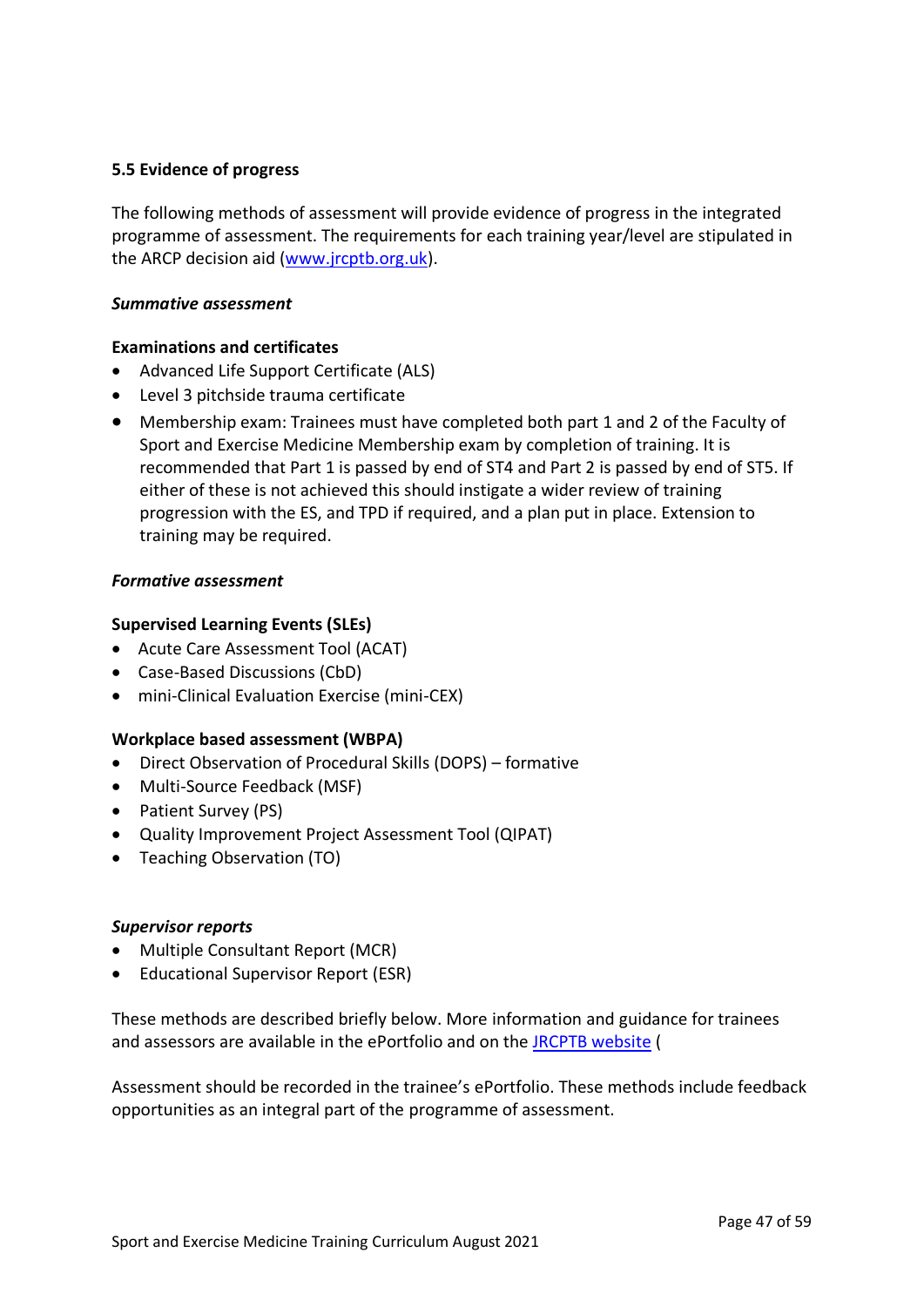## **Case-based Discussion (CbD)**

The CbD assesses the performance of a trainee in their management of a patient to provide an indication of competence in areas such as clinical reasoning, decision-making and application of medical knowledge in relation to patient care. It also serves as a method to document conversations about, and presentations of, cases by trainees. The CbD should focus on a written record (such as written case notes, outpatient letter, and discharge summary). A typical encounter might be when presenting newly referred patients in the outpatient department.

## **mini-Clinical Evaluation Exercise (mini-CEX)**

This tool evaluates a clinical encounter with a patient to provide an indication of competence in skills essential for good clinical care such as history taking, examination and clinical reasoning. The trainee receives immediate feedback to aid learning. The mini-CEX can be used at any time and in any setting when there is a trainee and patient interaction and an assessor is available.

## **Direct Observation of Procedural Skills (DOPS)**

A DOPS is an assessment tool designed to evaluate the performance of a trainee in undertaking a practical procedure, against a structured checklist. The trainee receives immediate feedback to identify strengths and areas for development. DOPS can be undertaken as many times as the trainee and their supervisor feel is necessary (formative). A trainee can be regarded as competent to perform a procedure independently after they are signed off as such by an appropriate assessor (summative).

## **Multi-source feedback (MSF)**

This tool is a method of assessing generic skills such as communication, leadership, team working, reliability etc, across the domains of Good Medical Practice. This provides systematic collection and feedback of performance data on a trainee, derived from a number of colleagues. 'Raters' are individuals with whom the trainee works, and includes doctors, administrative staff, and other allied professionals. Raters should be agreed with the ES at the start of the training year. The trainee will not see the individual responses by raters. Feedback is given to the trainee by the ES.

## **Patient Survey (PS)**

A trainee's interaction with patients should be continually observed and assessed. The Patient Survey provides a tool to assess a trainee during a consultation period. The Patient Survey assesses the trainee's performance in areas such as interpersonal skills, communication skills and professionalism.

## **Quality Improvement Project Assessment Tool (QIPAT)**

The QIPAT is designed to assess a trainee's competence in completing a quality improvement project. The QIPAT can be based on review of quality improvement project documentation or on a presentation of the quality improvement project at a meeting. If possible, the trainee should be assessed on the same quality improvement project by more than one assessor.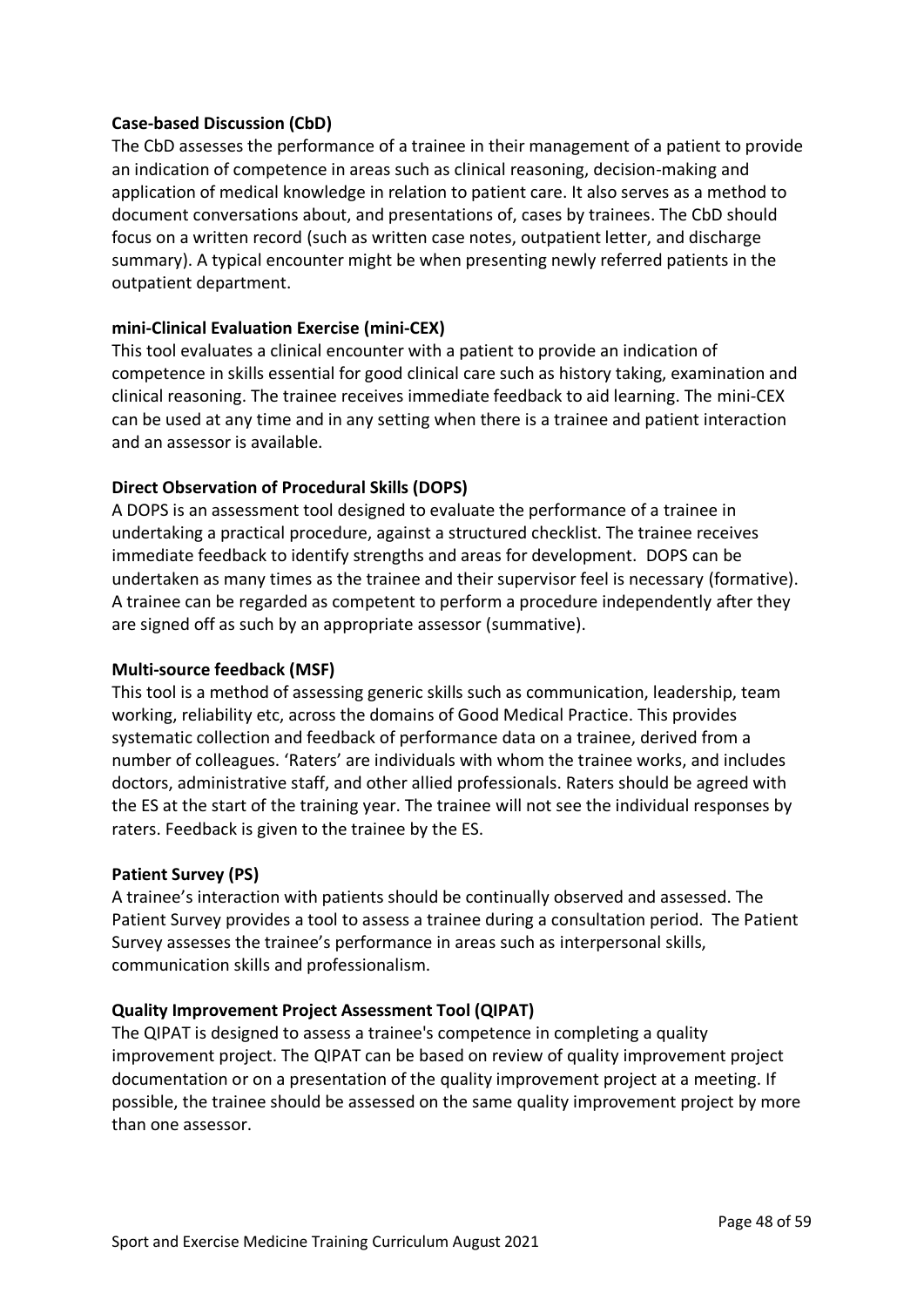## **Teaching Observation (TO)**

The TO form is designed to provide structured, formative feedback to trainees on their competence at teaching. The TO can be based on any instance of formalised teaching by the trainee which has been observed by the assessor. The process should be trainee-led (identifying appropriate teaching sessions and assessors).

## **Multiple Consultant Report (MCR)**

The MCR captures the views of consultant supervisors based on observation on a trainee's performance in practice. The MCR feedback and comments received give valuable insight into how well the trainee is performing, highlighting areas of excellence and areas of support required. MCR feedback will be available to the trainee and contribute to the ES's report.

## **Educational supervisors report (ESR)**

The ES will periodically (at least annually) record a longitudinal, global report of a trainee's progress based on a range of assessment, potentially including observations in practice or reflection on behaviour by those who have appropriate expertise and experience. The ESR will include the ES's summative judgement of the trainee's performance and the entrustment decisions given for the learning outcomes (CiPs). The ESR can incorporate commentary or reports from longitudinal observations, such as from supervisors (MCRs) and formative assessments demonstrating progress over time.

## **Feedback on assessments**

Summative assessments:

- Advanced Life Support Certificate (ALS) via examiners at time of course
- Level 3 pitchside trauma certificate via examiners at time of course
- FSEM (UK) Membership Examination in Sport and Exercise Medicine (MFSEM) may be requested by the trainee from the FSEM after the results are released.

Formative assessments:

- WPBAs and SLEs through discussion between the assessor and trainee at the time of the assessment
- MCR, PS and MSF discussed during appraisal and educational meetings with ES.

## <span id="page-48-0"></span>**5.6 Decisions on progress (ARCP)**

The decisions made at critical progression points and upon completion of training should be clear and defensible. They must be fair and robust and make use of evidence from a range of assessments, potentially including exams and observations in practice or reflection on behaviour by those who have appropriate expertise or experience. They can also incorporate commentary or reports from longitudinal observations, such as from supervisors or formative assessments demonstrating progress over time.

Periodic (at least annual) review should be used to collate and systematically review evidence about a doctor's performance and progress in a holistic way and make decisions about their progression in training. The annual review of progression (ARCP) process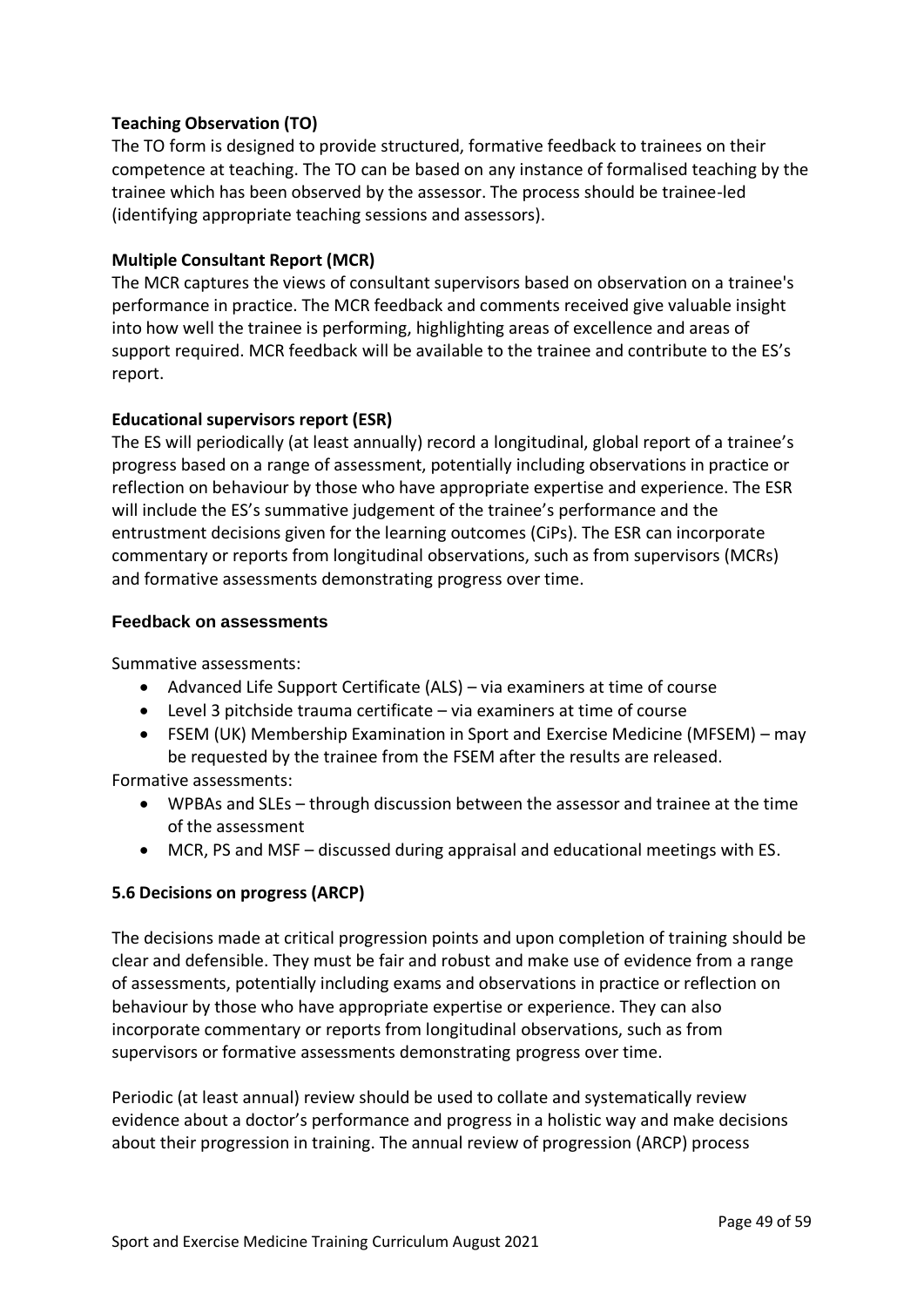supports the collation and integration of evidence to make decisions about the achievement of expected outcomes.

Assessment of CiPs involves looking across a range of different skills and behaviours to make global decisions about a learner's suitability to take on particular responsibilities or tasks, as do decisions about the satisfactory completion of presentations/conditions and procedural skills set out in this curriculum. The outline grid in section 5.4 sets out the level of supervision expected for each of the clinical and specialty CiPs. The table of practical procedures sets out the minimum level of performance expected at the end of each year or training. The requirements for each year of training are set out in the ARCP decision aid on [the JRCPTB website.](http://www.jrcptb.org.uk/)

The ARCP process is described in the Gold Guide. Deaneries are responsible for organising and conducting ARCPs. The evidence to be reviewed by ARCP panels should be collected in the trainee's ePortfolio.

As a precursor to ARCPs, JRCPTB strongly recommend that trainees have an informal ePortfolio review either with their ES or arranged by the local school of medicine. These provide opportunities for early detection of trainees who are failing to gather the required evidence for ARCP.

The penultimate ARCP prior to the anticipated CCT date will include an external assessor from outside the training programme. This is known as a Penultimate Year Assessment (PYA) and will identify any outstanding targets that the trainee will need to complete to meet all the learning outcomes.

In order to guide trainees, supervisors and the ARCP panel, JRCPTB has produced an ARCP decision aid which sets out the requirements for a satisfactory ARCP outcome at the end of each training year and critical progression point. The ARCP decision aid is available on the [JRCPTB website.](http://www.jrcptb.org.uk/news/alternative-certificate-enter-group-1-higher-physician-specialty-training-2022)

Poor performance will be initially fed back on by the assessor. Where the assessor is not a trainee's ES, poor performance will be fed back to the ES to see if there is a consistent pattern across formative assessments and clinical practice. Consistently poor performance will necessitate an appraisal meeting between the ES and trainee to ascertain contributing factors and to put SMART actions in place. This may include additional support through the Deanery. In addition, the ES will alert the TPD and, where necessary, the TPD will feed into the action plan and supporting the trainee. Where further guidance is required this will be accessed through the Head of School of Medicine.

Poor performance should be managed in line with the Gold Guide.

## <span id="page-49-0"></span>**5.7 Assessment blueprint**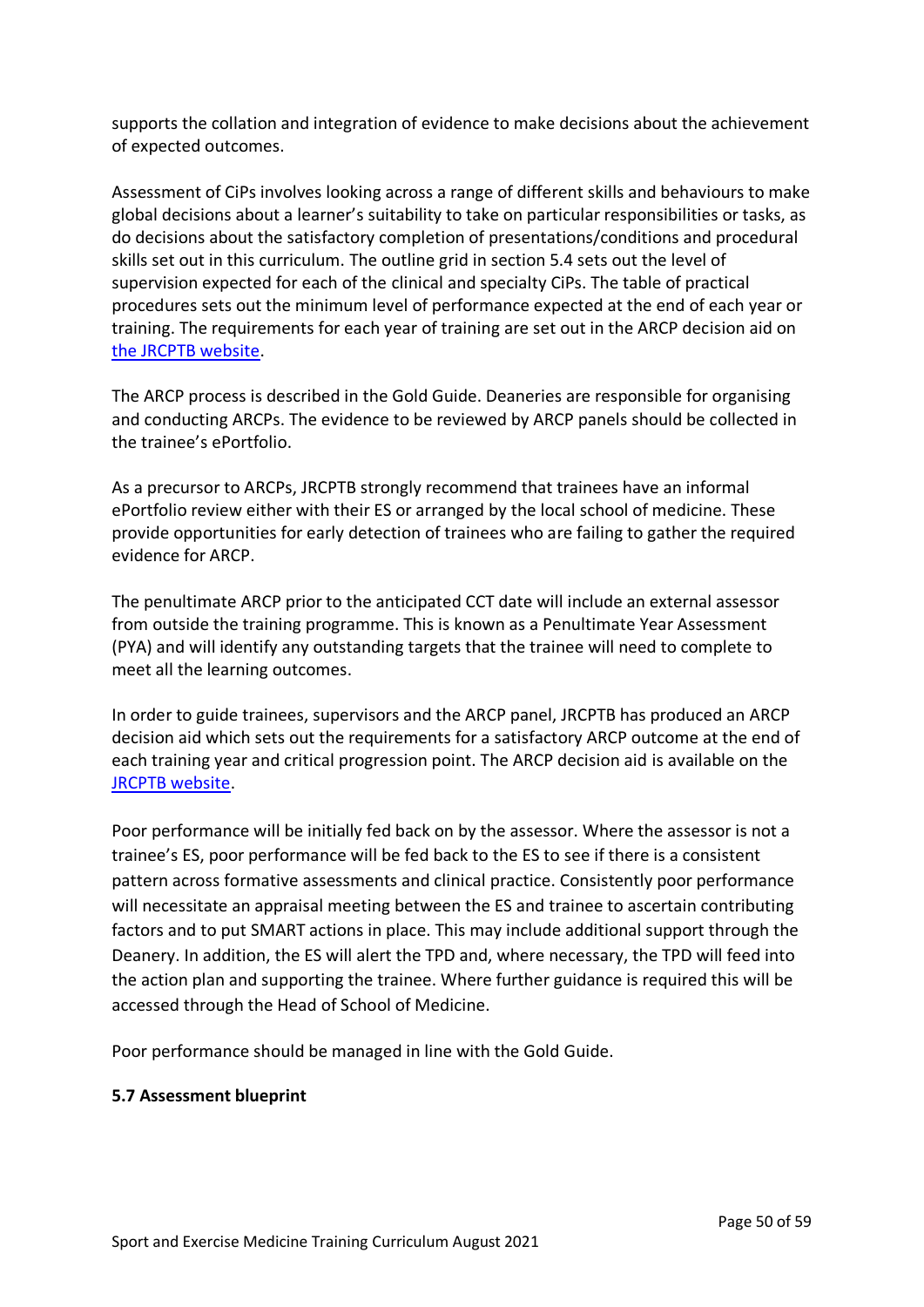The table below show the possible methods of assessment for each CiP. It is not expected that every method will be used for each competency and additional evidence may be used to help make a judgement on capability.

| <b>KEY</b>   |                               |              |                                        |
|--------------|-------------------------------|--------------|----------------------------------------|
| <b>ACAT</b>  | Acute care assessment tool    | CbD          | Case-based discussion                  |
| <b>DOPS</b>  | Direct observation of         | Mini-        | Mini-clinical evaluation exercise      |
|              | procedural skills             | <b>CEX</b>   |                                        |
| <b>MCR</b>   | Multiple consultant report    | <b>MSF</b>   | Multi source feedback                  |
| <b>PS</b>    | Patient survey                | <b>QIPAT</b> | Quality improvement project assessment |
|              |                               |              | tool                                   |
| <b>MFSEM</b> | Faculty of Sport and Exercise | TO           | Teaching observation                   |
| exam         | Medicine part 1 and 2 exam    |              |                                        |

#### **Blueprint for WPBAs mapped to CiPs**

| <b>Learning outcomes</b>                                                                                                                                                          | <b>GbD</b> | DOPS       | <b>NGR</b> | Mini<br>i-CEX | SK         | 59         | <b>QIPAT</b> | 5          | <b>MFSEM</b> |
|-----------------------------------------------------------------------------------------------------------------------------------------------------------------------------------|------------|------------|------------|---------------|------------|------------|--------------|------------|--------------|
|                                                                                                                                                                                   |            |            |            |               |            |            |              |            |              |
| <b>Generic CiPs</b>                                                                                                                                                               |            |            |            |               |            |            |              |            |              |
| Able to function successfully within NHS<br>organisational and management systems                                                                                                 |            |            | v          |               | V          |            |              |            |              |
| Able to deal with ethical and legal issues<br>related to clinical practice                                                                                                        | $\sqrt{ }$ | $\sqrt{ }$ | $\sqrt{ }$ | $\sqrt{ }$    | $\sqrt{ }$ |            |              |            |              |
| Communicates effectively and is able to share<br>decision making, while maintaining<br>appropriate situational awareness,<br>professional behaviour and professional<br>judgement |            |            | $\sqrt{ }$ |               | $\sqrt{ }$ | $\sqrt{ }$ |              |            |              |
| Is focused on patient safety and delivers<br>effective quality improvement in patient care                                                                                        |            |            | $\sqrt{ }$ |               | $\sqrt{ }$ |            | $\sqrt{ }$   |            |              |
| Carrying out research and managing data<br>appropriately                                                                                                                          |            |            | $\sqrt{ }$ |               | $\sqrt{ }$ |            |              |            |              |
| Acting as a clinical teacher and clinical<br>supervisor                                                                                                                           |            |            | $\sqrt{ }$ |               | $\sqrt{ }$ |            |              | $\sqrt{ }$ |              |
| <b>Speciality CiPs</b>                                                                                                                                                            |            |            |            |               |            |            |              |            |              |
| Leading and managing a multidisciplinary<br>team.                                                                                                                                 | $\sqrt{ }$ |            | $\sqrt{ }$ | $\sqrt{ }$    | $\sqrt{ }$ |            |              |            |              |
| Ability to develop, lead and deliver a<br>comprehensive musculoskeletal service that<br>spans community and hospital settings for<br>adults.                                      | $\sqrt{ }$ | $\sqrt{ }$ | $\sqrt{ }$ |               | $\sqrt{ }$ | $\sqrt{ }$ | $\sqrt{ }$   |            | $\sqrt{ }$   |
| Ability to develop, lead and deliver a<br>comprehensive musculoskeletal service that<br>spans community and hospital settings for<br>adolescents and school aged children.        | $\sqrt{ }$ | $\sqrt{ }$ | $\sqrt{ }$ |               | $\sqrt{ }$ | $\sqrt{ }$ | $\sqrt{ }$   |            | $\sqrt{ }$   |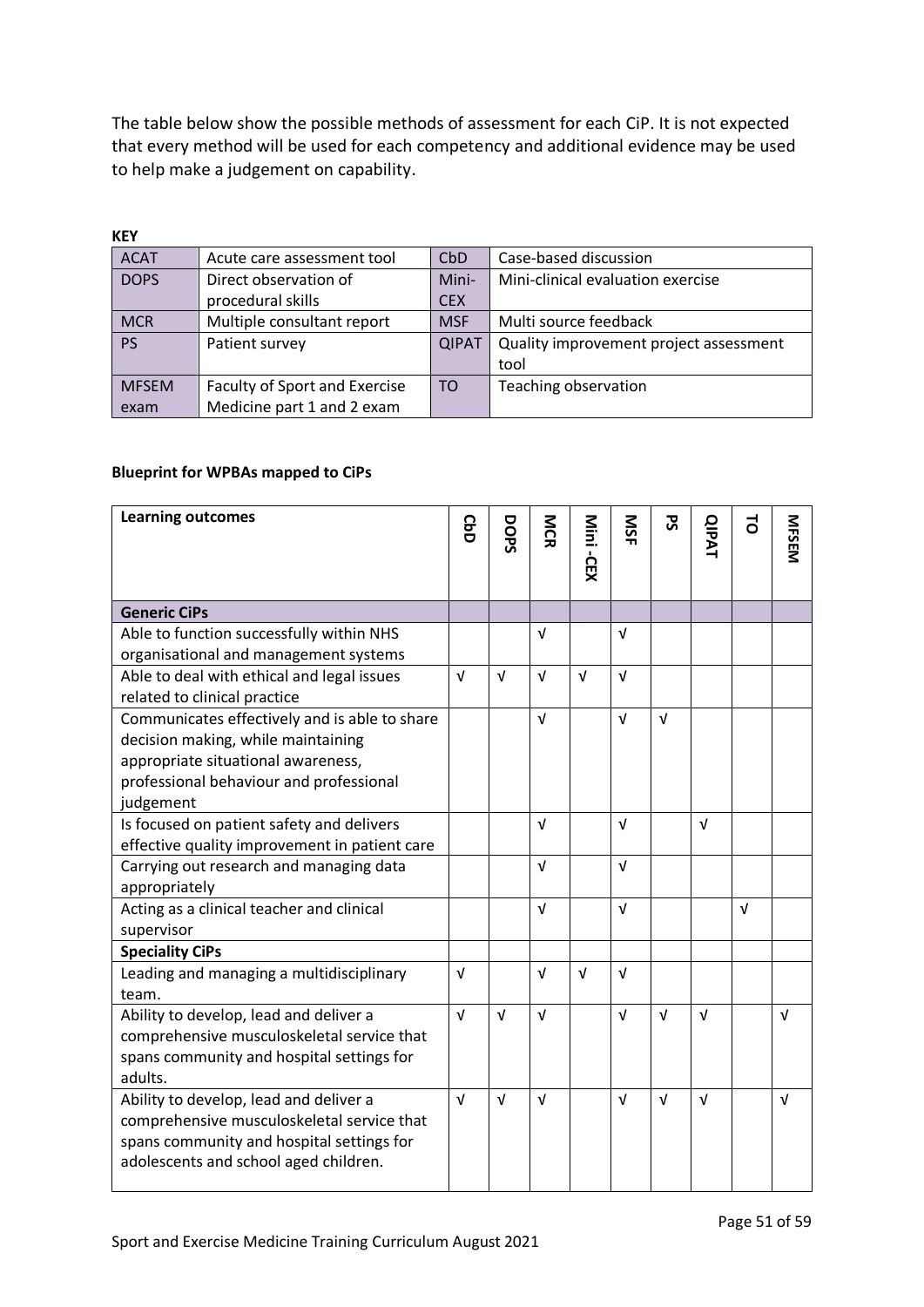| <b>Learning outcomes</b>                                                                                                                                                                            | ဥ          | DOPS | ΣÑ<br>刀    | Nini<br>СEX | SIN        | ऊ | <b>QIPAT</b> | $\vec{0}$ | <b>MFSEM</b> |
|-----------------------------------------------------------------------------------------------------------------------------------------------------------------------------------------------------|------------|------|------------|-------------|------------|---|--------------|-----------|--------------|
| Ability to deliver exercise medicine services<br>for adults, encompassing both prevention<br>and management of chronic disease.                                                                     |            |      | $\sqrt{ }$ |             | $\sqrt{ }$ |   | V            |           | V            |
| Ability to deliver exercise medicine services<br>for adolescents and school aged children,<br>encompassing both prevention and<br>management of chronic disease.                                    |            |      | $\sqrt{ }$ |             | V          |   | V            |           | V            |
| The ability to promote and support<br>population health through physical activity.                                                                                                                  |            | V    | V          |             | V          |   |              |           | V            |
| Delivering effective resuscitation and early<br>management of acute injury and illness in the<br>pre-hospital and hospital environments,<br>including sports related mild traumatic brain<br>injury | $\sqrt{ }$ |      | $\sqrt{ }$ |             | V          |   |              |           |              |

# <span id="page-51-0"></span>**6 Supervision and feedback**

This section of the curriculum describes how trainees will be supervised, and how they will receive feedback on performance. For further information please refer to the AoMRC guidance on Improving feedback and reflection to improve learning<sup>5</sup>.

Access to high quality, supportive and constructive feedback is essential for the professional development of the trainee. Trainee reflection is an important part of the feedback process and exploration of that reflection with the trainer should ideally be a two-way dialogue. Effective feedback is known to enhance learning and combining self-reflection to feedback promotes deeper learning.

Trainers should be supported to deliver valuable and high-quality feedback. This can be by providing face to face training to trainers. Trainees would also benefit from such training as they frequently act as assessors to junior doctors, and all involved could also be shown how best to carry out and record reflection.

## <span id="page-51-1"></span>**6.1 Supervision**

All elements of work in training posts must be supervised with the level of supervision varying depending on the experience of the trainee and the clinical exposure and case mix undertaken. Outpatient and referral supervision must routinely include the opportunity to discuss all cases with a supervisor if appropriate. As training progresses the trainee should have the opportunity for increasing autonomy, consistent with safe and effective care for the patient.

<sup>&</sup>lt;sup>5</sup> [Improving feedback and reflection to improve learning. A practical guide for trainees and trainers](http://www.aomrc.org.uk/publications/reports-guidance/improving-feedback-reflection-improve-learning-practical-guide-trainees-trainers/)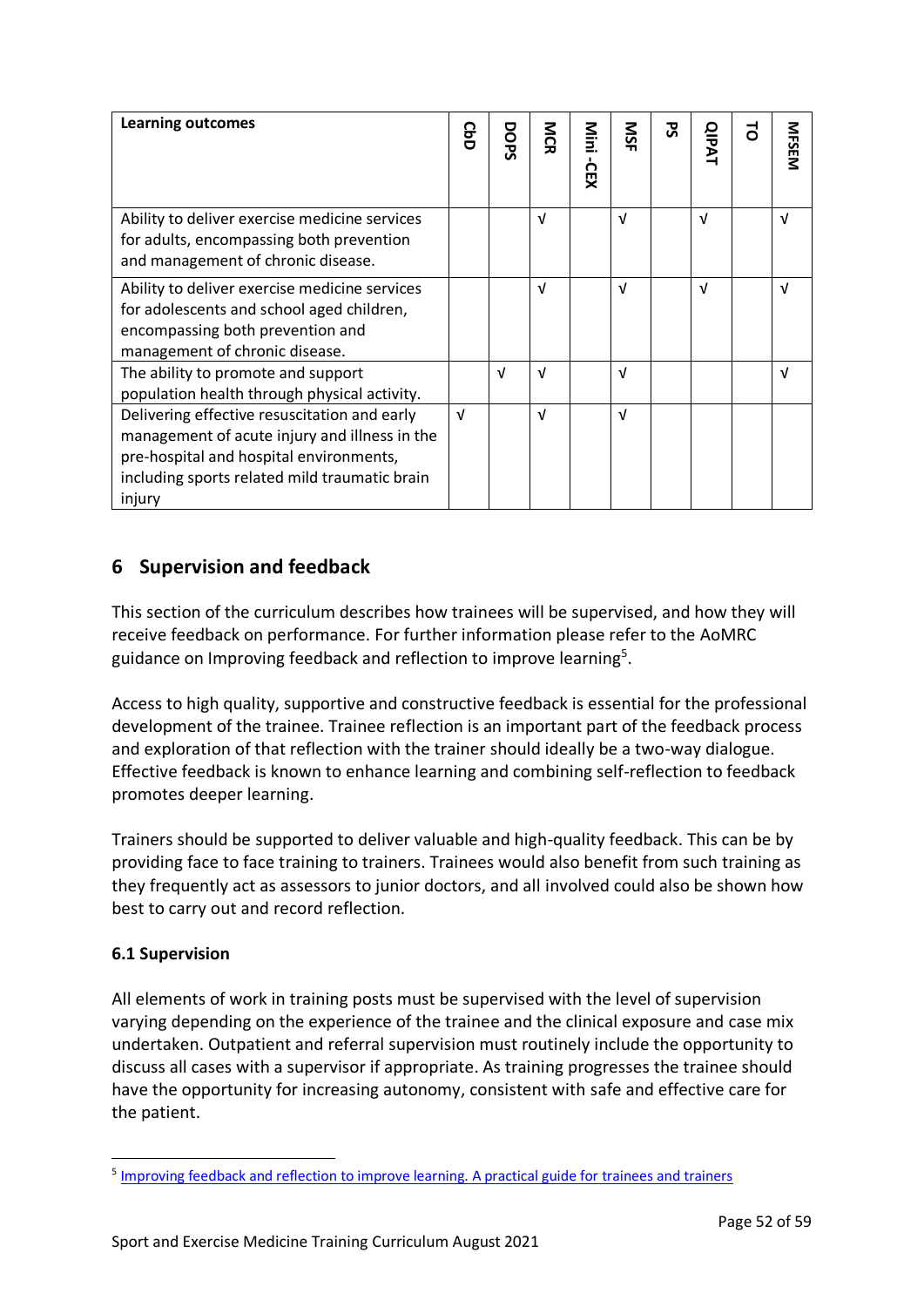Organisations must make sure that each doctor in training has access to a named CS and a named ES. Depending on local arrangements these roles may be combined into a single role of ES. However, it is preferred that a trainee has a single named ES for (at least) a full training year, in which case the CS is likely to be a different consultant during some placements.

The role and responsibilities of supervisors have been defined by the GMC in their standards for medical education and training<sup>6</sup>.

## **Educational supervisor**

The educational supervisor (ES) is responsible for the overall supervision and management of a doctor's educational progress during a placement or a series of placements. The ES regularly meets with the doctor in training to help plan their training, review progress and achieve agreed learning outcomes. The ES is responsible for the educational agreement, and for bringing together all relevant evidence to form a summative judgement about progression at the end of the placement or a series of placements.

The ES will review the evidence in the ePortfolio including workplace based assessments, feedback received from CS's (via the Multiple Consultant Report) and the trainee's selfassessment. The ES will then record their judgement on the trainee's performance in the ES report, with commentary.

For **generic CiPs**, the ES will indicate whether the trainee is meeting expectations or not using the global anchor statements described in section 5.3. Trainees will need to be meeting expectations for the stage of training as a minimum to be judged satisfactory to progress to the next training year.

For **specialty CiPs**, the ES will make an entrustment decision as described in section 5.3 for each CiP and record the indicative level of supervision required with detailed comments to justify their entrustment decision. The ES will also indicate the most appropriate global anchor statement for overall performance.

The ES report will make a recommendation to the ARCP panel as to whether the trainee has met the defined levels for the CiPs and acquired the procedural competence required for each year of training.

#### **Clinical supervisor**

Consultants responsible for patients that a trainee looks after provide clinical supervision for that trainee and thereby contribute to their training; they may also contribute to assessment of their performance by completing a 'Multiple Consultant Report (MCR)' and other WPBAs. A trainee may also be allocated (for instance, if they are not working with their ES in a particular placement) a named CS, who is responsible for reviewing the trainee's training and progress during a particular placement. It is expected that a named CS will provide a MCR for the trainee to inform the ES's report. CS's will also contribute to

<sup>6</sup> [Promoting excellence: standards for medical education and training](http://www.gmc-uk.org/education/standards.asp)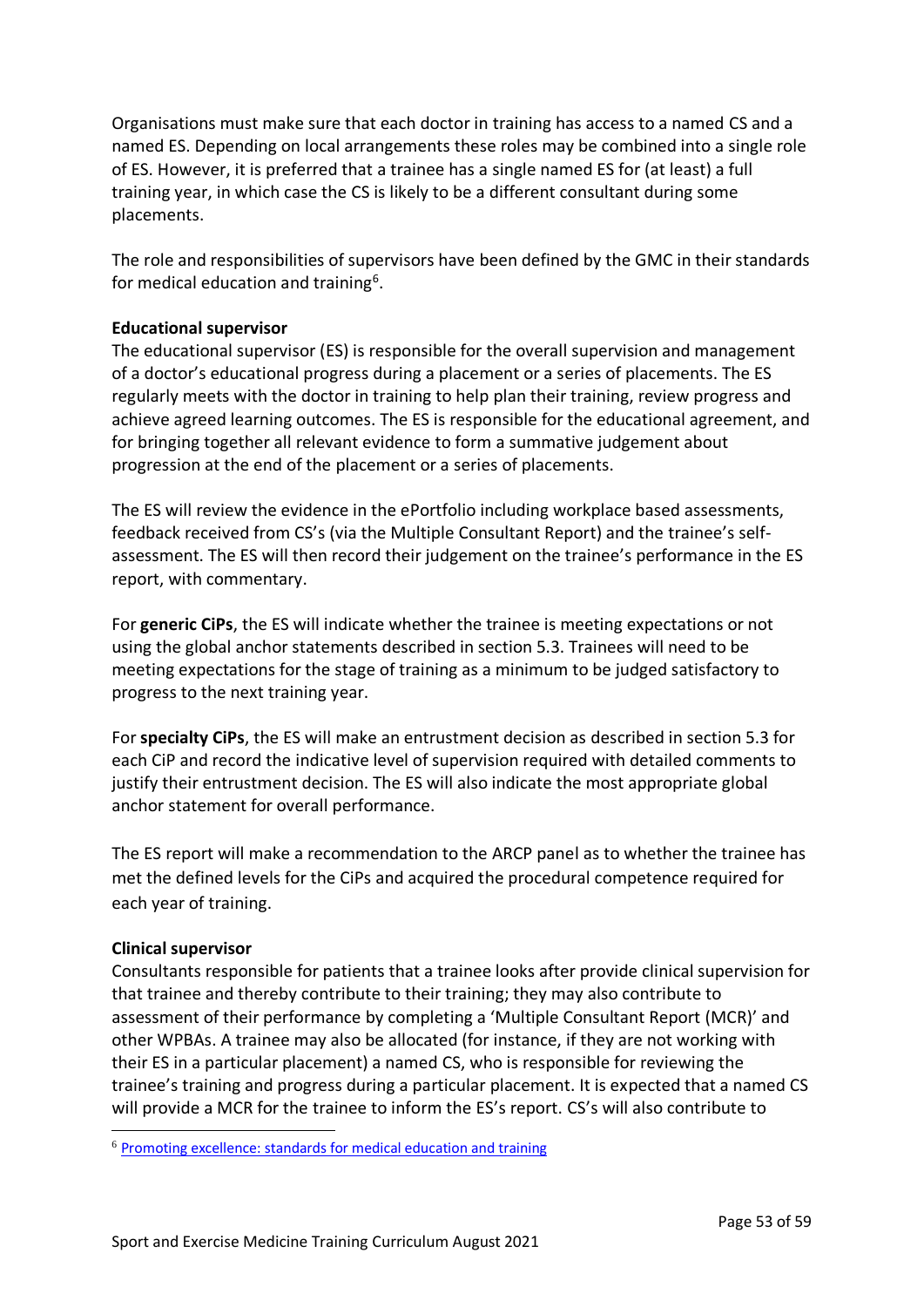WPBA's and within these will make anchor statements based on the trainee's competency. They will consider the generic and specialty CiPs when making these assessments.

The ES and (if relevant) CS, when meeting with the trainee, should discuss issues of clinical governance, risk management and any report of any untoward clinical incidents involving the trainee. If the service lead (clinical director) has any concerns about the performance of the trainee, or there are issues of doctor or patient safety, these would be discussed with the clinical and educational supervisors (as well as the trainee). These processes, which are integral to trainee development, must not detract from the statutory duty of the trust to deliver effective clinical governance through its management systems.

Educational and clinical supervisors need to be formally recognised by the GMC to carry out their roles<sup>7</sup>. It is essential that training in assessment is provided for trainers and trainees in order to ensure that there is complete understanding of the assessment system, assessment methods, their purposes and use. Training will ensure a shared understanding and a consistency in the use of the WPBAs and the application of standards.

Opportunities for feedback to trainees about their performance will arise through the use of the workplace based assessments, regular appraisal meetings with supervisors, other meetings and discussions with supervisors and colleagues, and feedback from ARCP.

## **Trainees**

Trainees should make the safety of patients their first priority and they should not be practising in clinical scenarios which are beyond their experiences and competencies without supervision. Trainees should actively devise individual learning goals in discussion with their trainers and should subsequently identify the appropriate opportunities to achieve said learning goals. Trainees would need to plan their WPBAs accordingly to enable their WPBAs to collectively provide a picture of their development during a training period. Trainees should actively seek guidance from their trainers in order to identify the appropriate learning opportunities and plan the appropriate frequencies and types of WPBAs according to their individual learning needs. It is the responsibility of trainees to seek feedback following learning opportunities and WPBAs. Trainees should self-reflect and self-evaluate regularly with the aid of feedback. Furthermore, trainees should formulate action plans with further learning goals in discussion with their trainers.

## <span id="page-53-0"></span>**6.2 Appraisal**

A formal process of appraisals and reviews underpins training. This process ensures adequate supervision during training, provides continuity between posts and different supervisors and is one of the main ways of providing feedback to trainees. All appraisals should be recorded in the ePortfolio.

## **Induction Appraisal**

The trainee and ES should have an appraisal meeting at the beginning of each post to review the trainee's progress so far, agree learning objectives for the post ahead and identify the

<sup>7</sup> [Recognition and approval of trainers](http://www.gmc-uk.org/education/10264.asp)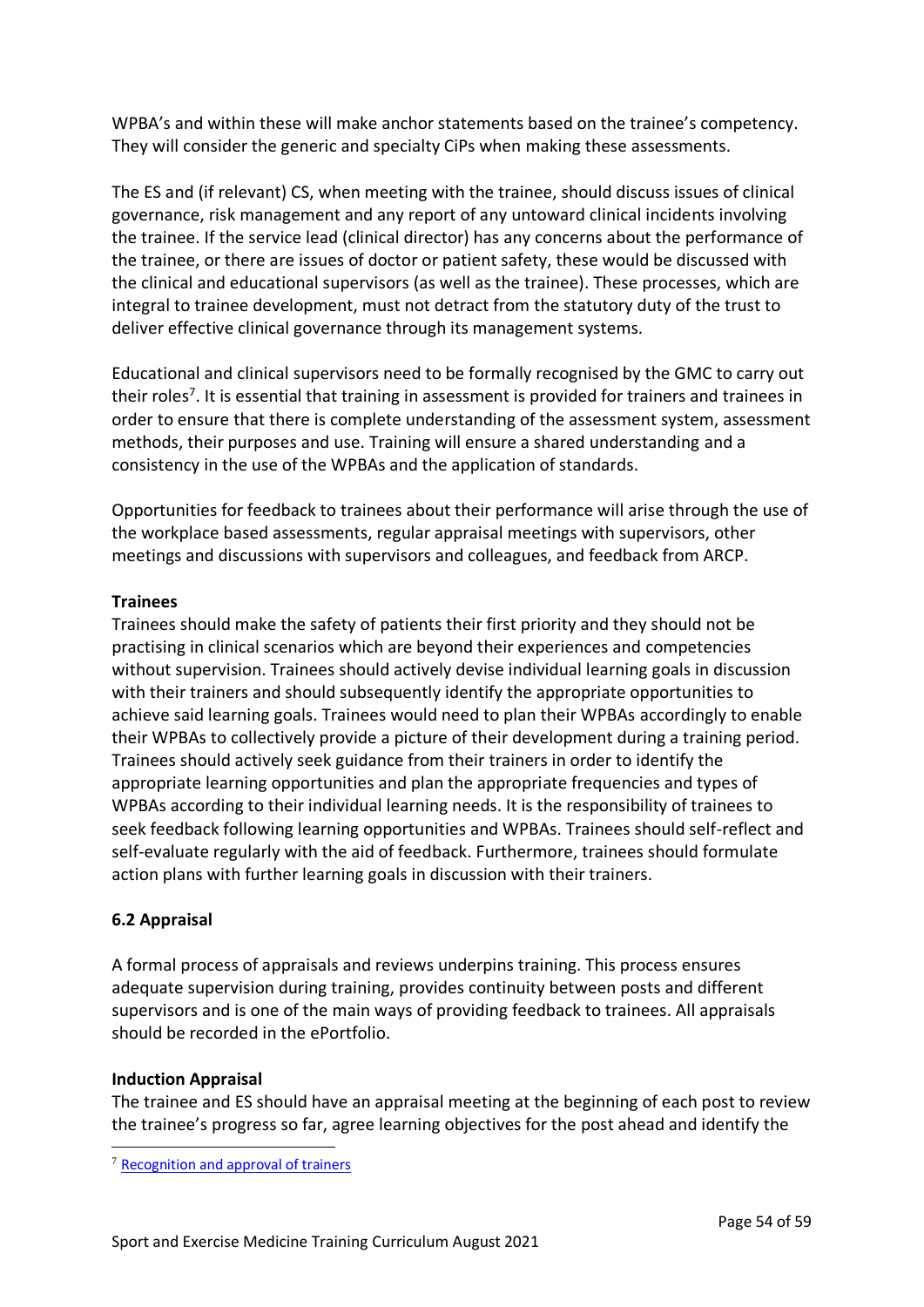learning opportunities presented by the post. Reviewing progress through the curriculum will help trainees to compile an effective Personal Development Plan (PDP) of objectives for the upcoming post. This PDP should be agreed during the Induction Appraisal. The trainee and supervisor should also both sign the educational agreement in the e-portfolio at this time, recording their commitment to the training process.

#### **Mid-point Review**

This meeting between trainee and ES is not mandatory (particularly when an attachment is shorter than 6 months) but is encouraged particularly if either the trainee or ES or CS has training concerns or the trainee has been set specific targeted training objectives at their ARCP).At this meeting trainees should review their PDP with their supervisor using evidence from the e-portfolio. Workplace based assessments and progress through the curriculum can be reviewed to ensure trainees are progressing satisfactorily, and attendance at educational events should also be reviewed. The PDP can be amended at this review.

#### **End of Attachment Appraisal**

Trainees should review the PDP and curriculum progress with their educational supervisor using evidence from the e-portfolio. Specific concerns may be highlighted from this appraisal. The end of attachment appraisal form should record the areas where further work is required to overcome any shortcomings. Further evidence of competence in certain areas may be needed, such as planned workplace based assessments, and this should be recorded. If there are significant concerns following the end of attachment appraisal, then the programme director should be informed. Supervisors should also identify areas where a trainee has performed about the level expected and highlight successes.

# <span id="page-54-0"></span>**7 Quality Management**

The organisation of training programs is the responsibility of the deaneries. The deaneries will oversee programmes for postgraduate medical training in their regions. The Schools of Medicine in England, Wales and Northern Ireland and the Medical Specialty Training Board in Scotland will undertake the following roles:

- oversee recruitment and induction of trainees into the specialty
- allocate trainees into particular rotations appropriate to their training needs
- oversee the quality of training posts provided locally
- ensure adequate provision of appropriate educational events
- ensure curricula implementation across training programmes
- oversee the workplace based assessment process within programmes
- coordinate the ARCP process for trainees
- provide adequate and appropriate career advice
- provide systems to identify and assist doctors with training difficulties
- provide flexible training.

Educational programmes to train ESs and assessors in workplace based assessment may be delivered by deaneries or by the colleges or both.

Development, implementation, monitoring and review of the curriculum are the responsibility of the JRCPTB and the SAC. The committee will be formally constituted with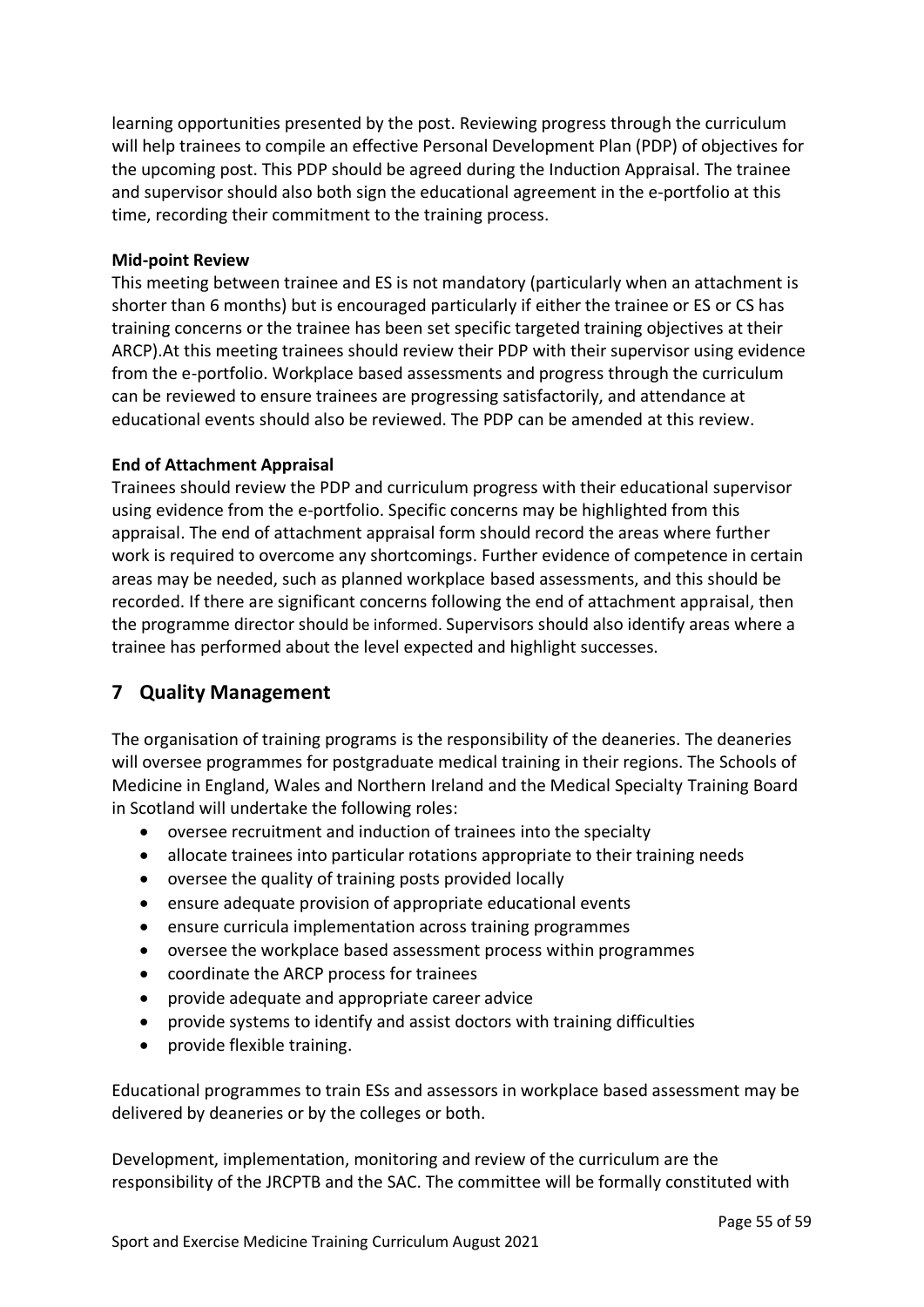representatives from each health region in England, from the devolved nations and with trainee and lay representation. It will be the responsibility of the JRCPTB to ensure that curriculum developments are communicated to heads of school, regional specialty training committees and TPDs.

The JRCPTB has a role in quality management by monitoring and driving improvement in the standard of all medical specialties on behalf of the three Royal Colleges of Physicians in Edinburgh, Glasgow and London. The SACs are actively involved in assisting and supporting deaneries to manage and improve the quality of education within each of their approved training locations. They are tasked with activities central to assuring the quality of medical education such as writing the curriculum and assessment systems, reviewing applications for new posts and programmes, provision of external advisors to deaneries and recommending trainees eligible for CCT or Certificate of Eligibility for Specialist Registration (CESR).

JRCPTB uses data from six quality datasets across its specialties and subspecialties to provide meaningful quality management. The datasets include the GMC national Training Survey (NTS) data, ARCP outcomes, examination outcomes, new consultant survey, penultimate year assessments (PYA)/external advisor reports and the monitoring visit reports.

Quality criteria have been developed to drive up the quality of training environments and ultimately improve patient safety and experience. These are monitored and reviewed by JRCPTB to improve the provision of training and ensure enhanced educational experiences.

# <span id="page-55-0"></span>**8 Intended use of curriculum by trainers and trainees**

This curriculum and ARCP decision aid are available from the Joint Royal Colleges of Physicians Training Board (JRCPTB) via the [website.](http://www.jrcptb.org.uk/news/alternative-certificate-enter-group-1-higher-physician-specialty-training-2022)

Clinical and educational supervisors should use the curriculum and decision aid as the basis of their discussion with trainees, particularly during the appraisal process. Both trainers and trainees are expected to have a good knowledge of the curriculum and should use it as a guide for their training programme.

Each trainee will engage with the curriculum by maintaining an ePortfolio. The trainee will use the curriculum to develop learning objectives and reflect on learning experiences.

## **Recording progress in the ePortfolio**

On enrolling with JRCPTB trainees will be given access to the ePortfolio. This allows evidence to be built up to inform decisions on a trainee's progress and provides tools to support trainees' education and development.

The trainee's main responsibilities are to ensure the it is kept up to date, arrange assessments and ensure they are recorded, prepare drafts of appraisal forms, maintain their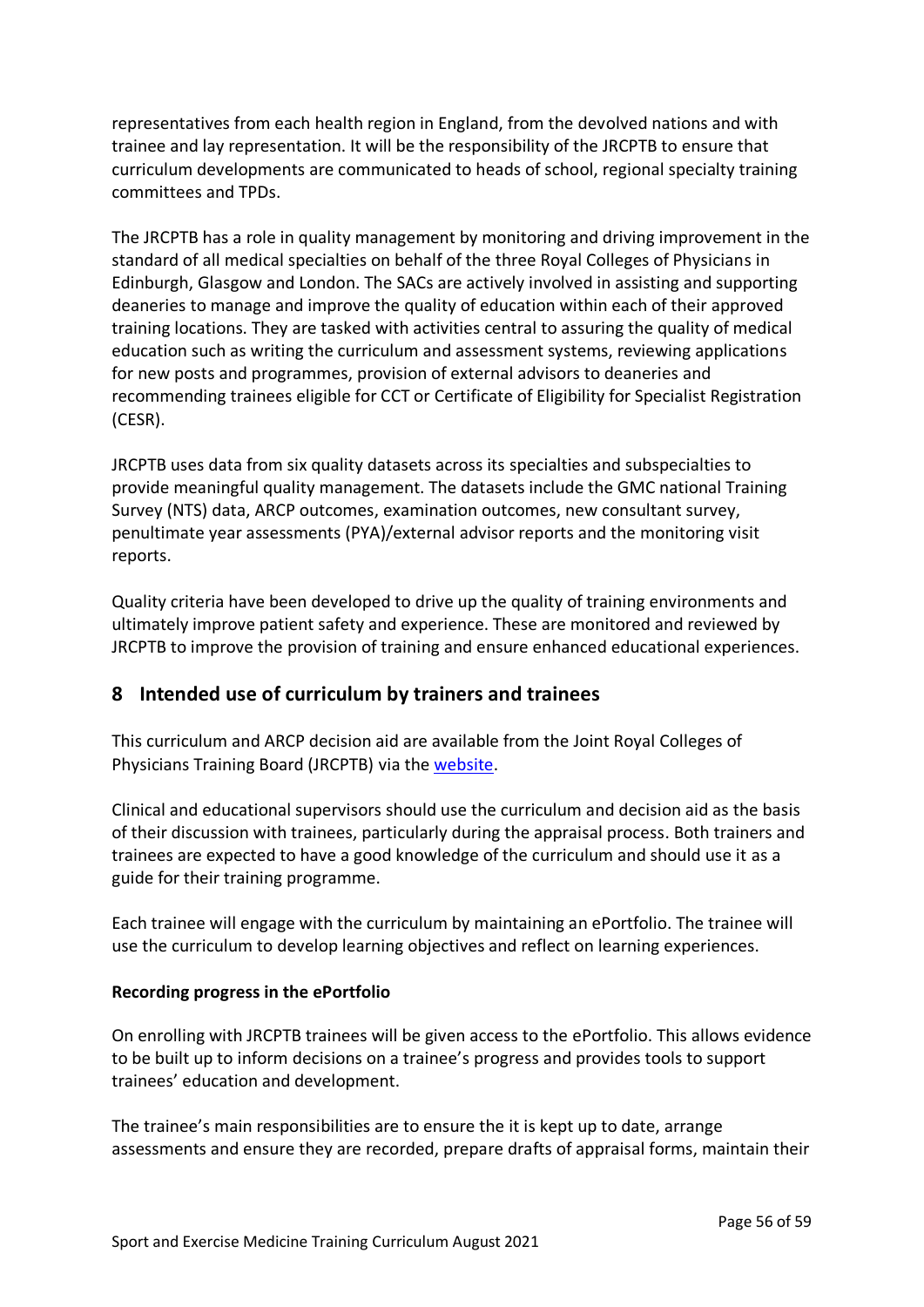personal development plan, record their reflections on learning and record their progress through the curriculum.

The supervisor's main responsibilities are to use evidence such as outcomes of assessments, reflections and personal development plans to inform appraisal meetings. They are also expected to update the trainee's record of progress through the curriculum, write end-ofattachment appraisals and supervisor's reports.

Deaneries, training programme directors, college tutors and ARCP panels may use the it to monitor the progress of trainees for whom they are responsible.

JRCPTB will use summarised, anonymous ePortfolio data to support its work in quality assurance.

All appraisal meetings, personal development plans and workplace based assessments (including MSF) should be recorded in the ePortfolio. Trainees are also encouraged to reflect on their learning experiences and to record them. Reflections can be kept private or shared with supervisors.

Reflections, assessments and other ePortfolio content should be used to provide evidence towards acquisition of curriculum capabilities. Trainees should add their own selfassessment ratings to record their view of their progress. The aims of the self-assessment are:

- to provide the means for reflection and evaluation of current practice
- to inform discussions with supervisors to help both gain insight and assists in developing personal development plans
- to identify shortcomings between experience, competency and areas defined in the curriculum so as to guide future clinical exposure and learning.

Supervisors can sign-off and comment on curriculum capabilities to build up a picture of progression and to inform ARCP panels.

# <span id="page-56-0"></span>**9 Equality and diversity**

The Royal Colleges of Physicians will comply, and ensure compliance, with the requirements of equality and diversity legislation set out in the Equality Act 2010.

The Federation of the Royal Colleges of Physicians believes that equality of opportunity is fundamental to the many and varied ways in which individuals become involved with the Colleges, either as members of staff and Officers; as advisers from the medical profession; as members of the Colleges' professional bodies or as doctors in training and examination candidates.

Deaneries quality assurance will ensure that each training programme complies with the equality and diversity standards in postgraduate medical training as set by GMC. They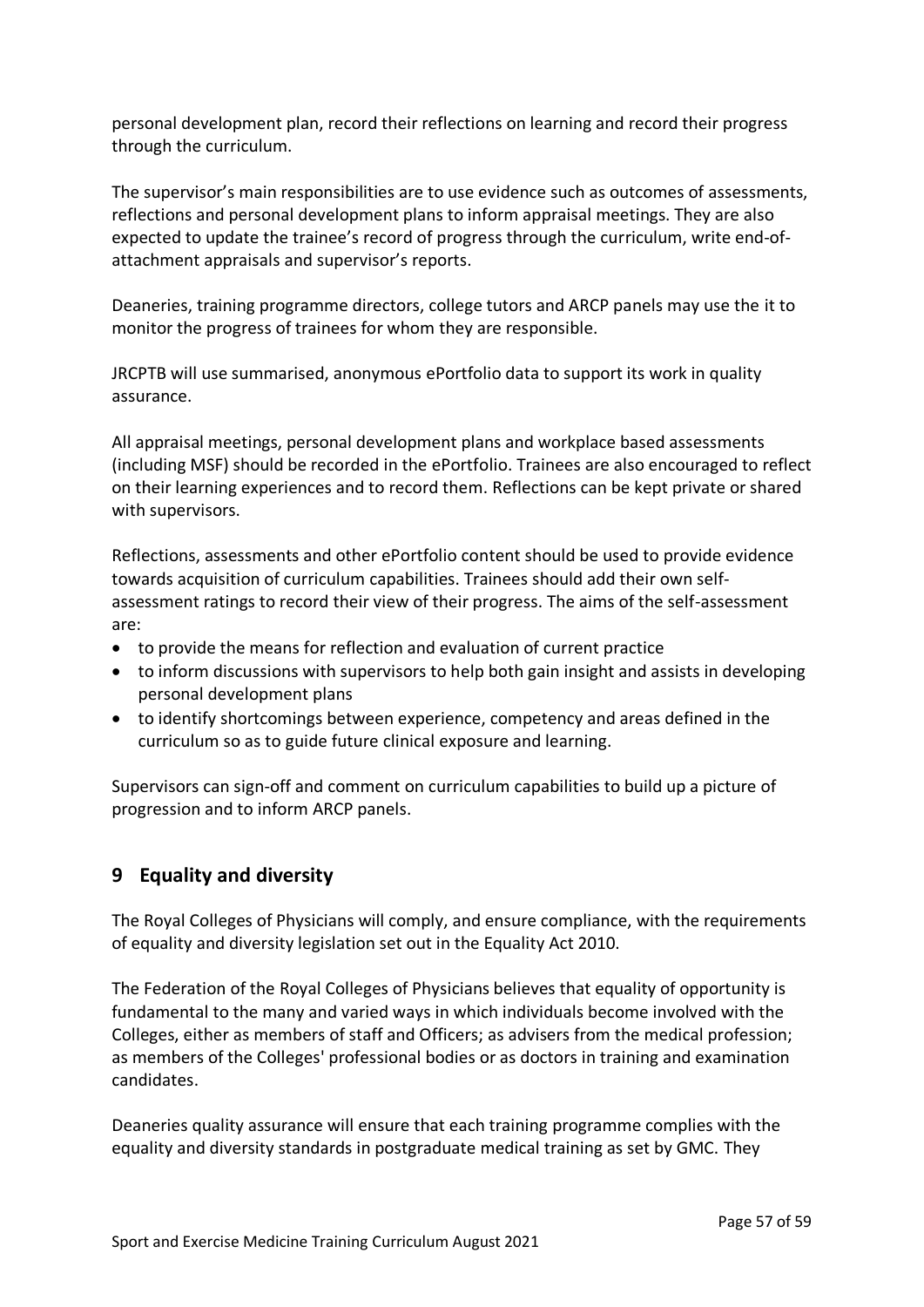should provide access to a professional support unit or equivalent for trainees requiring additional support.

Compliance with anti-discriminatory practice will be assured through:

- Monitoring of recruitment processes.
- Ensuring all College representatives and Programme Directors have attended appropriate training sessions prior to appointment or within 12 months of taking up post
- Deaneries ensuring that ESs have had equality and diversity training (for example, an elearning module) every three years.
- Deaneries ensuring that any specialist participating in trainee interview/appointments committees or processes has had equality and diversity training (at least as an emodule) every three years.
- Ensuring trainees have an appropriate, confidential and supportive route to report examples of inappropriate behaviour of a discriminatory nature. Deaneries and Programme Directors must ensure that on appointment trainees are made aware of the route in which inappropriate or discriminatory behaviour can be reported and supplied with contact names and numbers. Deaneries must also ensure contingency mechanisms are in place if trainees feel unhappy with the response or uncomfortable with the contact individual.
- Providing resources to trainees needing support (for example, through the provision of a professional support unit or equivalent).
- Monitoring of College Examinations.
- Ensuring all assessments discriminate on objective and appropriate criteria and do not unfairly advantage or disadvantage a trainee with any of the Equality Act 2010 protected characteristics. All efforts shall be made to ensure the participation of people with a disability in training through reasonable adjustments.